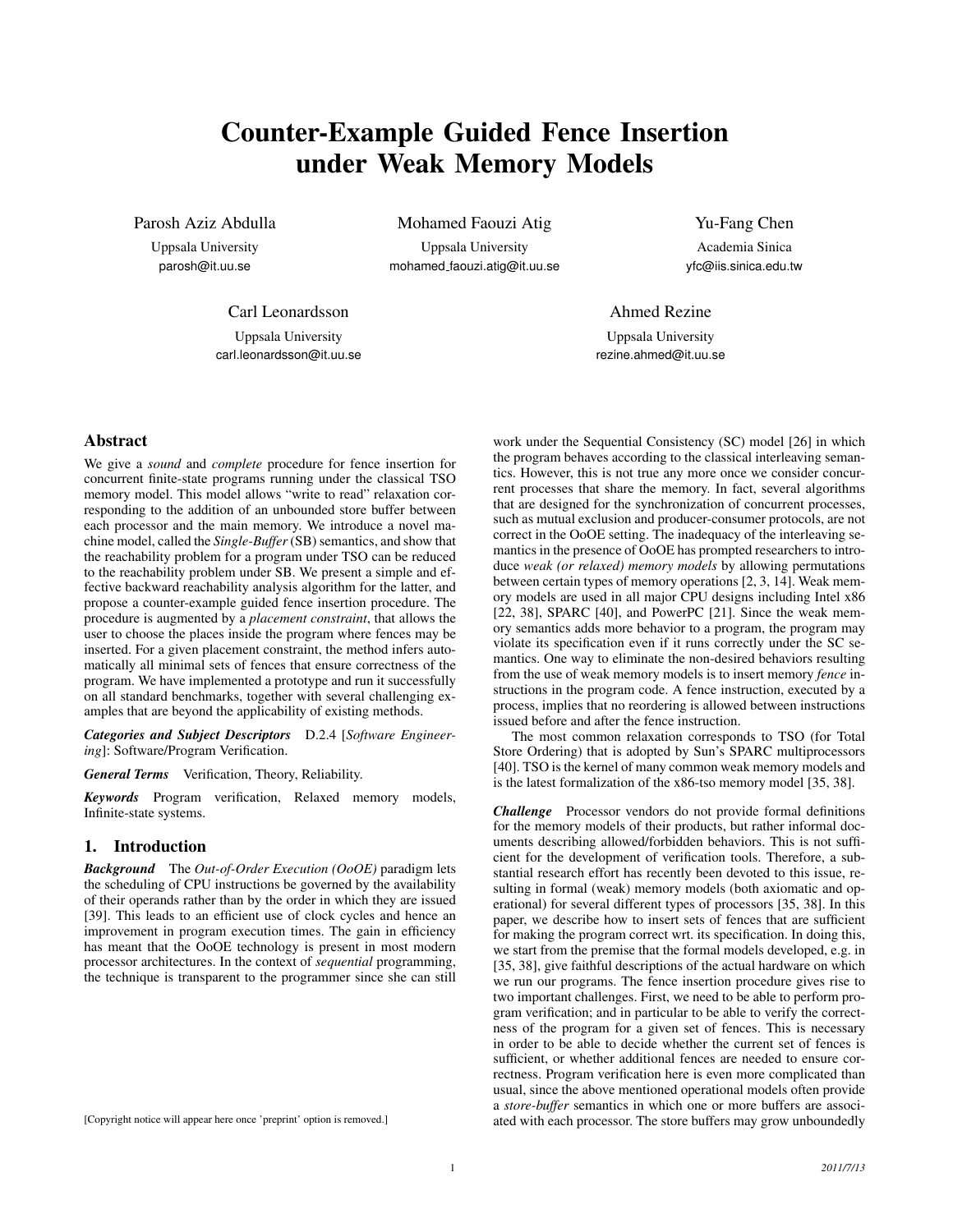during a run of the program, which results in an *infinite* state space even in the case where the program operates on a finite data domain. Second, we need to optimize the manner in which we place fences inside the program. We would like to avoid the naive approach where we insert a fence instruction after every write instruction, or before every read instruction. Adopting this approach would result in a significant performance degradation [17] as it would mean that we would get back to the SC model. A natural criterion is to provide *minimal* sets of fences whose insertion is sufficient for ensuring program correctness under the given weak memory model.

*Existing Approaches* Since we are dealing with infinite-state verification, it is hard to provide methods that are both automatic and that return exact solutions. Existing approaches avoid solving the general problem by considering *under-approximations*, *overapproximations*, *restricted* classes of programs, or by proposing exact algorithms for which termination is *not* guaranteed. Underapproximations of the program behavior can be achieved through testing [11], bounded model checking [8], or by restricting the behavior of the program, e.g., through bounding the sizes of the buffers [23]. Such techniques are useful in practice for finding errors in the program. However, they are not able to check all the possible traces of the program and therefore they cannot tell whether the generated set of fences is sufficient for the correctness of the program. Over-approximative techniques have recently been proposed based on abstraction [24]. Such methods are valuable for showing correctness; however they are not complete and might not be able to prove correctness although the program satisfies its specification. Hence, the computed set of fences need not be minimal. Examples of restricted classes of programs include those that are free from different types of data races [34, 37]. Considering only data-race free programs can be unrealistic since data races are very common in efficient implementations of concurrent algorithms. The method of [29] performs an exact search of the state space, combined with fixpoint acceleration techniques, to deal with the potentially infinite state space. However, in general, the approach does not guarantee termination. In contrast to these approaches, our method performs *exact* analysis of the program on the given memory model. Termination of the analysis is guaranteed. As a consequence, we are also able to compute all *minimal* sets of fences that are required for correctness of the program.

*Our Approach* We present a sound and complete method for fence insertion in finite-state programs running on the TSO model. The procedure is parameterized by a fence placement constraint that allows to restrict the places inside the program where fences may be inserted. To cope with the unbounded store buffers in the case of TSO, we present a new semantics, called the *Single-Buffer (SB)* semantics, in which all the processes share one (unbounded) buffer. We show that the SB semantics is equivalent to the operational model of TSO (as defined in [38]). A crucial feature of the SB semantics is that it permits a natural ordering on the (infinite) set of configurations, and that the induced transition relation is monotonic wrt. this ordering. This allows to use general frameworks for *well quasi-ordered systems* [1, 16] in order to derive verification algorithms for programs running on the SB model. In case the program fails to satisfy the specification with the current set of fences, our algorithm provides counter-examples (traces) that can be used to increase the set of fences in a systematic manner. Thus, we get a counter-example guided procedure for refining the sets of fences. This procedure is guaranteed to terminate. Since each refinement step is performed based on an exact reachability analysis algorithm, the procedure will eventually return all minimal sets of fences (wrt. the given placement constraint) that ensure correctness of the program. Although we instantiate our framework to the case of TSO, the method can be extended to other memory models such as the PSO model.

*Contribution* This paper gives for the first time a *sound* and *complete* procedure for fence insertion for programs running under TSO. The main ingredients of the framework are the following:

- A new semantical model, the so called SB model, that allows efficient infinite state model checking.
- A simple and effective backward analysis algorithm for solving the reachability problem under the SB semantics. The algorithm uses finite-state automata as a symbolic representation for infinite sets of configurations, and returns a symbolic counterexample in case the program violates its specification.
- A counter-example guided fence insertion procedure that automatically infers the minimal set of fences necessary for the correctness of the program under a given fence placement policy.
- Based on the algorithm, we have implemented a prototype, and run it successfully on several challenging concurrent programs, including some that cannot be handled by existing methods.

*Outline* In Section 2 we give an overview of our framework. In Section 3 we give some preliminaries. In Section 4 we introduce our model of concurrent programs, recall the formal model of TSO, and then introduce the SB semantics. In Section 5 we provide an algorithm for backward reachability analysis of programs under the SB semantics. We explain in Section 6 how we use the analysis to automatically derive all minimal sets of fences that ensure correctness of the program. In Section 7 we report on our experimental results. We make a detailed comparison with related work in Section 8. Finally, we give in Section 9 some conclusions and directions for future research. The proofs of the lemmas, details of the implementation, and the experimental results are in the appendix.

# 2. Overview

*An Example* Figure 1 shows the code for Burn's mutual exclusion protocol, instantiated for two processes. It consists of a concurrent program with two processes that repeatedly enter and exit their critical sections. We want the program to satisfy a safety property, namely that of *mutual exclusion*. Checking such a safety property can be reduced to solving a *reachability problem*: check whether the program will ever reach a *bad configuration*, i.e., a configuration in which the two processes are both in their critical sections. The program satisfies the specification under the SC semantics.

|                | $11$ process $[0]$ :              |                |                               |
|----------------|-----------------------------------|----------------|-------------------------------|
|                | while true                        | $\overline{2}$ | store $flag [1]=0;$           |
| 2              | store $flag[0]=1$ ;               | 3              | $load$ $_{1}flag = flag [0];$ |
| $\ddot{3}$     | fence;                            | $\overline{4}$ | if $-flag == 1$ goto 2;       |
| $\overline{4}$ | $load$ $_{1}$ flag = flag $[1]$ ; | 5              | store $flag[1]=1$ ;           |
| 5              | if $_{\text{flag}} == 1$ goto 4;  | 6              | fence ;                       |
| 6              | 1/CS                              | $\overline{7}$ | $load$ $_{1}flag = flag [0];$ |
| $\overline{7}$ | store flag $[0]=0$ ;              | 8              | if $-flag == 1$ goto 2;       |
|                |                                   | 9              | $11 \text{ CS}$               |
|                | $11$ process [1]:                 | 10             | store $flag[1] = 0;$          |
|                | while true                        |                |                               |

Figure 1. Burn's Mutual Exclusion Algorithm. Local variables are prefixed with an underscore and the initial values of variables are 0. Notice that the definitions of the two processes are not symmetric.

However, as we will see below, the program fails to satisfy its specification under TSO, if any of the fences is removed.

*Total Store Order (TSO)* A memory model is defined by the order in which the read (load) and write (store) operations are performed.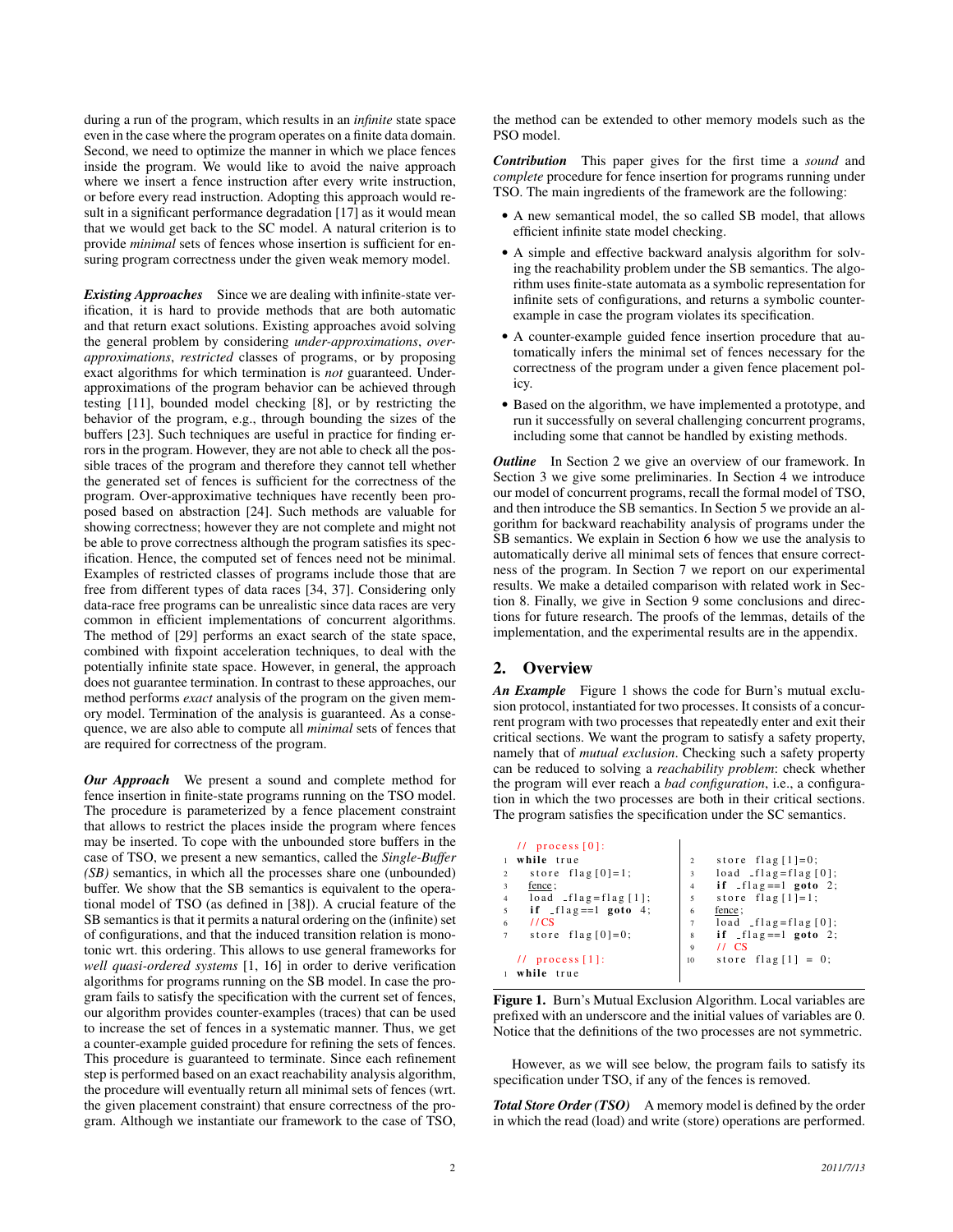The *Sequential Consistency (SC)* semantics is the classical interleaving semantics, in which a trace of the system is an interleaving of traces of the different processes. In particular a store operation is visible to all processes immediately after it has been performed. In the *Total Store Order (TSO)* semantics, read operations are allowed to overtake write operations of the same process if they concern different variables. More precisely, each process sees its own read and write operations exactly in the same order as it has issued them. However, other processes may see older values than the one that has been stored by a process. TSO is thus also referred to as the store  $\rightarrow$  load order relaxation. Each possible execution of the program under the SC semantics is also possible under the TSO semantics. However, the converse is not true. For example, if we remove the fences in Figure 1, the program does not satisfy mutual exclusion any more. In fact, as described below, there are at least two runs of the systems that can reach a bad configuration. Let us for the time being ignore the fences at lines 3 resp. 6 in the definitions of the processes. *Run 1*: *process*[1] reorders the read at line 7 with the write at line 5 as they concern different variables. As a result, *process*[1] can execute lines 1-4, then line 7, and before executing line 5, *process*[0] proceeds to the critical section as *f lag*[1] is still 0. After that, *process*[1] can run lines 5 and 8 before also reaching the critical section and violating mutual exclusion. *Run 2* is obtained in a similar manner, now by letting *process*[0] reorder lines 2 and 4.

*Fence Insertion* To eliminate the errors that may arise due to OoOEs (such as the ones described above for Burn's protocol), processor vendors provide *fence operations* that give the programmer more control over the executions of the program. More precisely, a fence inserted somewhere inside the program, restricts the reordering of the operations before and after the fence: the operations before the fence must take global effect before the execution of the operations after the fence. There are different types of fences depending on the operations they control (e.g., store-store or storeload). In the context of TSO, the relevant fence type is that of a *full memory barrier* that prevents the reordering of all memory operations. In the example of Figure 1, a fence is needed at line 6 in *process*[1] to forbid *Run 1* (the reordering of lines 5 and 7); and a fence is also needed at lines 3 in *process*[0] to prevent *Run 2*. Executing programs with fences is more costly than executing them without, and in fact inserting large numbers of fences goes against the spirit of OoOE as the program will approach its SC behavior. Therefore, one reasonable criterion is to insert as few fences as possible (provided that the set of inserted fences guarantees correctness of the program).



Figure 2. The flow of counter-example guided fence insertion.

*Our Method* Figure 2 gives an overview of our fence insertion procedure. Given a program *P* and a specification (a safety property  $\phi$ ), the procedure finds the set of minimal sets of fences necessary in order to make the *P* correct wrt. φ. The procedure performs a counter-example guided refinement of sets of fences. More precisely, it maintains a set of candidate sets of fences that it will refine continuously during the run of the algorithm. The procedure starts optimistically by only having the empty set as a candidate (i.e., assuming that no fences are needed for correctness). Given a candidate set *F*, the *Reachability Analysis* module checks whether *P*, with *F* inserted, satisfies φ. This question is translated into the reachability of a set of *bad configurations*. If no bad configuration is reachable, we conclude that  $F$  is sufficient for correctness and proceed to the next candidate set. Otherwise, the module returns a counter-example which will be provided to the *Counter-Example Analysis* module. The module either generates new fences that need to be added to *F* or concludes that the program cannot be made correct, in which case the whole procedure terminates. The procedure also terminates in case there are no other candidate sets to consider. The algorithm is parameterized by a predefined *placement constraint* which is a subset *G* of all local states of the processes. The algorithm will place fences only after local states that belong to *G*. This gives the user the freedom to choose between the efficiency of the verification algorithm and the number of fences that are needed to ensure correctness of the program. The weakest placement constraint is defined by taking *G* to be the set of all local states of the processes, which means that a fence might be placed anywhere inside the program. On the other hand, one might want to place fences only after write operations, place them only before read operations, or avoid putting them within certain loops (e.g., loops that are known to be executed often during the runs of the program). For any given *G*, the algorithm finds the minimal sets of fences that are sufficient for correctness. Below, we explain in more detail the main ingredients of the procedure.

*Operational TSO Semantics* Program verification requires a formal model of the system under verification. In our setting, this implies that we need a formal description of the TSO memory model. For this purpose, we use the operational semantics defined in [38, 40]. Conceptually, the model adds a FIFO buffer between each process and the main memory (cf. Figure 3). The buffer is used



Figure 3. Store buffers and the shared memory of a program under TSO. The size of the store buffer is unbounded.

to store the write operations performed by the process. Thus, a process executing a write instruction inserts it into its store buffer and immediately continues executing subsequent instructions. Memory updates are then performed by non-deterministically choosing a process and by executing the first write operation in its buffer (the left-most element in the buffer). A read operation by a process *p* on a variable *x* can overtake some write operations stored in its own buffer if all these operations concern variables that are different from *. Thus, if the buffer contains some write operations to*  $*x*$ *, then* the read value must correspond to the value of the most recent such a write operation. Otherwise, the value is fetched from the memory. A fence means that the buffer of the process must be flushed before the program can continue beyond the fence. The store buffers of the processes are *unbounded* since there is *a priori* no limit on the number of write operations that can be issued by a process before a memory update occurs. For instance, in the program of Figure 1, the loop of lines 2–4 of process[1] may generate an unbounded number of write operations (issued at line 2), and hence create an unbounded number of elements inside the store buffer of process[1]. In fact, this still holds even after the insertion of fences since the inserted fences do not affect the operations inside the loop.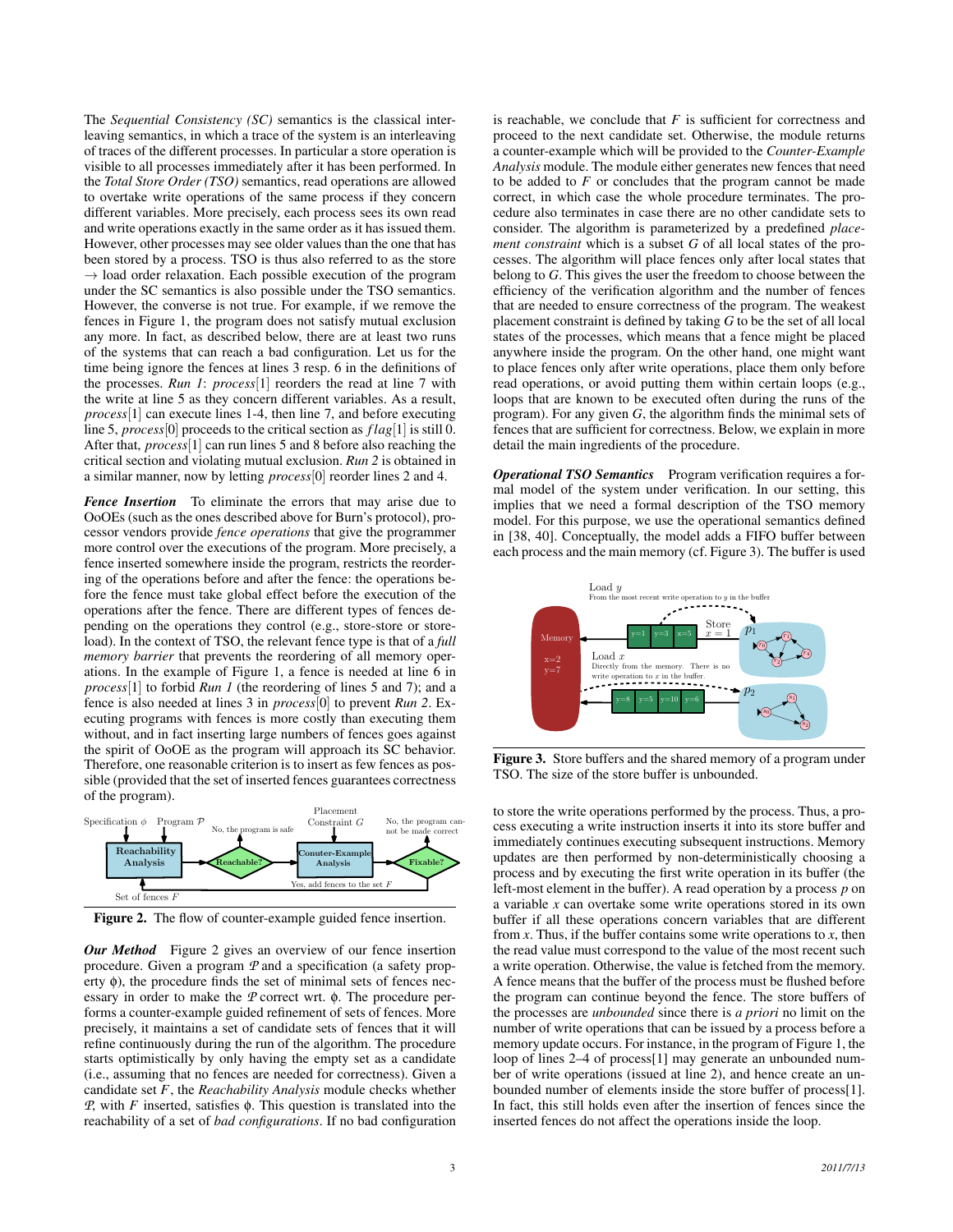*The SB Semantics* The main obstacle in the design of the reachability algorithm is the fact the formal model of TSO [38] equips the processes with FIFO store buffers that are perfect and (potentially) unbounded. If one aims at ensuring correctness of the program regardless of the underlying (TSO) architecture, the sizes of the buffers cannot be pre-assumed. This gives rise to a difficult problem; it is well-known that the problem of checking safety properties for finite-state processes communicating through unbounded FIFO channels is undecidable [7]. However, the TSO model does not exploit the full power of perfect FIFO buffers. This is demonstrated, for instance, by the fact that the reachability problem for finite-state programs running on TSO is in fact decidable [5]. Our goal is to exploit this in order to first design a method for algorithmic verification of programs running under the TSO semantics, and then use it to develop a method for automatic fence insertion. Concretely, we will use the framework of *well quasi-ordered* transition systems [1, 16] in order to derive an algorithm for reachability analysis. The main challenge in using this framework is to define a pre-order  $\preceq$  on the set of configurations, such that the transition relation is *monotonic* wrt.  $\prec$  (informally, monotonicity means that larger configurations can simulate smaller configurations). To derive such an ordering, we make the observation that a write operation sent by one process to the buffer may never be noticed by the other processes. This is true since a value in the memory might be overwritten by other write operations before any other process has had time to read it. This suggests that we should define our ordering  $\preceq$  to reflect the sub-word relation on the contents of the buffer. (to be more concrete, the buffer of  $p_1$  in Figure 3 can be viewed as the word  $[y=1][y=3][x=5]$ ; and then  $[y=1][x=5]$  is one of its subwords). The intuition would be that the extra write operations in the larger buffers of a process may after all never be noticed by the other processes, and hence a larger configuration should be able to simulate a smaller configuration. Unfortunately, as we will see in Section 4, the transition system induced by the TSO model is not monotonic wrt.  $\preceq$ . In order to circumvent this problem, we propose a new semantical model, namely the Single-Buffer (SB) semantics. We defer the technical details of the SB semantics until Section 4, where we also explain how it is derived as an alternative to TSO. Roughly speaking, a system in the SB semantics contains only one store buffer that is shared by all the processes (cf. Figure 5). On the other hand, each message inside the SB buffer contains a copy of the whole memory (rather than containing a write operation to a single variable, as in the case of TSO); together with a finite amount of "control data". The SB model satisfies the two needed properties: (i) it is equivalent to TSO (we can reduce he reachability problem under TSO to the one under SB); and (ii) its transition system is monotonic wrt. the sub-word relation  $\preceq$  on the (single) store buffer.

*Reachability Analysis* Given the pre-order  $\preceq$  on the set of SBconfigurations, we use the framework of [1, 16] to design our reachability analysis algorithm. Concretely, the algorithm works on infinite sets of SB-configurations that are upward closed wrt. the ordering  $\preceq$ . The algorithm performs backward reachability starting from the set of bad configurations (those violating the safety property). The monotonicity of the transition relation implies that all the generated sets are upward closed. Furthermore, termination of the algorithm is guaranteed since  $\preceq$  is a *well quasi-ordering*. In our instantiation of the algorithm, we use an automata-based formalism as a symbolic representation of upward closed sets of configurations. If the safety property is violated, the algorithm returns a symbolic representation of a set of traces from which the *Counter-Example Analysis* module can refine the set of fences.

*Counter-Example Guided Fence Insertion* A naive way to find the minimal fence sets is to simply try out all combinations. Obviously, such an algorithm would not work in practice due to the large number of possible combinations. Using the counter-examples provided by our reachability algorithm, the *Counter-Example Analysis* module either finds new fences (satisfying the placement constraint *G*) to be added to the program, or it concludes that the program cannot be made correct (regardless of the number of inserted fences from *G*). In the latter case, we can conclude that the program is incorrect even under the SC semantics (this holds provided that *G* has been chosen so that it includes sources of all read operations or destinations of all write operations).

The fence refinement procedure means that the framework, as a whole, amounts to a counter-example guided fence insertion procedure, that automatically infers the minimal set of fences (satisfying a given fence placement constraint) that ensures the correctness of the program. The algorithm can be made to run until it has found all minimal sets of fences, or stop after finding the first set.

### 3. Preliminaries

In this section we first introduce notations that we use through the paper, and then define the notion of transition systems.

*Notation* We use N to denote the set of natural numbers. For sets *A* and *B*, we use  $[A \mapsto B]$  to denote the set of all total functions from *A* to *B* and  $f : A \mapsto B$  to denote that *f* is a total function that maps *A* to *B*. For *a* ∈ *A* and *b* ∈ *B*, we use  $f$  [ $a \leftrightarrow b$ ] to denote the function *f*<sup> $\prime$ </sup> defined as follows:  $f'(a) = b$  and  $f'(a') = f(a')$  for all  $a' \neq a$ .

Let  $\Sigma$  be a finite alphabet. We denote by  $\Sigma^*$  (resp.  $\Sigma^+$ ) the set of all *words* (resp. non-empty words) over  $\Sigma$ , and by  $\varepsilon$  the empty word. The length of a word  $w \in \Sigma^*$  is denoted by  $|w|$ ; we assume that  $|\varepsilon| = 0$ . For every  $i : 1 \le i \le |w|$ , let  $w(i)$  be the symbol at position *i* in *w*. For  $a \in \Sigma$ , we write  $a \in w$  if *a* appears in *w*, i.e.,  $a = w(i)$  for some  $i: 1 \le i \le |w|$ . For words  $w_1, w_2$ , we use  $w_1 \cdot w_2$  to denote the concatenation of  $w_1$  and  $w_2$ . For a word  $w \neq \varepsilon$  and  $i : 0 \le i \le |w|$ , we define  $w \odot i$  to be the suffix of *w* that we get by deleting the prefix of length *i*, i.e., the unique  $w_2$  such that  $w = w_1 \cdot w_2$  and  $|w_1| = i$ .

*Transition Systems* A transition system *T* is a triple (*C*,Init,−→) where *C* is a (potentially infinite) set of *configurations*, Init  $\subseteq$  *C* is the set of *initial configurations*, and  $\rightarrow \subseteq C \times C$  is the *transition relation*. We write  $c \rightarrow c'$  to denote that  $(c, c') \in \rightarrow$ , and  $\stackrel{*}{\longrightarrow}$  to denote the reflexive transitive closure of  $\rightarrow$ . A *run*  $\pi$  of  $\mathcal{T}$  is of the form  $c_0 \rightarrow c_1 \rightarrow \cdots \rightarrow c_n$ , where  $c_i \rightarrow c_{i+1}$  for all  $i: 0 \leq i < n$ . Then, we write  $c_0 \stackrel{\pi}{\longrightarrow} c_n$ . We use  $\text{target}(\pi)$  to denote the configuration  $c_n$ . Notice that, for configurations *c*, *c'*, we have that  $c \stackrel{*}{\longrightarrow} c'$  iff  $c \stackrel{\pi}{\longrightarrow} c'$  for some run π. The run π is said to be a *computation* if  $c_0 \in$  Init. Two runs  $\pi_1 = c_0 \rightarrow c_1 \rightarrow \cdots \rightarrow c_m$  and  $\pi_2 = c_{m+1} \rightarrow c_{m+2} \rightarrow \cdots \rightarrow c_n$ are said to be *compatible* if  $c_m = c_{m+1}$ . Then, we write  $\pi_1 \bullet \pi_2$ to denote the run  $\pi_1 = c_0 \rightarrow c_1 \rightarrow \cdots \rightarrow c_m \rightarrow c_{m+2} \rightarrow \cdots \rightarrow c_n$ . Given an ordering  $\sqsubseteq$  on *C*, we say that  $\rightarrow$  is *monotonic* wrt.  $\subseteq$  if whenever  $c_1 \rightarrow c'_1$  and  $c_1 \subseteq c_2$ , there exists a  $c'_2$  such that  $c_2 \stackrel{*}{\longrightarrow} c'_2$  and  $c'_1 \sqsubseteq c'_2$ . We say that  $\rightarrow$  is *effectively monotonic* wrt.  $\subseteq$  if, given the configurations  $c_1, c'_1, c_2$  described above, we can compute  $c'_2$  and a run  $\pi$  such that  $c_2 \stackrel{\pi}{\longrightarrow} c'_2$ .

# 4. Concurrent Programs

We define *concurrent programs*, a model for representing sharedmemory concurrent processes. A concurrent program *P* has a finite number of finite-state processes (threads), each with its own program code. Communication between processes is performed through a shared-memory that consists of a fixed number of shared variables (with finite domains) to which all threads can read and write. First, we define the syntax we use for concurrent programs. Next, we introduce the TSO semantics including the transition systems it induces and its reachability problem. Finally, we describe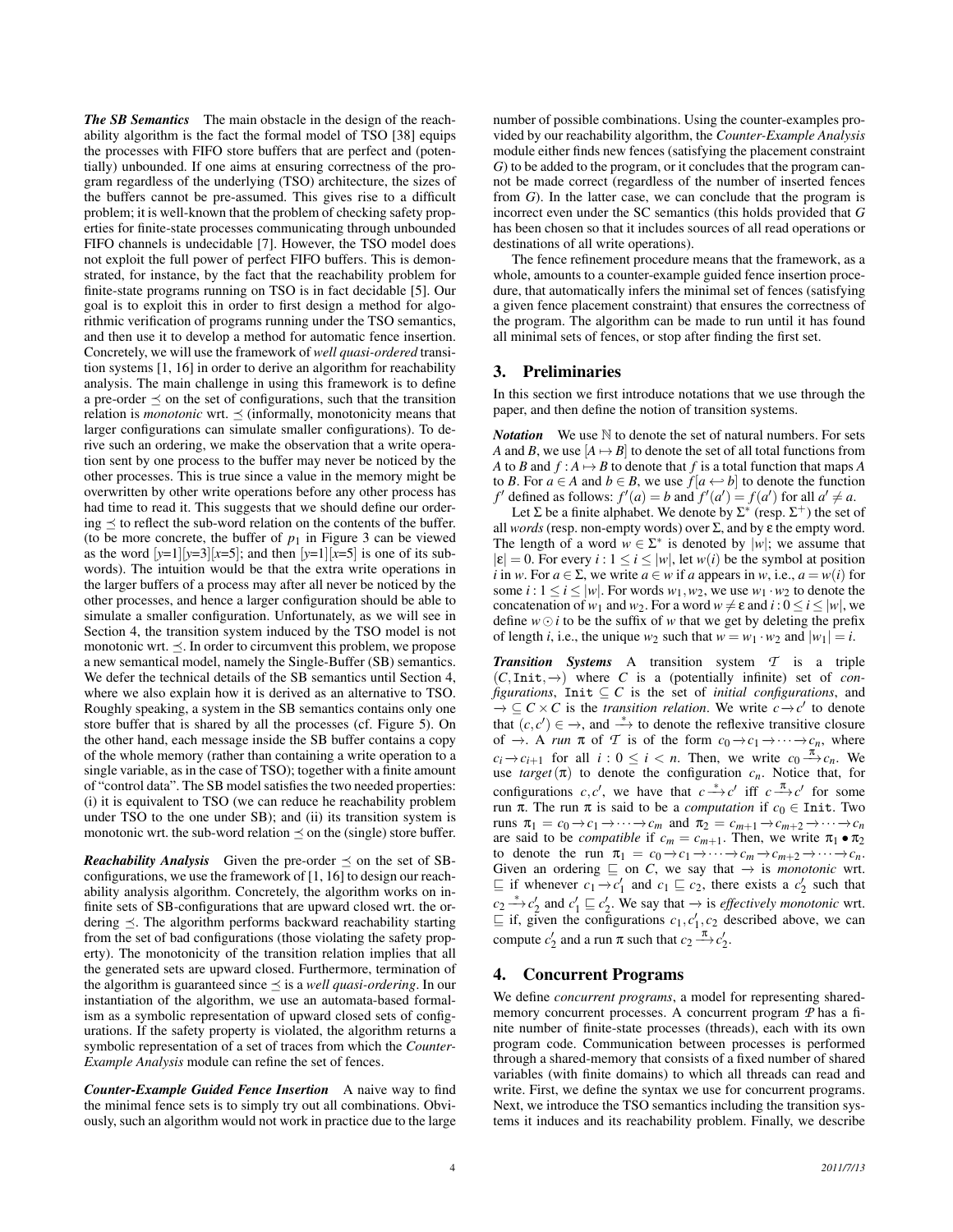informally the different features of the SB semantics, and the manner in which we derive them from the definition of TSO; and then we define formally its transition system and reachability problem.

#### 4.1 Syntax

We assume a finite set *X* of *variables* ranging over a finite data domain *V*. A *concurrent program* is a pair  $P = (P, A)$  where *P* is a finite set of *processes* and  $A = \{A_p | p \in P\}$  is a set of extended finite-state automata (one automaton  $A_p$  for each process  $p \in P$ ). The automaton  $A_p$  is a triple  $(Q_p, q_p^{init}, \Delta_p)$  where  $Q_p$  is a finite set of *local states*,  $q_p^{init} \in Q_p$  is the *initial* local state, and  $\Delta_p$  is a finite set of *transitions*. Each transition is a triple  $(q, op, q')$  where  $q, q' \in$ *Qp* and *op* is an *operation*. An operation is of one of the following five forms: (1) the *"no operation"* nop, (2) the *read operation*  $r(x, v)$ , (3) the *write operation*  $w(x, v)$ , (4) the *fence operation* fence, and (5) the *atomic read-write operation*  $\text{arw}(x, y, y')$ , where  $x \in X$ , and  $v, v' \in V$ . For a transition  $t = (q, op, q')$ , we use *source* (*t*), *operation* (*t*), and *target* (*t*) to denote *q*, *op*, and *q*<sup> $\prime$ </sup> respectively. We define  $Q := \bigcup_{p \in P} Q_p$  and  $\Delta := \bigcup_{p \in P} \Delta_p$ . A *local state definition q* is a mapping  $P \mapsto Q$  such that  $q(p) \in Q_p$  for each  $p \in P$ . It is straightforward to translate programs in the form of Figure 1 to this model. Figure 4 is an automaton for *process*[0] in Figure 1.



Figure 4. The automaton of *process*[0] in Figure 1. Local states encode program locations and the value of the local variable \_flag.

#### 4.2 TSO Semantics

We refer to Section 2 for an informal description TSO semantics.

*Transition System* We define the transition system induced by a program running under the TSO semantics. To do that, we define the set of configurations and transition relation. A *TSOconfiguration c* is a triple  $(q, b, mem)$  where *q* is a local state definition,  $\underline{b}: P \mapsto (X \times V)^*$ , and *mem* :  $X \mapsto V$ . Intuitively,  $\underline{q}(p)$  gives the local state of process *p*. The value of  $b(p)$  is the content of the buffer belonging to *p*. This buffer contains a sequence of write operations, where each write operation is defined by a pair, namely a variable  $x$  and a value  $v$  that is assigned to  $x$ . In our model, messages will be appended to the buffer from the right, and fetched from the left. Finally, *mem* defines the state of the memory (defines the value of each variable in the memory). We use  $C_{TSO}$  to denote the set of TSO-configurations. In Figure 3, we have  $\underline{b}(p_1) = [y =$  $1][y = 3][x = 5],$   $\underline{b}(p_2) = [y = 8][y = 5][y = 10][y = 6],$   $\underline{mem}(x) = 2,$ and  $mem(y) = 7$  (to increase readability in the examples, we write the contents of the buffers in the form  $[y = 1][y = 3][x = 5]$  instead of  $(y,1)(y,3)(x,5)$ ). We define the transition relation  $\rightarrow_{TSO}$ on  $C_{TSO}$ . The relation is induced by (1) members of  $\Delta$ ; and (2) a set  $\Delta' := \{ \text{update}_p | p \in P \}$  where update<sub>p</sub> is an operation that updates the memory using the first message in the buffer of process *p*. For configurations  $c = (q, \underline{b}, \underline{m}$ *em*),  $c' = (q', \underline{b}', \underline{m}$ *em*'), a process  $p \in P$ , and  $t \in \Delta_p \cup \{ \text{update}_p \}$ , we write  $c \xrightarrow{\overline{t}} T$ *TSO*  $c'$  to denote that one of the following conditions is satisfied:

- Nop:  $t = (q, \text{nop}, q'), \underline{q}(p) = q, \underline{q}' = \underline{q}[p \leftrightarrow q'], \underline{b}' = \underline{b}$ , and  $mem' = mem$ . The process changes its state while the buffer contents and the memory remain unchanged.
- Write to store:  $t = (q, w(x, v), q'), \underline{q}(p) = q, \underline{q}' = \underline{q}[p \leftarrow q'],$  $\underline{b}' = \underline{b} [p \leftrightarrow \underline{b}(p) \cdot (x, v)]$ , and *mem'* = *mem*. The write operation

is appended to the tail of the buffer. In Figure 3, executing a transition of the form  $(q, w(x, 2), q') \in \Delta_{p_1}$  would give  $\underline{b}'(p_1) =$  $[y = 1][y = 3][x = 5][x = 2].$ 

- Update:  $t = \text{update}_p, q' = \underline{q}, \underline{b} = \underline{b}' [p \leftarrow (x, v) \cdot \underline{b}'(p)],$  and  $m$ *em*<sup> $\prime$ </sup> = *mem*[ $x \leftrightarrow v$ ]. The write in the head of the buffer is removed and the memory is updated accordingly. In Figure 3, update<sub>*p*1</sub> would give  $\underline{b}'(p_1) = [y = 3][x = 5]$  and  $mem'(y) = 1$ .
- Read:  $t = (q, r(x, v), q'), g(p) = q, g' = q[p \leftrightarrow q'], b' = b$ ,  $mem' = mem$ , and one of the following conditions is satisfied:
	- Read own write: There is an  $i: 1 \le i \le |b(p)|$  such that  $\underline{b}(p)(i) = (x, v)$ , and  $(x, v') \notin (\underline{b}(p) \odot i)$  for all  $v' \in V$ . If there is a write on  $x$  in the buffer of  $p$  then we consider the most recent of such write operations (the right-most one in the buffer). This operation should assign *v* to *x*.
	- Read memory:  $(x, v') \notin \underline{b}(p)$  for all  $v' \in V$  and  $\textit{mem}(x) = v$ . If there is no write operation on  $x$  in the buffer of  $p$  then the value  $v$  of  $x$  is fetched from the memory.

In Figure 3,  $p_1$  can read the values  $x = 5$  and  $y = 3$ , while  $p_2$ can read the value  $x = 2$  and  $y = 6$ .

- Fence:  $t = (q, \text{fence}, q'), \underline{q}(p) = q, \underline{q}' = \underline{q}[p \leftarrow q'], \underline{b}(p) = \varepsilon$ ,  $b' = b$ , and *mem'* = *mem*. A fence operation may be performed by a process only if its buffer is empty.
- ARW:  $t = (q, \text{arw}(x, v, v'), q'), \underline{q}(p) = q, \underline{q}' = \underline{q}[p \leftrightarrow q'], \underline{b}(p) = q$  $\varepsilon$ ,  $\underline{b}' = \underline{b}$ ,  $\text{mem}(x) = v$ , and  $\text{mem}' = \text{mem}[x \leftrightarrow v']$ . The ARW operation is performed atomically. It may be performed by a process only if its buffer is empty. The operation checks whether the value of variable  $x$  is  $v$ . In such a case, it changes its value to  $v'$ . Note this operation permits to model instructions like locked writes under x86-tso [22, 38] or compare-and-swap or swap under SPARC [40].

We use  $c \rightarrow_{TSO} c'$  to denote that  $c \rightarrow_{TSO} c'$  for some  $t \in \Delta \cup$ ∆ 0 . The set Init*TSO* of *initial* TSO-configurations contains all configurations of the form  $(q_{init}, b_{init}, \text{mem}_{init})$  where, for all  $p \in P$ , we have that  $q_{init}(p) = q_p^{init}$  and  $b_{init}(p) = \varepsilon$ . In other words, each process is in its initial local state and all the buffers are empty. On the other hand, the memory may have any initial value. The transition system induced by a concurrent system under the TSO semantics is then given by  $(C_{TSO},Init_{TSO}, \rightarrow_{TSO})$ .

*The TSO Reachability Problem* Given a set Target of local state definitions, we use *Reachable*(*TSO*) (*P*) (Target) to be a predicate that indicates the reachability of the set  $\{(\underline{q}, \underline{b}, \underline{mem}) | \underline{q} \in \text{Target}\},$  i.e., whether a configuration *c*, where the local state definition of *c* belongs to Target, is reachable. The reachability problem for TSO is to check, for a given Target, whether *Reachable*(*TSO*) (*P*) (Target) holds or not. Using standard techniques we can reduce checking safety properties to the reachability problem. More precisely, we use Target to denote "bad configurations" that we do not want to occur during the execution of the system. For instance, in Burn's protocol (Section 2), the bad configurations are those where the two processes are in line 6 resp. line 9 (corresponding to the critical sections of the two processes). Therefore, we often say that the "program is correct" to indicate that Target is not reachable.

#### 4.3 Single-Buffer Semantics

As explained in Section 2, our goal is to derive a semantical model that is both equivalent to TSO and monotonic.

*Informal Explanation* Below, we motivate the different features of the SB semantics and explain how we derive them from the TSO semantics. To do that, we start from TSO and perform a number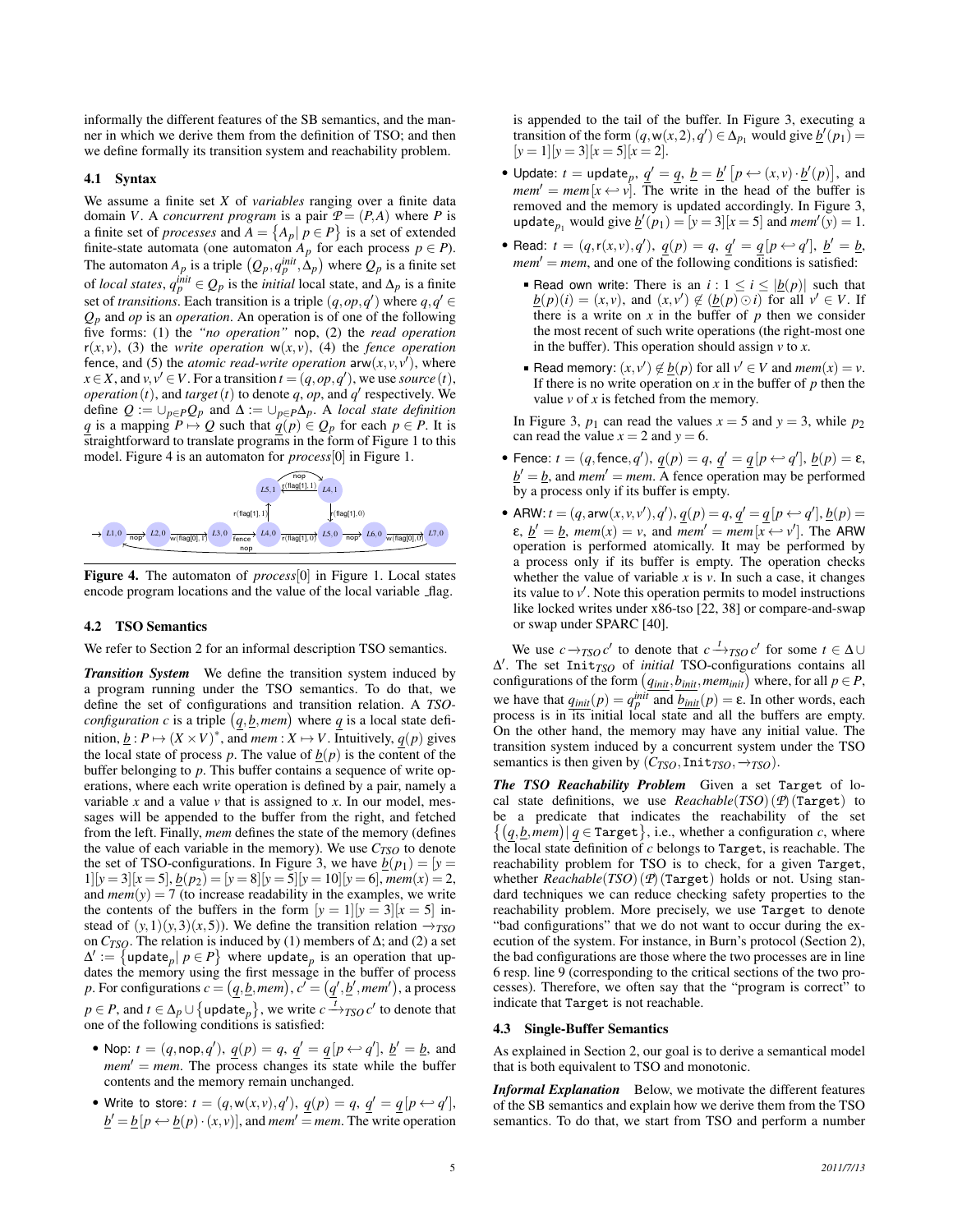of steps where we define new semantics SB1, SB2, SB3, until we arrive at the final definition of SB. The semantics introduced in each step is derived from the one in the previous step, by adding new features that are used to solve certain problems. These problems are illustrated through examples of concrete runs of the system. First, we illustrate why the TSO semantics is not monotonic wrt. the sub-word relation on the buffer contents. Recall that a system is monotonic if all the behaviors of a smaller configuration can also occur from a larger configuration. We consider a program with two processes  $p_1, p_2$ , where the automaton of  $p_1$  contains the following two transitions:



Consider a configuration  $c_1$  where the local state of  $p_1$  is  $q_0$ , the memory contains  $x = 0$ ,  $y = 0$ , the buffer of  $p_1$  is empty, and the buffer of  $p_2$  contains the word  $[x=1]$ . Then, according to the TSO semantics, there is a run of the system from  $c_1$  to a configuration where the local state of  $p_1$  is  $q_2$ ; the run simply updates the memory by  $x = 1$ , and then performs the two read transitions. Consider the configuration  $c_2$  where the buffer of  $p_2$  now contains the word  $[y=1][x=1]$ . The local state  $q_2$  is not reachable any more; we have to update the memory by  $x = 1$  (otherwise we cannot perform the read transition from  $q_0$  to state  $q_1$ ). However, this implies that we have already updated the memory by  $y = 1$  which means that we cannot perform the read transition from  $q_1$  to state  $q_2$ . This violates monotonicity: some behavior of a smaller configuration  $c_1$  is not a behavior of a larger configuration *c*2.

*SB1.* The problem with the above scenario is that we get a memory configuration  $x = 1$ ,  $y = 0$  in the smaller configuration  $c_1$  that is inconsistent with those we get from *c*2. To cure this problem, we define SB1, where we let the processes send entire memory snapshots to the buffer (rather than single write operations). In other words, each message in the buffer will now define the value of each variable in the program (rather than a single variable). The buffer contents of the configurations  $c_1$  and  $c_2$  in step 1 will be of the forms  $[x=1,y=0]$  resp.  $[x=0,y=1]$   $[x=1,y=1]$ . Notice that the buffer contents are not related by the sub-word relation, and hence the configurations  $c_1$ ,  $c_2$  do not violate monotonicity anymore. The problem with SB1 is that it is not equivalent to TSO; some behavior in SB1 is not possible in TSO. To see this, we consider two processes  $p_1$ ,  $p_2$  whose automata contain the following transitions:

$$
p_1: q_0 \xrightarrow{w(y,0)} q_1 \qquad p_2: r_0 \xrightarrow{w(x,1)} r_1 \xrightarrow{r(x,0)} r_2
$$

Consider a configuration *c* where the local states of  $p_1, p_2$  are  $q_0, r_0$ , the memory contains  $x = 0$ ,  $y = 0$ , and the buffers are empty. There is no run from *c* in TSO to a configuration where the local states are  $q_1, r_2$  since  $p_2$  can only fetch the value 1 from *x* once the operation  $w(x, 1)$  has been performed. However, such a configuration is reachable in SB1 as follows. The messages  $[x=1,y=0]$  by  $p_2$  and  $[x=0,y=0]$  by  $p_1$  are sent to the buffers and delivered to memory in that order. After these two operations, the memory value will be  $x = 0, y = 0$ , which allows the operation  $r(x,0)$  to be performed, hence the system reaches the states *q*1,*r*2.

*SB2.* The problem in the above scenario is that the processes are not synchronized on memory updates, so a process may use some values that are not in the memory any more. In the above example, when  $p_1$  sends the memory snapshot for  $w(y,0)$  to its buffer, it should take the memory values contributed by other processes into consideration. Instead of sending [*x*=0,*y*=0] that contains an old value of  $x$ , it should notice that  $p_2$  has changed the memory value of *x* to 1 (by checking the most recent buffer message) and should hence send  $[x=1,y=0]$ . In SB2, we solve this problem by letting all the processes share a single buffer. Thus, the buffer contents in the above run just before performing the last operation  $r(x,0)$ will be  $[x=1,y=0][x=1,y=0]$  and the read statement from  $s_1$  to  $s_2$  is not enabled any more. Again SB2 is not equivalent to TSO; some behavior of TSO is not possible under SB2. To see this, consider four processes  $p_1$ ,  $p_2$ ,  $p_3$ ,  $p_4$  whose automata contain the following transitions:



Consider a configuration *c* where the local states of  $p_1$ ,  $p_2$ ,  $p_3$ ,  $p_4$ are  $q_0, r_0, s_0, t_0$ , the memory contains  $x = 0, y = 0$ , and the buffers are all empty. There is a run from *c* in TSO to a configuration where the local states are  $q_2, r_2, s_2, t_2$  as follows: (i)  $p_1$  sends  $[x=1]$ followed by  $[x=2]$  to its buffer and moves to  $q_2$ ; (ii)  $p_3$  sends  $[y=1]$ to its buffer; (iii)  $[x=1]$  is updated to the memory from the buffer of  $p_1$ ; (iv)  $p_3$  reads  $x = 1$  from the memory and moves to  $s_2$ ; (v)  $[x=2]$  is updated to the memory from the buffer of  $p_1$ ; (vi)  $p_4$  reads  $x = 2$  from the memory and then sends  $[y=2]$  to its buffer moving to state  $t_2$ ; (vii) [ $y=2$ ] is updated to the memory from the buffer of  $p_4$ ; (viii)  $p_2$  reads [ $y=2$ ] from the memory; (ix) [ $y=1$ ] is updated to the memory from the buffer of  $p_3$ ; (x)  $p_2$  reads  $y = 1$  from the memory and moves to  $r_2$ . Such a run is not possible in SB2 according to the following reasoning. The write operation  $w(y,1)$  has to be sent to the buffer before the write operation  $w(y, 2)$ ; otherwise  $r(x, 2)$  is already performed and the value of *x* in the memory will be equal (and remain) to 2 when  $p_3$  is in local state  $s_1$ . Hence  $p_3$  cannot perform the read transition from *s*<sup>1</sup> to *s*2. In SB2, the operations in the buffer will be delivered to the memory in the same order as they entered the buffer. So  $w(y,1)$  will be delivered to the memory before the write operation  $w(y, 2)$ . This means that  $p_2$  cannot fetch the value  $y = 2$  from the memory before it fetches the value  $y = 1$ , and hence  $p_2$  will not be able to reach  $r_2$ .

*SB3.* The problem is that SB2 forces memory updates to be performed in the same order as the order of the corresponding write transitions even if these write transitions belong to different processes. For instance, in the above example, the write operation  $w(y, 1)$  was performed before the write operation  $w(y, 2)$ . In the TSO semantics, the corresponding updates can be performed in the opposite order (since they belong to different buffers), while this is not allowed in SB2. In SB3, we remedy to this problem by providing the processes with a mechanism that allows them to update the memory independently of the other processes. More precisely, we add to each process a pointer to a position inside the buffer. From the point of view of the process, the buffer is divided by the pointer into three parts. The suffix of the buffer to the right of the pointer represents the sequence of write operations that have still not been used for memory updates. The position of the pointer itself represents the content of the memory, while the rest of the buffer (the prefix to the left of the pointer) is not relevant for the future behavior of the process (since it represents write operations that have already been used for updating the buffer). An update operation will then be simulated by moving the relevant pointer one step to the right. This adds the missing run mentioned above (cf. Figure 5). First, the write operations  $x = 1$  and  $x = 2$  are transferred to the buffer. Then, *p*<sup>4</sup> moves its pointer to the position of the buffer where  $x = 2$  sending the write operation  $y = 2$  to the buffer; and then  $p_3$  moves its pointer to the position of the buffer where  $x = 1$  sending the write operation  $y = 1$  to the buffer. Now the write operations  $y = 1$  and  $y = 2$  are in the correct order ( $y = 2$  before  $y = 1$ ). Therefore,  $p_2$  can first move its pointer to the position in the buffer where  $y = 2$  after which it moves its pointer one step to the right in the buffer where  $y = 1$ . In this manner, it is able to perform the two read transitions in the correct order.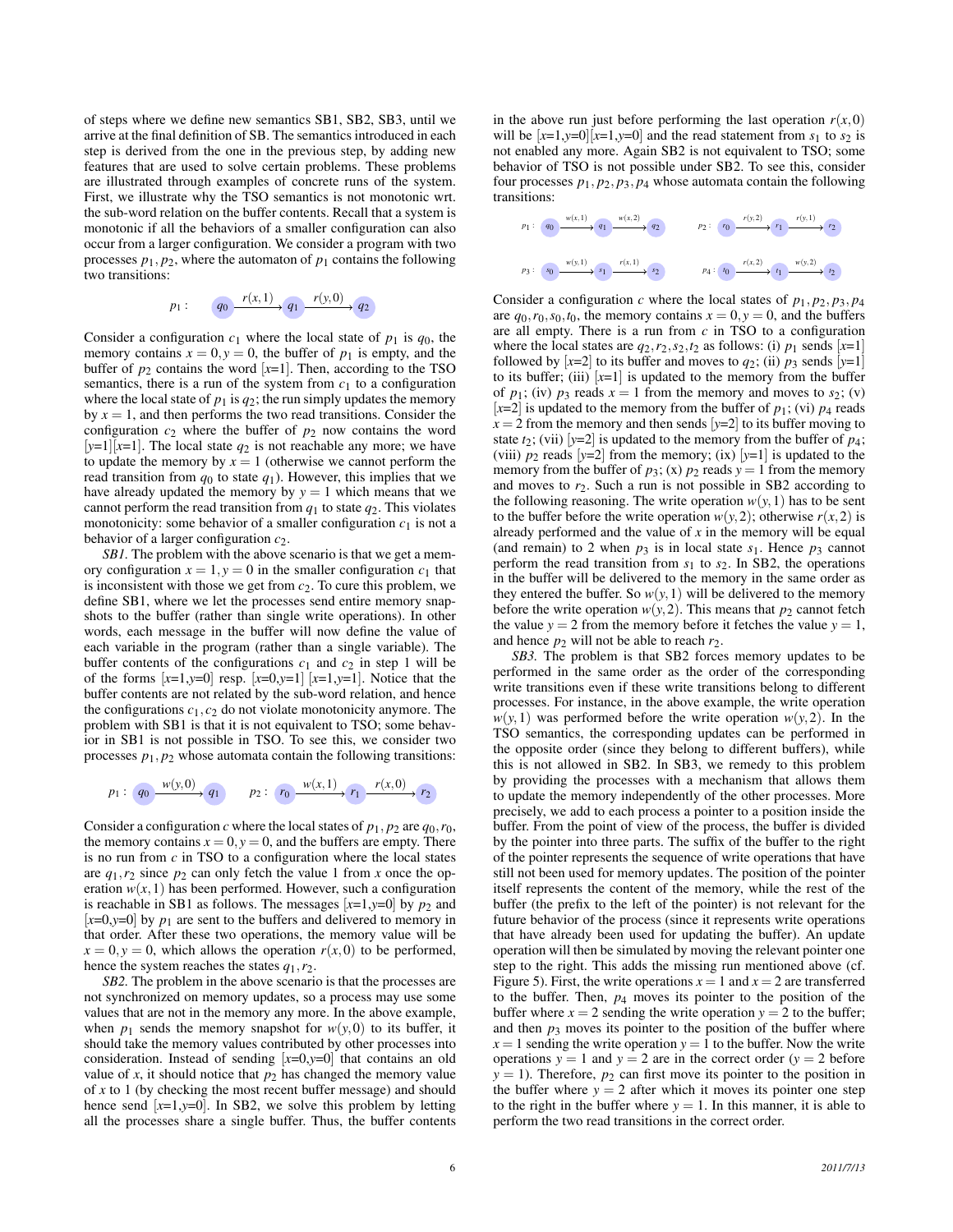

Figure 5. An SB-configuration.

*SB.* Finally, since the write operations of the different processes are now all mixed in the (single) buffer, we add also a mechanism that allows the processes to recognize the last write operations they have performed on each variable. Recall that in TSO, if *p* reads the value of *x* then it will fetch the value from the most recent message in its buffer that represents a write operation on  $x$  (if such a message exists), instead of getting the value of *x* directly from the main memory (cf. Figure 3). To do this in SB, we equip each message in the buffer with a process *p* and a variable *x*, which denotes "*p* writes to *x*". When a process *p* reads *x*, it takes the value from the most recent message with  $(p, x)$  in the buffer (or from the memory if the buffer does not have such a message). As an example, the SB-configuration at the end of the above described computation is shown in Figure 5. Notice that an SB-configuration does not have an explicit representation of the main memory, as this is replaced by the pointers that represent the local views of the processes.

Finally, The ordering  $\sqsubseteq$  on SB-configurations (formally defined in Section 5) is induced by the sub-word relation on the buffer contents. However, it will also reflect the last-write information on the variables, and the positions of the pointers inside the buffer.

*Transition System* Formally, an *SB-configuration c* is a triple  $(q, b, z)$  where *q* is (as in the case of the TSO semantics) a local state definition,  $\overline{b} \in ([X \mapsto V] \times P \times X)^+$ , and  $\underline{z}: P \mapsto \mathbb{N}$ . Intuitively, the (only) buffer contains triples of the form (*mem*, *p*, *x*) where *mem* defines the values of the variables (encoding a memory snapshot), *x* is the latest variable that has been written into, and *p* is the process that performed the write operation. Furthermore, *z* represents a set of *pointers* (one for each process) where, from the point of view of p, the word  $b \odot z(p)$  is the sequence of write operations that have not yet been used for memory updates and the first element of the triple  $b(z(p))$  represents the memory content. We use  $C_{SB}$ to denote the set of SB-configurations. As an example, in the SBconfiguration of Figure 5, the pointer of  $p<sub>4</sub>$  points to the message  $[x=2,y=0,(p_1,x)]$ . This means that the current view of  $p_4$  is that the memory contains  $x = 2$  and  $y = 0$ . From the point of view of  $p_4$ , the word  $[x=2,y=2,(p_4,y)][x=2,y=1,(p_3,y)]$  represents those write operations that have not yet been delivered to the memory. As we shall see below, the buffer will never be empty, since it is not empty in an initial configuration, and since no messages are ever removed from it during a run of the system (in SB semantics, the update operation moves a pointer to the right instead of removing a message in the buffer). This implies (among other things) that the invariant  $\underline{z}(p) > 0$  is always maintained.

Let  $c = (q, b, z)$  be an SB-configuration. For every  $p \in P$  and  $x \in X$ , we use LastWrite  $(c, p, x)$  to denote the index of the most recent buffer message where *p* writes to *x* or the message with the current memory of *p* if the aforementioned type of message does not exist in the buffer. For example, let *c* be the configuration in Figure 5, then LastWrite $(c, p_1, x) = 3$ , LastWrite $(c, p_1, y) = 1$ , LastWrite $(c, p_4, y) = 4$ , and LastWrite $(c, p_3, x) = 2$ . Formally, LastWrite( $c, p, x$ ) is the largest index *i* such that  $i = z(p)$  or  $b(i) = (mem, p, x)$  for some *mem*.

We define the transition relation  $\rightarrow_{SB}$  on the set of SBconfigurations as follows. In a similar manner to the case of TSO, the relation is induced by members of  $\Delta \cup \Delta'$ . For configurations  $c = (q, b, z)$ ,  $c' = (q', b', z')$ , and  $t \in \Delta_p \cup \{\text{update}_p\}$ , we write  $c \stackrel{t}{\longrightarrow}_{SB} c'$  to denote that one of the following conditions is satisfied:

- Nop:  $t = (q, \text{nop}, q'), \underline{q}(p) = q, \underline{q}' = \underline{q}[p \leftarrow q'], b' = b$  and  $z' = z$ . The operation changes only local states.
- Write to store:  $t=(q, w(x, v), q'), \underline{q}(p)=q, \underline{q}'=q[p \leftarrow q'], b(|b|)$ is of the form  $(\textit{mem}_1, p_1, x_1), b' = b \cdot (\textit{mem}_1 [x \leftrightarrow v], p, x)$ , and  $z' = z$ . A new message is appended to the tail of the buffer. The values of the variables in the new message are identical to those in the previous last message except that the value of *x* has been updated to *v*. Moreover, we include the updating process *p* and the updated variable *x*. Below is an example of  $p_1$  writes to *x*.

| $q_2$<br>r <sub>2</sub> |  | $(q_0, w(x,1), q_1)$<br>مد | $a\gamma$<br>24 |  |  |
|-------------------------|--|----------------------------|-----------------|--|--|
|-------------------------|--|----------------------------|-----------------|--|--|

- Update:  $t =$  update<sub>p</sub>,  $\underline{q}' = \underline{q}$ ,  $b' = b$ ,  $\underline{z}(p) < |b|$  and  $\underline{z}' =$  $z[p \leftrightarrow z(p) + 1]$ . An update operation performed by a process *p* is simulated by moving the pointer of *p* one step to the right. This means that we remove the oldest write operation that is yet to be used for a memory update. The removed element will now represent the memory contents from the point of view of *p*. For example, update<sub> $p_4$ </sub> moves the pointer of  $p_4$  in Figure 5 from  $[x=2,y=0,(p_1,x)]$  to  $[x=2,y=2,(p_4,y)]$ .
- Read:  $t = (q, r(x, v), q'), \underline{q}(p) = q, \underline{q}' = \underline{q}[p \leftrightarrow q'], b' = b$ , and  $b$ (LastWrite $(c, p, x)$ ) =  $(mem_1, p_1, x_1)$  for some  $mem_1, p_1, x_1$ with  $mem_1(x) = v$ . As an example, suppose that  $p_1$  reads the variable  $x$  in the configuration of Figure 5. The message  $b(\text{LastWrite}(c, p_1, x)) = [x=2, y=0, (p_1, x)]$ . It follows that a transition with read operation  $r(x, y)$  is enabled only when  $v = 2$ .
- Fence:  $t = (q, \text{fence}, q'), \underline{q}(p) = q, \underline{q}' = \underline{q}[p \leftrightarrow q'], \underline{z}(p) = |b|,$  $b' = b$ , and  $\underline{z}' = \underline{z}$ . The buffer should be empty from the point of view of  $p$  when the transition is performed. This is encoded by the equality  $\underline{z}(p) = |b|$ . In Figure 5,  $p_2$  is the only process that can execute a fence operation (its buffer is empty).
- ARW:  $t = (q, \text{arw}(x, v, v'), q'), \underline{q}(p) = q, \underline{q}' = \underline{q}[p \leftarrow q'], \underline{z}(p) =$ |*b*|, *b*(|*b*|) is of the form (*mem*<sub>1</sub>, *p*<sub>1</sub>, *x*<sub>1</sub>), *mem*<sub>1</sub>(*x*) = *v*, *b*<sup>'</sup> = *b*·(*mem*<sub>1</sub> [ $x \leftrightarrow v'$ ], *p*, *x*), and  $z' = z[p \leftrightarrow z(p) + 1]$ . The fact that the buffer is empty from the point of view of *p* is encoded by the equality  $z(p) = |b|$ . The content of the memory can then be fetched from the right-most element  $b(|b|)$  in the buffer. To encode that the buffer is still empty after the operation (from the point of view of *p*) the pointer of *p* is moved one step to the right. In Figure 5,  $p_2$  is the only process that can execute this type of transition.

We use  $c \rightarrow_{SB} c'$  to denote that  $c \rightarrow_{SB} c'$  for some  $t \in \Delta \cup \Delta'$ .

The set Init*SB* of *initial* SB-configurations (the figure on the right is an example of an initial SB-configuration) contains all configurations of the form  $(q_{init}, b_{init}, z_{init})$  where  $|b_{init}| = 1$ , and



for all  $p \in \overline{P}$ , we have that  $q_{init}(p) = q_p^{init}$ , and  $z_{init}(p) = 1$ . In other words, each process is in its initial local state. The buffer contains a single message, say of the form (*meminit*, *pinit*, *xinit*), where *meminit* represents the initial value of the memory. The memory may have any initial value. Also, the values of  $p_{init}$  and  $x_{init}$  are not relevant since they will not be used in the computations of the system. The pointers of all the processes point to the first position in the buffer. According to our encoding, this indicates that their buffers are all empty. The transition system induced by a concurrent system under the SB semantics is then given by  $(C_{SB}, \text{Init}_{SB}, \rightarrow_{SB})$ .

*The SB Reachability Problem* We define the predicate  $Reachable(SB)$  ( $P$ ) (Target), and define the reachability problem for the SB semantics, in a similar manner to the case of TSO. The following theorem states equivalence of the reachability problems under the TSO and SB semantics. Due to the technicality of the proof and to the lack of space, we leave it for the appendix.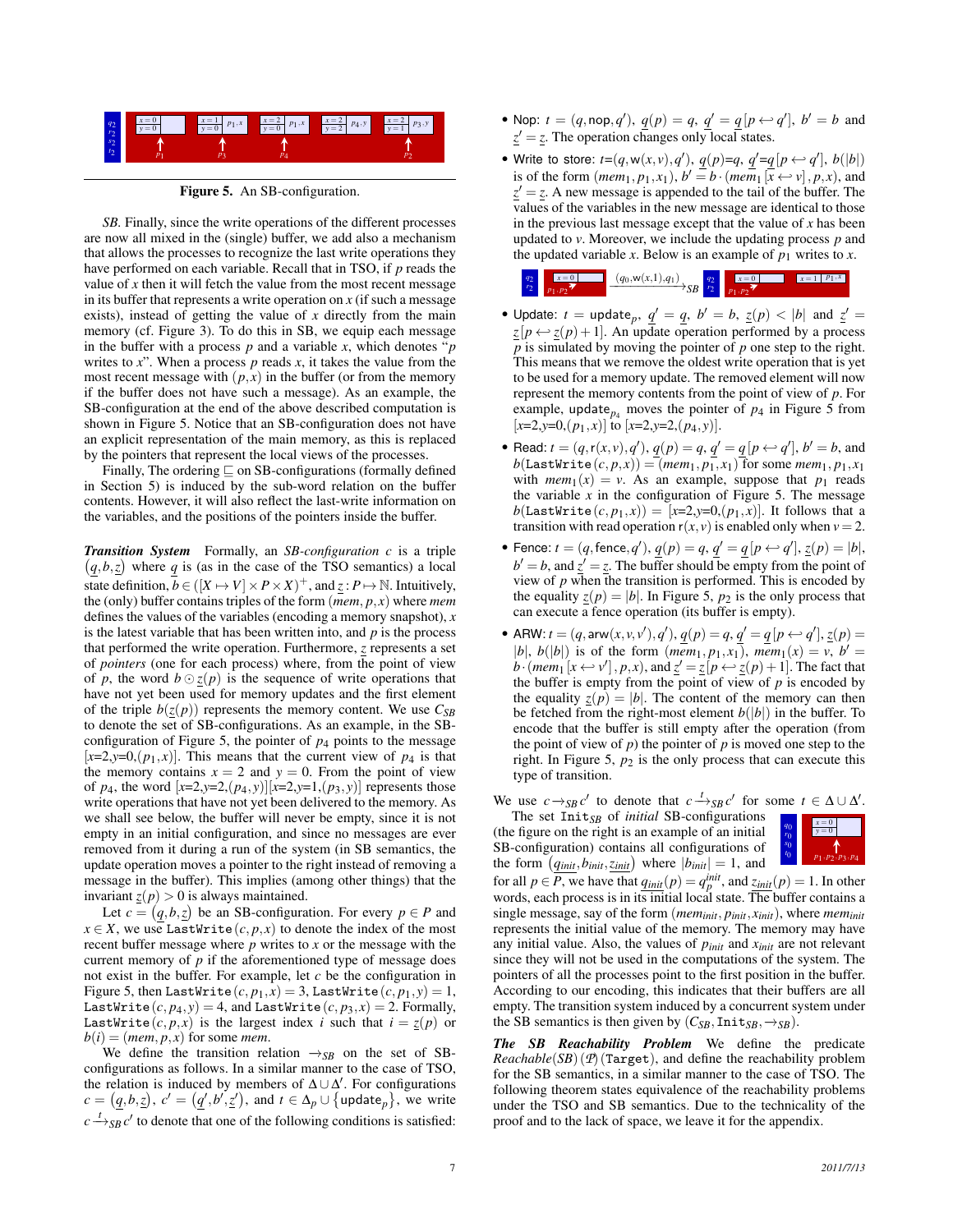THEOREM 4.1. *For a concurrent program P and a local state definition* Target*, the reachability problems are equivalent under the TSO and SB semantics.*

# 5. The SB Reachability Algorithm

In this section, we present an algorithm for checking reachability of an (infinite) set of configurations characterized by a (finite) set Target of local state definitions. In addition to answering the reachability question, the algorithm also provides an "error trace" in case Target is reachable. First, we define an ordering  $\sqsubseteq$  on the set of SB-configurations, and show that it satisfies two important properties, namely (i) it is a well quasi-ordering (wqo), i.e., for every infinite sequence  $c_0, c_1, \ldots$  of SB-configurations, there are *i* < *j* with  $c_i \sqsubseteq c_j$ ; and (ii) that the SB-transition relation  $\rightarrow_{SB}$  is monotonic wrt.  $\subseteq$ . The algorithm performs backward reachability analysis from the set of target configurations. During each step of the search procedure, the algorithm takes the upward closure (wrt.  $\subseteq$ ) of the generated set of configurations. By monotonicity of  $\subseteq$  it follows that taking the upward closure preserves exactness of the analysis. From the fact that we always work with upward closed sets and that  $\sqsubseteq$  is a wqo it follows that the algorithm is guaranteed to terminate. In the algorithm, we use a variant of finite-state automata, called *SB-automata*, as a symbolic representation of (potentially infinite) sets of SB-configurations. Assume a concurrent program  $P = (P, A)$ .

*Ordering* For an SB-configuration  $c = (q, b, z)$  we define ActiveIndex  $(c) := \min \{z(p) | p \in P\}$ . In other words, the part of *b* to the right of (and including)  $\texttt{ActiveIndex}(c)$  is "active", while the part to the left is "dead" in the sense that all its content has already been used for memory updates. The left part is therefore not relevant for computations starting from *c*. For example, in Figure 5, the active index is 1, i.e., all of its buffer messages are still alive.

Let  $c = (q, b, z)$  and  $c' = (q', b', z')$  be two SB-configurations.  $\text{Define} \;\; j := \texttt{ActiveIndex}\,(c) \;\; \text{and} \;\; j' := \texttt{ActiveIndex}\,(c').$  We write  $c \sqsubseteq c'$  to denote that (i)  $q = q'$  and that (ii) there is an injection  $g: \{j, j+1, \ldots, |b|\} \mapsto \{j', j'+1, \ldots, |b'|\}$  such that the following conditions are satisfied. For every  $i, i_1, i_2 \in \{j, ..., |b|\}$ , (1)  $i_1 < i_2$  $\text{implies}\,g(i_1) < g(i_2), (2)\,b(i) = b'(g(i)), (3)\,\text{LastWrite}\,(c',p,x) = 0$  $g(\text{LastWrite}(c, p, x))$  for all  $p \in P$  and  $x \in X$ , and (4)  $\underline{z}'(p) =$  $g(z(p))$  for all  $p \in P$ . The first condition means that *g* is strictly monotonic. The second condition corresponds to the fact that the *active* part of *b* is a *sub-word* of the *active* part of *b* 0 . The third condition ensures that the last write indices wrt. all processes and variables are consistent. The last condition ensures that each process points to identical elements in  $b$  and  $b'$ . Below is an example of two configurations *c* and *c*' such that  $c \sqsubseteq c'$ .



We get the following lemma from the fact that (i) the subword relation is a well-quasi ordering on finite words [19], and that (ii) the number of states and messages (associated with last write operations and pointers) that should be equal, is finite.

#### LEMMA 5.1. The relation  $\sqsubseteq$  is a well-quasi ordering on SB*configurations.*

The following lemma shows effective monotonicity of the SBtransition relation wrt.  $\sqsubseteq$ . As we shall see below, this allows the reachability algorithm to only work with upward closed sets. Monotonicity (among other things) implies the termination of the reachability algorithm. The effectiveness aspect will be used in the fence insertion algorithm (cf. Section 6).

LEMMA 5.2.  $\rightarrow_{SB}$  *is effectively monotonic wrt.*  $\sqsubseteq$ .

Recall that the term *effective monotonicity* is defined in Section 3. The *upward closure* of a set *C* of SB-configurations is defined as  $C \uparrow := \{c' | \exists c \in C, c \sqsubseteq c' \}.$  The set *C* is *upward closed* if  $C = C \uparrow$ .

*SB-Automata* First we introduce an alphabet  $\Sigma$  :=  $([X \mapsto V] \times P \times X) \times 2^P$ . Each element  $((mem, p, x), P') \in \Sigma$ represents a single position in the buffer of an SB-configuration. More precisely, the triple  $(mem, p, x)$  represents the message stored at that position and the set  $P' \subseteq P$  gives the (possibly empty) set of processes whose pointers point to the given position. Consider a word  $w = a_1 a_2 \cdots a_n \in \Sigma^*$ , where  $a_i$  is of the form  $((\text{mem}_i, p_i, x_i), P_i)$ . We say that *w* is proper if, for each process *p* ∈ *P*, there is exactly one *i* :  $1 \le i \le n$  with  $p \in P_i$ . In other words, the pointer of each process is uniquely mapped to one position in *w*. A proper word *w* of the above form can be "decoded" into a (unique) pair  $decoding(w) := (b, z)$ , defined by (i)  $|b| = n$ , (ii)  $b(i) = (mem_i, p_i, x_i)$  for all  $i : 1 \le i \le n$ , and (iii)  $\underline{z}(p)$  is the unique integer  $i: 1 \le i \le n$  such that  $p \in P_i$  (the value of *i* is well-defined since  $w$  is proper). We extend the function to sets of words where  $decoding(W) := {decoding(w) | w \in W}$ . Below is a proper word corresponding to the buffer and pointers in Figure 5.  $[x=0,y=0,*], \{p_1\} \quad |x=1,y=0,p_1,x], \{p_3\} \quad |x=2,y=0,p_1,x], \{p_4\} \quad |[x=2,y=2,p_4,y], 0 \quad |x=2,y=1,p_3,y], \{p_2\}$ 

An SB-automaton *A* is a tuple  $(S, \Delta, S^{final}, h)$  where *S* is a finite set of *states*,  $\Delta \subseteq S \times \Sigma \times S$  is a finite set of transitions,  $S^{final} \subseteq S$ is the set of *final* states, and  $h : (P \mapsto Q) \mapsto S$ . The total function *h* defines a labeling of the states of *A* by the local state definitions of the concurrent program  $P$ , such that each  $q$  is mapped to a state *h*(*q*) in *A*. Examples of SB-automata can be found in Figure 6. For a state  $s \in S$ , we define  $L(A, s)$  to be the set of words of the form  $w =$  $a_1 a_2 \cdots a_n$  such that there are states  $s_0, s_1, \ldots, s_n \in S$  satisfying the following conditions: (i)  $s_0 = s$ , (ii)  $(s_i, a_{i+1}, s_{i+1}) \in \Delta$  for all  $i : 0 \le$  $i < n$ , (iii)  $s_n \in S^{final}$ , and (iv) *w* is proper. We define the *language* of *A* by  $L(A) := \{ (q, b, z) | (b, z) \in decoding(L(A, h(q))) \}$ . Thus, the language *L*(*A*) characterizes a set of SB-configurations. More precisely, the configuration  $(q, b, z)$  belongs to  $L(A)$  if  $(b, z)$  is the decoding of a word that is accepted by *A* when *A* is started from the state  $h(q)$  (the state that is labeled by *q*). A set *C* of SB-configurations is said to be *regular* if  $C = L(A)$  for some SBautomaton *A*.

*Operations on SB-Automata* We show that we can compute the operations needed for the reachability algorithm. First, observe that regular sets of SB-configurations are closed under union and intersection. For SB-automata  $A_1$ , $A_2$ , we use  $A_1 \cap A_2$  to denote an automaton *A* such that  $L(A) = L(A_1) \cap L(A_2)$ . We define  $A_1 \cup A_2$ in a similar manner. We use  $A^0$  to denote an (arbitrary) automaton whose language is empty. We can construct SB-automata for the set of initial SB-configurations, and for sets of SB-configurations characterized by local state definitions.

LEMMA 5.3. *We can compute an SB-automaton Ainit such that*  $L(A^{init}) = \text{Init}_{SB}$ *. For a set* Target *of local state definitions, we can compute an SB-automaton A*(Target) *such that*  $L(A(\texttt{Target})) := \big\{ \big( \underline{q}, \underline{b}, \underline{z} \big) \big| \, \underline{q} \in \texttt{Target} \big\}.$ 

The following lemma tells us that regularity of a set is preserved by taking upward closure, and that we in fact can compute the automaton that describes the upward closure.

LEMMA 5.4. *For an SB-automaton A we can compute an SBautomaton*  $A \uparrow$  *such that*  $L(A \uparrow) = L(A) \uparrow$ .

We define the *predecessor function* as follows. Let  $t \in \Delta \cup \Delta'$ and let *C* be a set of SB-configurations. We define  $Pre<sub>t</sub>(C) :=$  ${c \in C, c \xrightarrow{t}_{SB} c'}$  to denote the set of immediate predecessor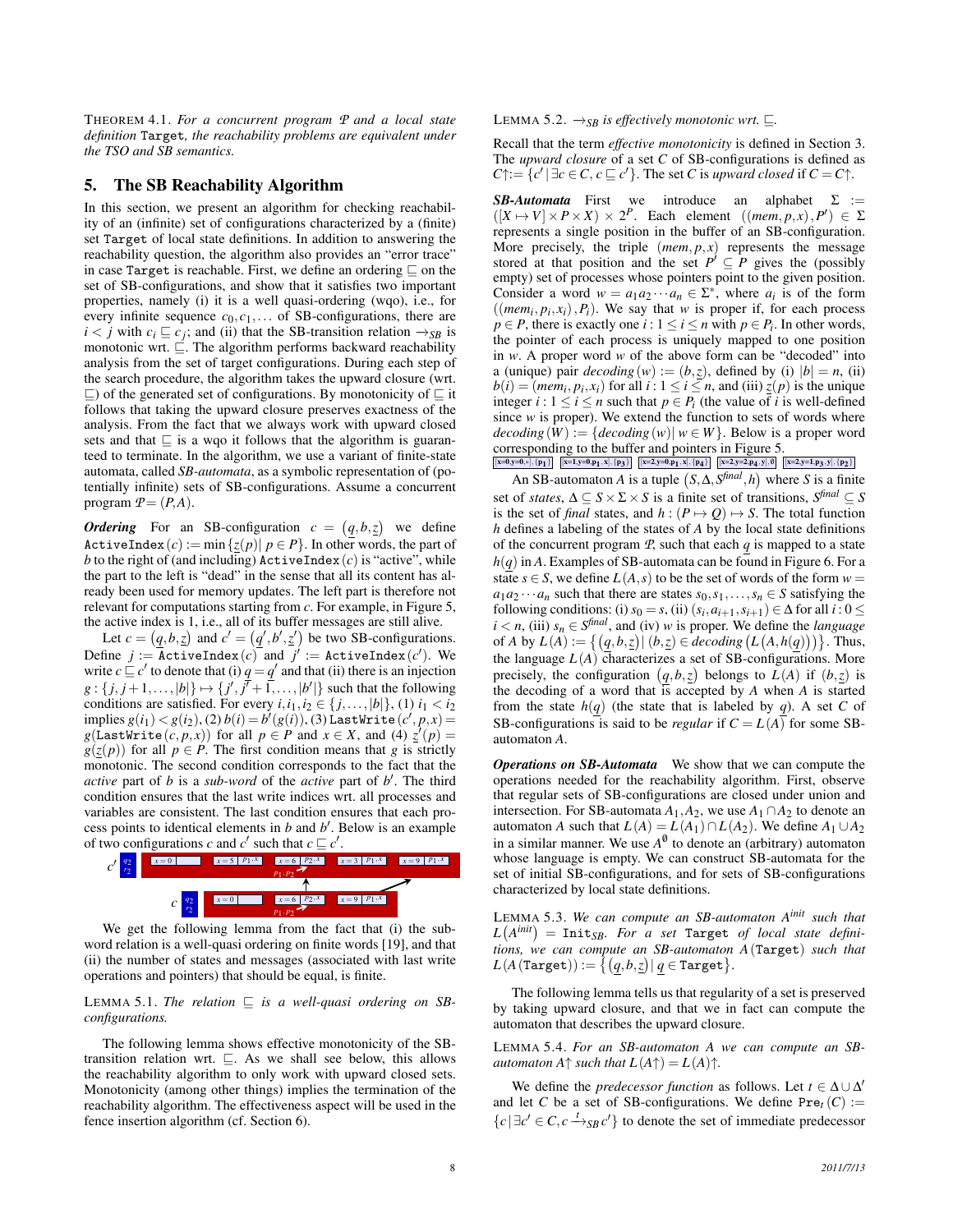

Figure 6. Typical examples of initial and target SB-automata. The system has processes  $p_1$ ,  $p_2$  and variables  $x$ ,  $y$  ranging over  $\{0,1\}$ . In (1), *h* maps the initial local state definition to  $s<sub>0</sub>$  and others to *s*1. In (2), *h* maps sets of local state definitions in Target to *s<sup>f</sup>* and others to *s*1. Properness ensures the correctness of the language of (2). Notice that the only final state  $s_f$  is not reachable from  $s_1$ . The symbol \* denotes any possible combination of a process/variable pair or set of processes in the system.

configurations of *C* w.r.t. the transition *t*. In other words,  $Pre<sub>t</sub>(C)$  is the set of configurations that can reach a configuration in *C* through a single execution of *t*. The following lemma shows that Pre preserves regularity, and that in fact we can compute the automaton of the predecessor set.

LEMMA 5.5. *For a transition t and an SB-automaton A, we can compute an SB-automaton*  $Pre<sub>t</sub>(A)$  *such that*  $L(Pre<sub>t</sub>(A)) =$  $Pre_t (L(A)).$ 

*Reachability Algorithm* The algorithm performs a symbolic backward reachability analysis, where we use SB-automata for representing infinite sets of SB-configurations. In fact, the algorithm also provides *traces* that we will use to find places inside the code where to insert fences (see Section 6). For a set Target of local state definitions, a *trace* δ to Target is a sequence of the form  $A_0t_1A_1t_2\cdots t_nA_n$  where  $A_0, A_1, \ldots, A_n$  are SBautomata,  $t_1, \ldots, t_n$  are transitions, and (i)  $L(A_0) \cap \text{Init}_{SB} \neq \emptyset$ ; (ii)  $A_i = (\text{Pre}_t (A_{i+1})) \uparrow$  for all  $i : 1 \leq i < n$  (even if  $L(A_{i+1})$  is upwardclosed, it is still possible that  $L(Pre_t(A_{i+1}))$  is not upward-closed; however due to monotonicity taking upward closure does not affect exactness of the analysis.); and (iii)  $A_n = A$ (Target). In the following, we use *head* ( $\delta$ ) to denote the SB-automaton  $A_0$ . The algorithm inputs a finite set Target, and checks the predicate  $Reachable(SB)$  ( $\mathcal{P}$ ) (Target). If the predicate does not hold then Algorithm 1 simply answers *unreachable*; otherwise, it returns a *trace*. It maintains a *working* set *W* that contains a set of traces. Intuitively, in a trace  $A_0t_1A_1t_2\cdots t_nA_n \in \mathcal{W}$ , the automaton  $A_0$  has been "detected" but not yet "analyzed", while the rest of the trace represents a sequence of transitions and SB-automata that has led to the generation of  $A_0$ . The algorithm also maintains an automaton  $A^{\mathcal{V}}$  that encodes configurations that have already been analyzed. Initially,  $A^{\mathcal{V}}$  is an automaton recognizing the empty language, and *W* is the singleton  ${A(\text{Target})}$ . In other words, we start with a single trace containing the automaton representing configurations induced by Target (can be constructed by Lemma 5.3). At the beginning of each iteration, the algorithm picks and removes a trace δ (with head *A*) from the set *W* . First it checks whether *A* intersects with *A<sup>init</sup>* (can be constructed by Lemma 5.3). If yes, it returns the trace  $\delta$ . If not, it checks whether *A* is covered by  $A^{\mathcal{V}}$  (i.e.,  $L(A) \subseteq L(A^{\mathcal{V}})$ ). If *yes* then *A* does not carry any new information and it (together with its trace) can be safely discarded. Otherwise, the algorithm performs the following operations: (i) it discards all elements of *W* that are covered by *A*; (ii) it adds *A* to  $A^V$ ; and (iii) for each transition *t* it adds a trace  $A_1 \cdot t \cdot \delta$  to *W*, where we compute  $A_1$  by taking the predecessor  $Pre_t(A)$  of  $A$  wrt.  $t$ , and then taking the upward closure (Lemmata 5.4 and 5.5). Notice that since we take the upward closure of the generated automata, and since  $A$  (Target) accepts an upward closed set, then  $A^{\mathcal{V}}$  and all

| <b>Algorithm 1: Reachability</b>                                                                                                                                               |  |  |
|--------------------------------------------------------------------------------------------------------------------------------------------------------------------------------|--|--|
|                                                                                                                                                                                |  |  |
| <b>input</b> : A concurrent program $\mathcal{P}$ and a finite set Target of<br>local state definitions.                                                                       |  |  |
| <b>output</b> : " <i>unreachable</i> " if $\neg Reachable(SB)(P)$ (Target)                                                                                                     |  |  |
|                                                                                                                                                                                |  |  |
| holds. A trace to Target otherwise.                                                                                                                                            |  |  |
| $1 \mathcal{W} \leftarrow \{A \text{ (Target)}\};$                                                                                                                             |  |  |
| $A^{\mathcal{V}} \leftarrow A^{\mathbf{0}}$ :                                                                                                                                  |  |  |
| while $W \neq \emptyset$ do<br>$\mathbf{3}$                                                                                                                                    |  |  |
| Pick and remove a trace $\delta$ from $W$ ;<br>$\overline{\mathbf{4}}$                                                                                                         |  |  |
| $A \leftarrow head(\delta);$<br>5                                                                                                                                              |  |  |
| if $L(A \cap A^{init}) \neq \emptyset$ then return $\delta$ ;<br>6                                                                                                             |  |  |
| if $L(A) \subseteq L(A^{\mathcal{V}})$ then discard A;<br>7                                                                                                                    |  |  |
| else<br>8                                                                                                                                                                      |  |  |
| $\mathcal{W} \leftarrow \left\{\delta' \in \mathcal{W} \vert \, L \left(\text{head}\left(\delta'\right)\right) \not\subseteq L\left(A\right)\right\} \cup$<br>$\boldsymbol{9}$ |  |  |
| $\{(\text{Pre}_t(A))\uparrow \cdot t \cdot \delta   t \in \Delta\};$                                                                                                           |  |  |
| $A^{\mathcal{V}} \leftarrow A^{\mathcal{V}} \cup A$<br>10                                                                                                                      |  |  |
| return "unreachable":<br>11                                                                                                                                                    |  |  |

the automata added to *W* accept upward closed sets. The algorithm terminates when *W* becomes empty.

THEOREM 5.6. *The reachability algorithm always terminates returning the correct answer.*

## 6. Fence Insertion

In this section we describe our fence insertion algorithm. The algorithm builds sets of fences successively using the counterexamples that are generated by the reachability algorithm. The algorithm is parameterized by a predefined *placement constraint* which is a subset  $G$  of  $Q$ , and will place fences only in local states that belong to *G*. For any given *G*, the algorithm finds the set of minimal sets of fences that are sufficient for correctness, if any. The algorithm uses different operations. First, we will show how to use a trace δ to derive a *counter-example*: an SB-computation that reaches Target. From the counter-example, we will derive a set of fences in *G* such that the insertion of at least one element of the set is necessary in order to eliminate the counter-example from the behavior of the program. Finally, we introduce the fence insertion algorithm. In the following, we fix a placement constraint *G*.

*Fences* We identify fences with local states. For a concurrent program  $P = (P, A)$  and a fence  $f \in Q$ , we use  $P \oplus f$  to denote the concurrent program we get by inserting  $f$  in  $P$  (we insert a fence operation just after the local state *f*). Formally, if  $f \in Q_p$ , for some  $p \in P$ , then  $\mathcal{P} \oplus f := \left( P, \left\{ A'_{p'} | p' \in P \right\} \right)$  where  $A'_{p'} = A_{p'}$  if  $p \neq p'$ .  $f \rightarrow \mathcal{K}$   $q''$  $q'$ ). Furthermore, if  $A_p = (Q_p, q^{init}, \Delta_p)$ , then we define  $A'_p = (Q_p \cup \{q'\}, q_p^{\text{init}}, \Delta'_p)$  with  $q' \notin Q_p$ , and  $\Delta'_p = \Delta_p \cup \{(f, \text{fence}, q')\} \cup \{(q', op, q'') | (f, op, q'') \in \Delta_p\} \setminus$  $\{(f, op, q'') | (f, op, q'') \in \Delta_p\}$ . In other words, we add a new local state  $q'$ , place a fence from  $f$  to  $q'$  and make all previously outgoing transitions from *f* start from *q*<sup> $\prime$ </sup> instead. For a set  $F = \{f_1, \ldots, f_n\} \subseteq$ *Q* of local states, we let  $P \oplus F := P \oplus f_1 \cdots \oplus f_n$ . We say *F* is *minimal* wrt. a set Target of local state definitions and a placement constraint *G* if  $F \subseteq G$  and  $Reachable(SB)(\mathcal{P} \oplus F \setminus \{f\})$  (Target) holds for all *f* ∈ *F* but not *Reachable*(*SB*) ( $P \oplus F$ ) (Target). That is, all fences are in *G*, and the removal of any fence makes Target reachable. We use  $F_{min}^{G}(\mathcal{P})$  (Target) to denote the set of minimal sets of fences in *P* wrt. Target that respect the placement con-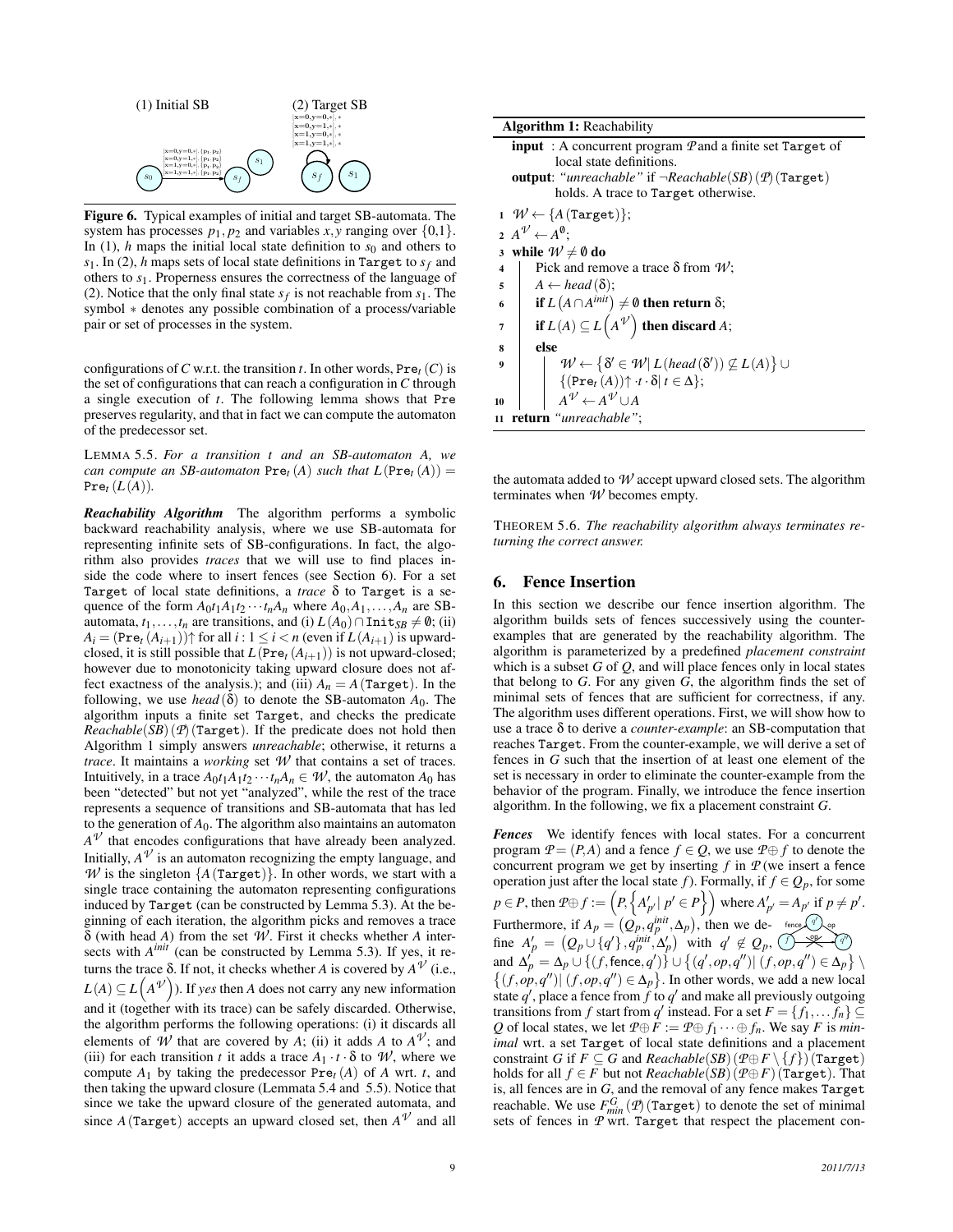straint *G*. Notice that  $F_{min}^G$  ( $p$ ) (Target) = 0 if Target is reachable even if fences are placed at all locations in *G*.

 $Counter-Example$  *Generation* Consider a trace  $\delta$  =  $A_0t_1A_1t_2\cdots t_nA_n$ . We show how to derive a counter-example from  $\delta$ . Formally, a counter-example is a run  $c_0 \xrightarrow{t_1} s_{SB} c_1 \xrightarrow{t_2} s_{SB} \cdots \xrightarrow{t_m} s_{SB} c_m$ of the transition system induced from *P* under the SB semantics, where  $c_0 \in \texttt{Init}_{SB}$  and  $c_m \in \{(\underline{q}, b, \underline{z}) | \underline{q} \in \texttt{Target}\}.$  We assume a function *choose* that, for each automaton *A*, chooses a member of  $L(A)$  (if  $L(A) \neq \emptyset$ ), i.e., *choose* (A) = *w* for some arbitrary but fixed *w* ∈ *L*(*A*). We will define π using a sequence of configurations  $c_0, \ldots, c_n$  where  $c_i \in L(A_i)$  for  $i : 1 \le i \le n$ . Define  $c_0 := choose(A_0 \cap A^{init})$ . The first configuration  $c_0$  in  $\pi$  is a member of the intersection of  $A_0$  and  $A^{init}$  (this intersection is not empty by the definition of a trace). Suppose that we have computed  $c_i$  for some  $i : 1 \le i < n$ . Since  $A_i = \text{Pre}_{t_{i+1}}(A_{i+1}) \uparrow$  and  $c_i \in L(A_i)$ , there exist  $c'_i \in \text{Pre}_{t_{i+1}}(A_{i+1}) \subseteq L(A_i)$  and  $d_{i+1} \in L(A_{i+1})$  such that  $c'_i \sqsubseteq c_i$  and  $c'_i \xrightarrow{t_{i+1}} s_B d_{i+1}$ . Since there are only finitely many configurations that are smaller than  $c_i$  wrt.  $\sqsubseteq$ , we can indeed compute both  $c_i'$  and  $d_{i+1}$ . By Lemma 5.2, we know that we can compute a configuration  $c_{i+1}$  and a run  $\pi_{i+1}$  such that  $d_{i+1} \sqsubseteq c_{i+1}$ and  $c_i \xrightarrow{\pi_{i+1}} s_B c_{i+1}$ . Since  $L(A_{i+1} \uparrow)$  is upward closed, we know that  $c_{i+1} \in L(A_{i+1} \uparrow)$ . We define  $\pi := c_0 \bullet \pi_1 \bullet c_1 \bullet \pi_2 \bullet \cdots \bullet \pi_n \bullet c_n$ . We use CounterEx( $\delta$ ) to denote such a  $\pi$ . Below is an example.



*Fence Inference* We will identify points along a counter-example  $\pi = c_0 \xrightarrow{t_1}$ <sub>SB</sub>  $c_1 \xrightarrow{t_2}$ <sub>SB</sub>  $\cdots \xrightarrow{t_{n-1}}$ <sub>SB</sub>  $c_{n-1} \xrightarrow{t_n}$ <sub>SB</sub>  $c_n$  at which read operations overtake write operations and then derive a set of fences such that any one of them will forbid such an overtaking. We do this in several steps. Let *c<sub>i</sub>* be of the form  $(q_i, b_i, z_i)$ . Define  $n_i := |b_i|$ .

First, we define a sequence of functions  $\alpha_0, \ldots, \alpha_n$  where  $\alpha_i$ associates to each message in the buffer  $b_i$  the position in  $\pi$  of the write transition that gave rise to the message. For example, if the 2nd message in  $b_5$  is generated by the transition  $t_3$ , then  $\alpha_5(2) = 3$ . Below we explain how to generates those  $\alpha$  functions. The first message  $b_i(1)$  in each buffer represents the initial state of the memory. It has not been generated by any write transition, and therefore  $\alpha_i(1)$  is undefined. Since  $b_0$  contains exactly one message,  $\alpha_0(j)$  is undefined for all *j*. If  $t_{i+1}$  is not a write transition then define  $\alpha_{i+1} := \alpha_i$  (no new message is appended to the buffer, so all the transitions associated to all the messages have already been defined). Otherwise, we define  $\alpha_{i+1}(j) := \alpha_i(j)$  if  $2 \leq j \leq n_i$ and define  $\alpha_{i+1}(n_i + 1) := i + 1$ . In other words, a new message will be appended to the end of the buffer (placed at position  $n_{i+1}$  =  $n<sub>i</sub> + 1$ ); and to this message we will associate  $i + 1$  (the position in  $\pi$  of the write transition that generated the message).

Next, we identify the write transitions that have been overtaken by read operations. Concretely, we define a function Overtaken such that, for each  $i: 1 \le i \le n$ , if  $t_i$  is a read transition then the value  $\text{Overtaken}(\pi)(i)$  gives the positions of the write transitions in  $\pi$  that have been overtaken by the read operation. Formally, if *ti* is not a read transition then define  $\text{Overtaken}(\pi)(i) := \emptyset$ . Otherwise, assume that  $t_i =$  $(q, r(x, v), q') \in \Delta_p$  for some  $p \in P$ . We have 0vertaken $(\pi)(i) :=$ <br> $\{q, (i) \mid i \text{ setWrite}(c, n, v) < i \leq n \land t \leq n \leq \Lambda\}$  In other  $\alpha_i(j)$ | LastWrite $(c_i, p, x) < j \leq n_i \wedge t_{\alpha_i(j)} \in \Delta_p \bigg\}$ . In other words, we consider the process  $p$  that has performed the transition  $t_i$  and the variable *x* whose value is read by *p* in  $t_i$ . We search for pending write operations issued by *p* on variables different from *x*. These are given by transitions that (i) belong to *p* and (ii) are associated with messages inside the buffer that belong to *p* and that are yet to be used for updating the memory (they are in the postfix of the buffer to the right of LastWrite $(c_i, p, x)$ ). Below is an example. r(x, ·) by p w(x, ·) by p w(x, ·) by p w(x, ·) by p w(x, ·) by p  $\frac{t_1}{t_1}$  t<sub>2</sub> t<sub>3</sub> t<sub>4</sub> t<sub>5</sub> t<sub>5</sub> t<sub>6</sub> t<sub>7</sub> t<sub>8</sub> c<sub>8</sub> t<sub>7</sub> t<sub>8</sub> c<sub>8</sub> t<sub>7</sub> t<sub>8</sub> c<sub>8</sub> t<sub>7</sub> t<sub>8</sub> c<sub>8</sub> t<sub>7</sub> t<sub>8</sub> c<sub>8</sub> t<sub>7</sub> c<sub>8</sub> t<sub>7</sub> c<sub>8</sub> c<sub>8</sub> t<sub>7</sub> c<sub>8</sub> c<sub></sub>  $r(x, \cdot)$  by p w(x,  $\cdot$ ) by p w(x,  $\cdot$ ) by p update by p w(y,  $\cdot$ ) by p w(z,  $\cdot$ ) by q update by p w(x,  $\cdot$ ) by q

 $\mathrm{Overtaken}(\pi)(8){=}\{5{,}6\}$ 

Finally, we notice that, for each  $i: 1 \le i \le n$  and each  $j \in$ Overtaken $(\pi)(i)$ , the pair  $(j, i)$  represents the position *j* of a write operation and the position *i* of a read operation that overtakes the write operation. Therefore, it is necessary to insert a fence at least in one position between such a pair in order to ensure that we eliminate at least one of the overtakings that occur along  $\pi$ . Furthermore, we are only interested in local states that belong to the placement constraint *G*. To reflect this, we define  $\texttt{Barrier}(G)(\pi) :=$  $\left\{ \underline{q}_{k}(p) \vert \; \exists i : 1 \leq i \leq n. \; \exists j \in \texttt{Overtaken}(\pi)(i). \; j \leq k < i \right\} \cap G.$ 

*Algorithm* We present our fence insertion algorithm (Algorithm 2). It inputs a concurrent program *P*, a placement constraint *G*, and a finite set Target of local state definitions, and returns all minimal sets of fences  $(F_{min}^G(\mathcal{P})(\text{Target}))$ . If this set is empty then we conclude that the program cannot be made correct by placing fences in *G*. In this case, and if  $G = Q$  (or indeed, if *G* includes sources of all read operations or destinations of all write operations), the program is not correct even under SC-semantics (hence no set of fences is sufficient for making it correct).

Algorithm 2: Fence Inference

input : A concurrent program *P*, a placement constraint *G*, and a finite set Target of local state definitions.  $\textbf{output:}~F_{min}^{G}\left(\textcolor{red}{\mathcal{P}}\right) \left(\texttt{Target}\right).$ 

|                         | $1 \quad W \leftarrow \{0\};$                                          |
|-------------------------|------------------------------------------------------------------------|
|                         | 2 $C \leftarrow \emptyset$ ;                                           |
|                         | 3 while $W \neq \emptyset$ do                                          |
| $\overline{\mathbf{4}}$ | Pick and remove a set F from $W$ ;                                     |
| 5                       | <b>if</b> $Reachable(SB)(P \oplus F)$ (Target) = $\delta$ then         |
| 6                       | $F_R \leftarrow$ Barrier(G)(CounterEx( $\delta$ ));                    |
| $\overline{7}$          | if $F_R = \emptyset$ then                                              |
| 8                       | return 0                                                               |
| 9                       | else foreach $f \in F_B$ do                                            |
| 10                      | $F' \leftarrow F \cup \{f\};$                                          |
| 11                      | if $\exists F'' \in C \cup W$ . $F'' \subseteq F'$ then discard $F'$ ; |
| 12                      | else $W \leftarrow W \cup \{F'\}$                                      |
| 13                      | else                                                                   |
| 14                      | $C \leftarrow C \cup \{F\}$                                            |
|                         | 15 return $\mathcal{C}$ :                                              |
|                         |                                                                        |

The algorithm uses two sets of sets of fences, namely *W* for those that have been *partially* constructed (but yet not large enough to make the program correct), and *C* for those that are *completed* (shown to be sufficient for making the program correct). The union of the sets *C* and *W* maintains the invariant that its elements are mutually incomparable wrt. set inclusion. During each iteration, a set  $F$  is picked and removed from  $W$ . We use Algorithm 1 to check whether the set *F* is sufficient to make the program correct. If *yes*, we add *F* to *C*. If *no*, we know that Algorithm 1 will return a trace δ. We derive a counter-example from δ from which we compute the barrier set (as described above). In such a way we obtain a (possibly empty) set of fences such that at least one member *f* of the set is necessary (but perhaps not enough) to add to *F* in order to make the program correct. Therefore, for each such *f* we add  $F' = F \cup \{f\}$ back to *W* unless there is already a subset of  $F'$  in the set  $C \cup W$ .

THEOREM 6.1. *For a concurrent program P, a placement constraint G, and a finite set* Target*, Algorithm 2 terminates and re* $turns F_{min}^G(\mathcal{P})(\texttt{Target}).$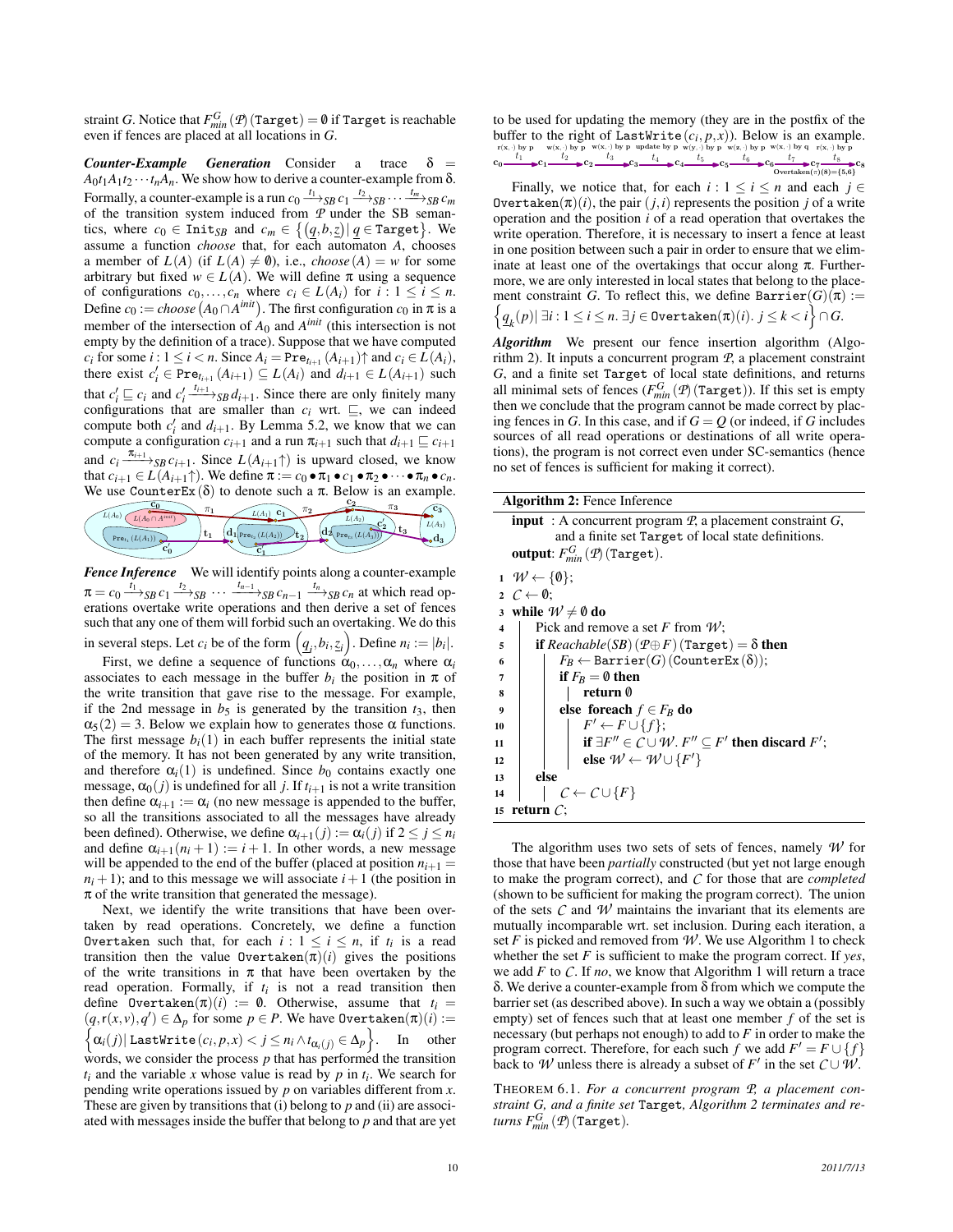|                                 | <b>Size</b>             | Total time      | Total time.      | Fences         | Number of      |
|---------------------------------|-------------------------|-----------------|------------------|----------------|----------------|
|                                 | Proc./States/Var./Trans | seconds         | seconds          | necessary      | minimal        |
|                                 |                         | (one fence set) | (all fence sets) | (smallest set) | fence sets     |
| 1. Simple Dekker [40]           | 2/8/2/10                | 0.02.           | 0.02             | 1 per process  |                |
| 2. Full Dekker [13]             | 2/14/3/18               | 0.28            | 0.28             | 1 per process  |                |
| 3. Peterson [36]                | 2/10/3/14               | 0.24            | 0.6              | 1 per process  |                |
| 4. Lamport Bakery [25]          | 212214132               | 52              | 5538             | 2 per process  | 4              |
| 5. Lamport Fast [27]            | 2/26/4/38               | 6.5             | 6.5              | 2 per process  |                |
| 6. CLH Queue Lock[32]           | 2/48/4/60               | 26              | 26               |                |                |
| 7. Sense Reversing Barrier [33] | 2/16/2/24               | 1.1             | 1.1              | $\overline{0}$ |                |
| 8. Burns [31]                   | 2/9/2/11                | 0.07            | 0.07             | per process    |                |
| 9. Dijkstra [31]                | 2/14/3/24               | 9.5             | 10               | 1 per process  |                |
| 10. Tournament Barriers [18]    | 2/8/2/8                 | 1.2             | 1.2              |                |                |
| 11. A Task Scheduling Algorithm | 3/7/2/9                 | 60              | 60               | $\Omega$       |                |
| 12. Increasing Sequence         | 2/26/1/44               | 25              | $^{77}$          | $^{0}$         |                |
| 13. Alternating Bit             | 2/8/2/12                | 0.2             | 0.2              | $\overline{0}$ |                |
| 14. Producer Consumer, v1, N=2  | 18/3/22                 | 0.2             | 0.2              | Erroneous      | $\overline{0}$ |
| 15. Producer Consumer, v1, N=3  | 22/4/28                 | 4.5             | 4.5              | Erroneous      | $\Omega$       |
| 16. Producer Consumer, v2, N=2  | 14/3/18                 | 5.7             | 5.7              | $^{0}$         |                |
| 17. Producer Consumer, v2, N=3  | 16/4/22                 | 580             | 583              | $\overline{0}$ |                |
|                                 |                         |                 |                  |                |                |

Table 1. Analyzed concurrent programs

Remark One can show that if only a smallest minimal set is of interest, then it is sufficient to implement  $W$  as a queue and to return the first added element to *C*.

# 7. Experimental Results

We evaluate our approach on several benchmark examples and some difficult problem sets that cannot be handled by *any previous algorithms*. We have implemented Algorithm 2 in OCaml and run the experiments using a laptop computer with an Intel Core i3 2.26 GHz CPU and 4GB of memory. Table 1 summarizes our results. The placement constraint is set so that fences may only be placed immediately after write operations. The experiments were run in two modes: one until the first minimal set of fences is found, and one where all minimal sets of fences are found. For Lamport Bakery there are four minimal fence sets (two ways of inserting two fences per process). For all other experiments, there is one or zero minimal fence  $set(s)$ . For each concurrent program we give the program size (number of processes, number of states, variables and transitions), the total required time in seconds, the number of inserted fences in the smallest minimal fence set and the number of minimal fence sets.

Our implementation is able to verify all of the above examples, which is beyond the capabilities of previous approaches. In particular, none of our examples is data-race free (in fact some even contain triangular data-races). Furthermore, some of our examples may generate an arbitrary number of messages inside the buffers and they may have sequential inconsistent behaviors. To the best of our knowledge, only the approaches in [24] and in [29] are potentially able to handle such general classes of problems. However, the approach of [29] does not guarantee termination. The work in [24] abstracts away the *order* between buffer messages, and hence it cannot handle examples where the order of messages sent to the buffer is crucial (such as the "Increasing Sequence" example in the table). According to [24], they cannot infer optimal fences for Lamport Bakery algorithm [25], Lamport Fast Mutex [27], and CLH Queue Lock [32]. Our tool handles all these examples and finds optimal fence sets. We refer the reader to the appendix for further details of the implementation and the examples.

## 8. Related Work

To our knowledge, our approach is the first sound and complete automatic fence insertion method for finite-state concurrent programs running under TSO; it generates the *minimal* sets of fences that make the program correct or proves the program incorrect even under the sequential consistent memory model. Existing approaches for automatic fence insertion under relaxed memory models can be categorized into the following types.

*Over-Approximations* The work [24] uses abstractions to overapproximate reachable state spaces. To be more specific, the method records exactly the first *k* buffer messages and stores messages with indices larger than *k* in sets (i.e., the order between messages is discarded). By increasing the size of *k*, more accurate abstractions are obtained at the cost of larger and heavier abstract domains. Comparing to our approach, [24] might produce false counterexamples and thus may introduce unnecessary fences.

*Exact State Space Exploration with Acceleration Techniques* In [29, 30], automata are used as abstract representations of the store buffers. When loops are encountered in a program, acceleration techniques are used to speed up the calculation of reachable states. In contrast to [24], the abstraction does not over-approximate reachable state spaces and thus will not generate false counterexamples. However, the method is in general not guaranteed to terminate, while termination is guaranteed in our case. Furthermore, a counter-example guided approach is added to infer fences. However, the method does not have the concept of "placement constraints" and might for instance put fences at locations that might be frequently executed.

*Decidability Results* It has been shown in [5] that state reachability for TSO is decidable, but highly complex (it has a non primitive recursive complexity). Decidability and complexity have been established by showing reductions to/from lossy channel systems. However, the reduction of [5] involves nondeterministically guessing the buffer content, which introduces a serious state space explosion problem. We have implemented this approach and found that in practice it even cannot verify the simplest examples. Moreover, [5] did not discuss fence insertion. An important contribution of our work is the introduction of a single buffer semantics whose reachability problem is equivalent to the TSO one. Restricting the semantics to a single buffer is crucial for avoiding the immediate state space explosion. This allows us to automatically infer fences for several challenging programs.

*Data-Race Freedom Assumption* It has been shown that datarace free programs do not have non-sequential consistent behaviors under relaxed memory models [37] and thus there is no need to insert fences for this type of programs. Those programs can be verified using approaches assuming a sequential consistent memory model. For the TSO memory model, a weaker property [34] (called *triangular data-race freedom*) has been proposed which also ensures that program behaviors are identical under TSO and SC. Nevertheless, considering only data-race free programs might be unrealistic since many important classes of programs such as mutual exclusion and look-free algorithms come in nature with data races. Our approach is able to handle programs without using assumptions about data-race freedom.

*Removal of Sequential Inconsistent Behaviors* One possible way to make programs correct under relaxed memory models is to remove all non-sequential consistent behaviors, e.g., by inserting fences. Then the rest of the program behavior is verified using algorithms for a sequential consistent memory model. The major drawback of these approaches is that they overlook the existence of "harmless" non-sequential consistent behaviors. Indeed, these approaches will remove sequential inconsistent behaviors even though they will not violate the desired correctness properties. Previous works that fall in this category include those using monitors [4, 10, 12], compiler techniques [15, 28], and explicit state model checking [20]. None of these approaches can guarantee to generate minimal sets of fences to make programs correct because they also remove benign sequential inconsistent behaviors.

*Under-approximations* Under-approximations are achieved by, e.g., bounding the size of the buffers [23] or the number of context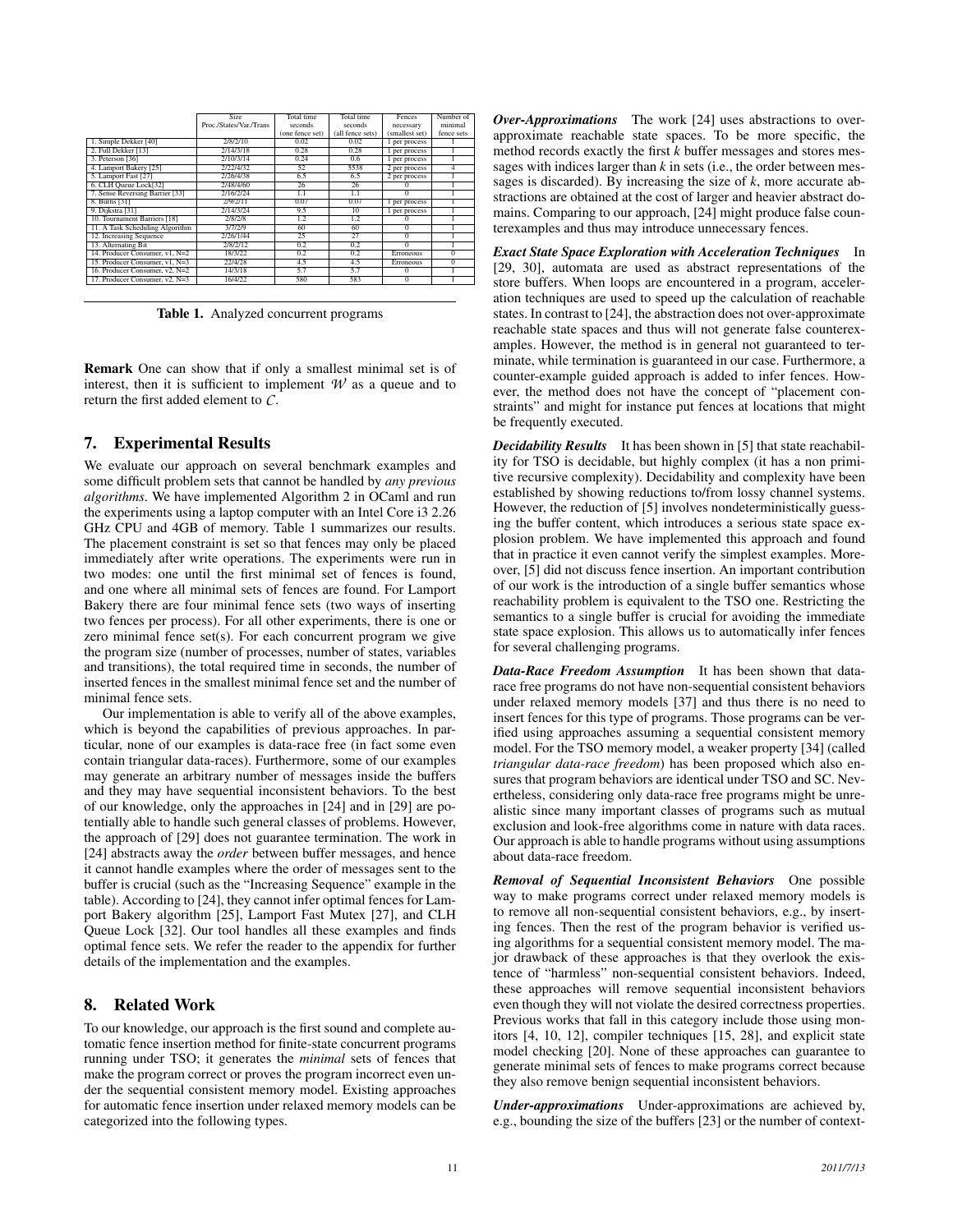switches [6], testing [11], and bounded model checking [8, 9]. These approaches are good for detecting bugs. However, in general they cannot verify the correctness of a program under a relaxed memory model. In order words, they cannot tell whether the inserted set of fences is sufficient for the program to be correct.

#### 9. Conclusions, Discussion, and Future Work

We have presented a sound and complete method for automatic fence insertion in finite-state programs running under the TSO memory model. Our approach is based on a simple and effective backward reachability analysis for a novel semantics, namely the SB model (that we show to be equivalent to TSO for reachability problems). We have proposed a counter-example guided fence insertion procedure to infer all minimal sets of fences that ensure program correctness. The procedure is augmented by a placement constraint that defines the program states in which fences may be inserted. We have implemented our approach in a prototype and applied it to several challenging examples. In particular, we have verified several examples that cannot be handled by existing approaches. We have identified several direction for future work:

*Other Weak Memory Models* To make our presentation accessible, we described our framework based on the TSO semantics. However, the framework can be easily extended to several other memory models, e.g. the *PSO* model considered in [5, 24]. This memory model is weaker than TSO in the sense that reads still overtake writes on different variables as in the case of TSO; and in addition, also writes may overtake writes on other variables. The operational semantics for PSO is defined by associating a set of unbounded buffers to each process, namely one for each variable [5, 24]. In the case of this model, the transition relation is monotonic with respect to an ordering on buffers similar to the one we have defined in this paper (the sub-word relation taking into consideration last-write operations). This means that our framework can be re-applied to the case of PSO. In fact, since the transition relation is monotonic wrt. the defined ordering, the instantiation of our framework will be easier, since there is no need to go through the SB semantics. It is worth noticing however that the model of [5, 24] does not include the *sfence* instruction (defined in the SPARC architecture [40]) that prevents the re-ordering of write operations before and after the fence (such a fence is not relevant for TSO, since TSO does not allow re-ordering of write operations in the first place).

*Infinite Data and Control* We have applied our method to finitestate programs (a finite number of finite-state processes operating on finite data). We intend to integrate counter-example guided abstraction refinement (CEGAR) with our framework to deal with variables ranging over unbounded domains. The CEGAR loop will then contain two loops, one for refining data predicates and one for refining sets of fences. We also plan to consider programs with unbounded control structures. In particular, we will consider *parameterized verification* in the context of weak memory models. This would enable us for instance to analyze mutual exclusion protocols (e.g., Burn's protocol in Section 2) for an arbitrary number of processes (rather than a fixed number as we do in this paper).

# Acknowledgments

We are grateful to Peter Sewell and to Mark D.Hill for pointing us to the formal definitions of the operational semantics of the Total Store Ordering memory model.

#### References

[1] P. A. Abdulla, K. Cerans, B. Jonsson, and Y.-K. Tsay. General decidability theorems for infinite-state systems. In *LICS*, 1996.

- [2] S. Adve and K. Gharachorloo. Shared memory consistency models: a tutorial. *Computer*, 29(12), 1996.
- [3] S. Adve and M. D. Hill. Weak ordering a new definition. In *ISCA*, 1990.
- [4] J. Alglave and L. Maranget. Stability in weak memory models. In *CAV*, 2011.
- [5] M. F. Atig, A. Bouajjani, S. Burckhardt, and M. Musuvathi. On the verification problem for weak memory models. In *POPL*, 2010.
- [6] M. F. Atig, A. Bouajjani, and G. Parlato. Getting rid of store-buffers in TSO analysis. In *CAV*, 2011.
- [7] D. Brand and P. Zafiropulo. On communicating finite-state machines. *JACM*, 30(2), 1983.
- [8] S. Burckhardt, R. Alur, and M. Martin. CheckFence: Checking consistency of concurrent data types on relaxed memory models. In *PLDI*, 2007.
- [9] S. Burckhardt, R. Alur, and M. M.K. Martin. Bounded model checking of concurrent data types on relaxed memory models: A case study. In *CAV*, 2006.
- [10] S. Burckhardt, R. Alur, and M. Musuvathi. Effective program verification for relaxed memory models. In *CAV*, 2008.
- [11] J. Burnim, K. Sen, and C. Stergiou. Testing concurrent programs on relaxed memory models. Technical Report UCB/EECS-2010-32, UCB, 2010.
- [12] J. Burnim, K. Sen, and C. Stergiou. Sound and complete monitoring of sequential consistency in relaxed memory models. In *TACAS*, 2011.
- [13] E. W. Dijkstra. *Cooperating sequential processes*. Springer-Verlag New York, Inc., New York, NY, USA, 2002.
- [14] M. Dubois, C. Scheurich, and F. A. Briggs. Memory access buffering in multiprocessors. In *ISCA*, 1986.
- [15] X. Fang, J. Lee, and S. P. Midkiff. Automatic fence insertion for shared memory multiprocessing. In *ICS*. ACM, 2003.
- [16] A. Finkel and P. Schnoebelen. Well-structured transition systems everywhere! *TCS*, 256(1-2), 2001.
- [17] K. Fraser. Practical lock-freedom. Technical Report UCAM-CL-TR-579, University of Cambridge, Computer Laboratory, 2004.
- [18] D. Hensgen, R. Finkel, and U. Manber. Two algorithms for barrier synchronization. *IJPP*, 17, February 1988.
- [19] G. Higman. Ordering by divisibility in abstract algebras. *Proc. London Math. Soc. (3)*, 2(7), 1952.
- [20] T.Q. Huynh and A. Roychoudhury. A memory model sensitive checker for C#. In *FM*, 2006.
- [21] IBM, editor. *Power ISA v.2.05*. 2007.
- [22] Intel Inc. Intel<sup>TM</sup>64 and IA-32 Architectures Software Developer's Manuals.
- [23] M. Kuperstein, M. Vechev, and E. Yahav. Automatic inference of memory fences. In *FMCAD*, 2011.
- [24] M. Kuperstein, M. Vechev, and E. Yahav. Partial-coherence abstractions for relaxed memory models. In *PLDI*, 2011.
- [25] L. Lamport. A new solution of dijkstra's concurrent programming problem. *CACM*, 17, August 1974.
- [26] L. Lamport. How to make a multiprocessor computer that correctly executes multiprocess programs. *IEEE Trans. Comp.*, C-28(9), 1979.
- [27] L. Lamport. A fast mutual exclusion algorithm, 1986.
- [28] J. Lee and D. A. Padua. Hiding relaxed memory consistency with a compiler. *Computers*, 50(8), 2001.
- [29] A. Linden and P. Wolper. An automata-based symbolic approach for verifying programs on relaxed memory models. In *SPIN*, 2010.
- [30] A. Linden and P. Wolper. A verification-based approach to memory fence insertion in relaxed memory systems. In *SPIN*, 2011.
- [31] N. Lynch and B. Patt-Shamir. DISTRIBUTED ALGORITHMS, Lecture Notes for 6.852 FALL 1992. Technical report, MIT, Cambridge, MA, USA, 1993.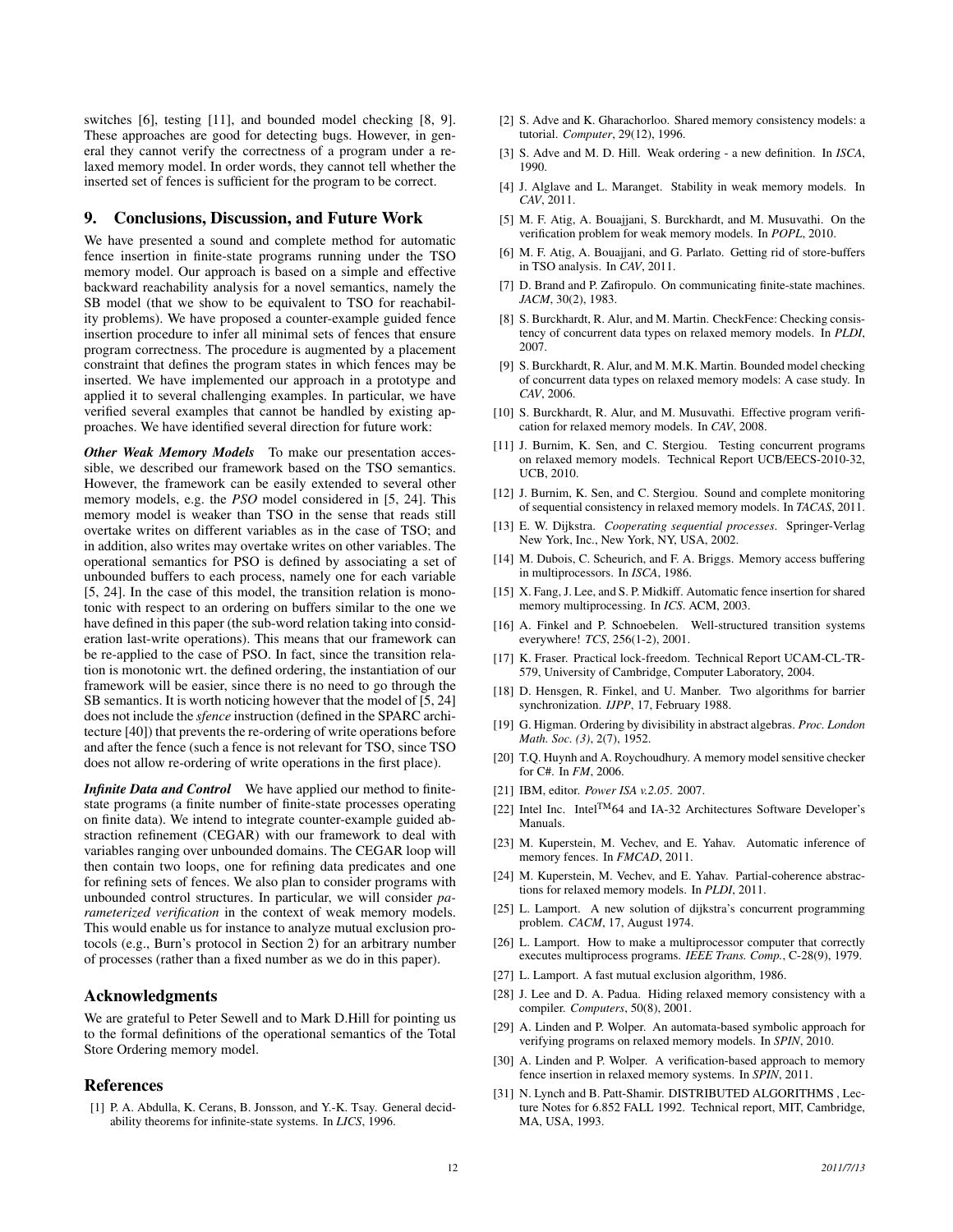- [32] P. Magnusson, A. Landin, and E. Hagersten. Queue locks on cache coherent multiprocessors. In *IPPS*. IEEE Computer Society, 1994.
- [33] J. M. Mellor-Crummey and M. L. Scott. Algorithms for scalable synchronization on shared-memory multiprocessors. *ACM Trans. Comput. Syst.*, 9, February 1991.
- [34] S. Owens. Reasoning about the implementation of concurrency abstractions on x86-tso. In *ECOOP*. 2010.
- [35] S. Owens, S. Sarkar, and P. Sewell. A better x86 memory model: x86tso. In *TPHOL*, 2009.
- [36] G. L. Peterson. Myths About the Mutual Exclusion Problem. *IPL*, 12(3), 1981.
- [37] V. A. Saraswat, R. Jagadeesan, M. M. Michael, and C. Praun. A theory of memory models. In *PPOPP*, 2007.
- [38] P. Sewell, S. Sarkar, S. Owens, F. Z. Nardelli, and M. O. Myreen. x86-tso: A rigorous and usable programmer's model for x86 multiprocessors. *CACM*, 53, 2010.
- [39] J. E. Smith and A. R. Pleszkun. Implementation of precise interupts in pipelined processors. In *25 Years ISCA: Retrospectives and Reprints*, 1998.
- [40] D. Weaver and T. Germond, editors. *The SPARC Architecture Manual Version 9*. PTR Prentice Hall, 1994.

# A. Examples

We present in the following the examples we used for testing our approach. Unless otherwise specified, all examples are correct under SC semantics and the initial values of variables are set to 0. All of the examples are not data-race free. Typically, we have applied our approach on systems with two processes. For a variable *v*, we write  $v[i]$  to mean a (possibly shared) variable associated with process *i*. Local variables are prefixed with an underscore. In our experiments, we used targets of write operations as a placement constraint. We make explicit in the code the fences automatically introduced by our tool. Here, we consider correctness properties such as mutual exclusion for locks and mutex algorithms, and synchronization for barrier algorithms.

*Dekker algorithm:* We experimented with two versions of the classical Dekker algorithm for mutual exclusion. First (see Figure 7) the simplified version (mentioned in the manual of the SPARC architecture [40]) uses one boolean *f lag* per process *i*. Each process uses *f lag* to notify the other process of its interest in accessing the critical section. A process only accesses the critical section if the other one is not interested. Our analysis finds derives a fence after the write at line 2 and proves the resulting program respects mutual exclusion under TSO.

| // Process [i : $\{0,1\}$ ]       | 5 if $\int$ flag=1<br>6 store flag[i]=0;<br>7 goto 2;<br>8 //CS;<br>9 store flag[i]=0; |
|-----------------------------------|----------------------------------------------------------------------------------------|
| 1 while true                      |                                                                                        |
| 2 store flag $[i] = 1$ ;          |                                                                                        |
| fence;                            |                                                                                        |
| 4 $\log_2 f \log f \log [1 - i];$ |                                                                                        |

```
Figure 7. A simple version of the Dekker's algorithm for ensuring
mutual exclusion among two processes.
```
The second version (see Figure 8) is starvation free. This is achieved with the addition of a variable *turn* (initially set to 0 or 1) that gives alternatively the priority to each of the two processes. Again, our analysis correctly inserts one fence per process after the write at line 2, and proves the resulting program correct under TSO.

The algorithm can be equivalently implemented by replacing the **goto** at line 11 by a store flag[i]=1 and a fence. This alternative implementation requires two fences per process, but there will be no difference in the number of times a fence is actually executed in order to access the critical section.

|                | // Process [i : $\{0,1\}$ ]: |    |                                |
|----------------|------------------------------|----|--------------------------------|
|                | while true                   |    | while $turn := i$              |
| $\overline{2}$ | store $flag[i]=1;$           | 10 | $load$ _turn=turn;             |
|                | fence;                       | 11 | $goto 2$ ;                     |
| $\overline{4}$ | $load - flag = flag[1 - i];$ | 12 | $load$ $-flag = flag [1 - i];$ |
| 5              | while $If \log z = 1$        | 13 | 1/CS                           |
| 6              | $load$ _turn=turn;           | 14 | store $turn=1-i$ ;             |
|                | $if$ _turn != i              | 15 | flag $[i] = 0$ ;               |
| 8              | store $flag[i]=0$ ;          |    |                                |

Figure 8. Dekker's algorithm without deadlock for mutual exclusion with two processes.

*Peterson algorithm:* This algorithm makes use of a boolean *f lag* per process in addition to a *turn* variable (initially set to 0 or 1) to ensure mutual exclusion (see Figure 9). The *f lag* is used to notify the other process of the interest in accessing the critical section. Each process systematically gives priority to the other process by setting the *turn* variable. In case of a tie, the last process to set the variable *turn* loses. Our analysis correctly inserts a fence after the write at line 3 and proves the resulting program respects mutual exclusion under TSO.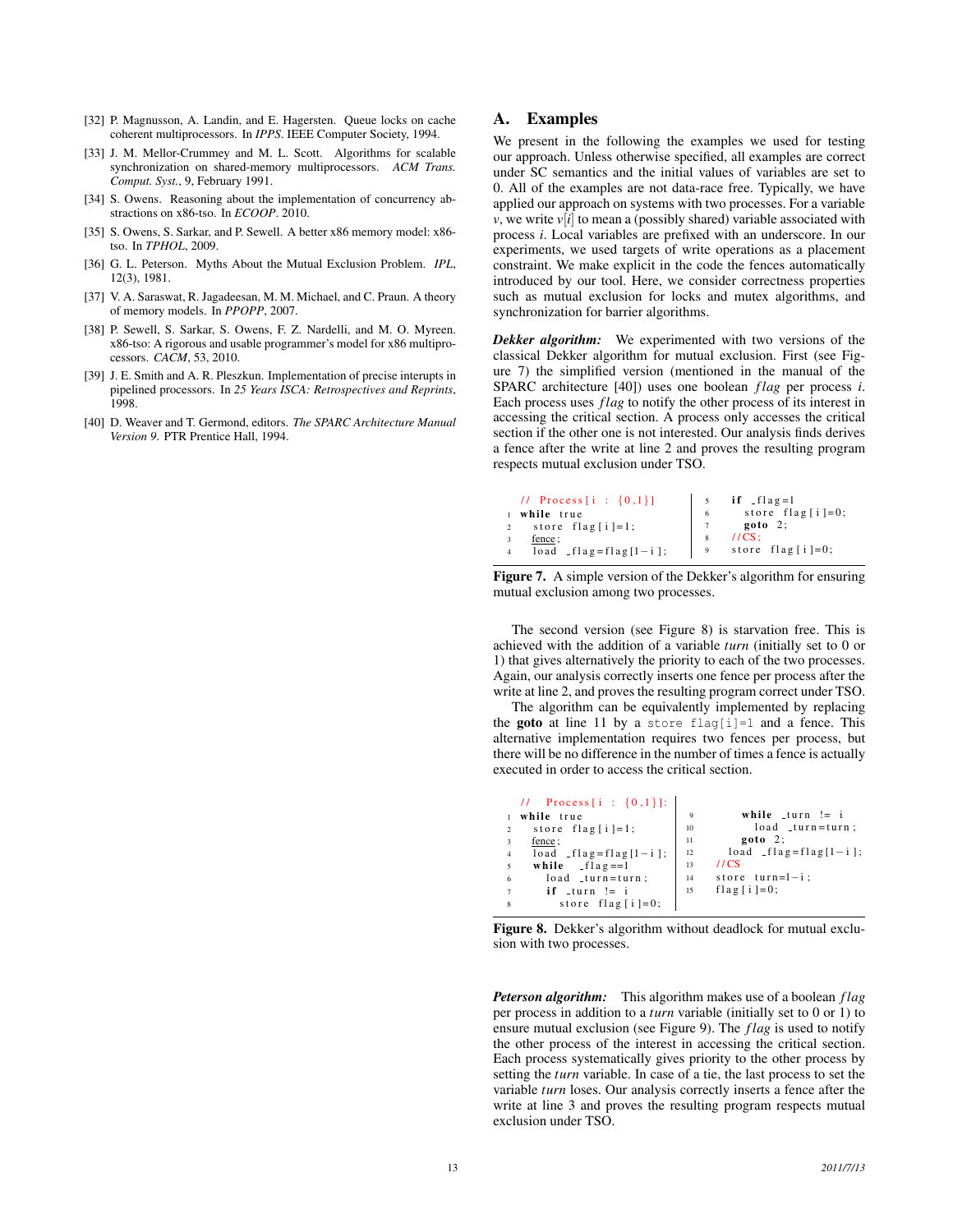| // Process [i : $\{0,1\}$ ]: | load $-flag = flag[1-i];$                                                   |
|------------------------------|-----------------------------------------------------------------------------|
| 1 while true                 | $load$ _turn = turn;                                                        |
| store flag[i] = 1;           | 8 while $-flag = 1 & \text{turn} = 1 - i$ ;                                 |
| 3 store turn = $1-i$ ;       | $1/CS$ :                                                                    |
| fence:                       | $\begin{array}{ l }\n\hline\n10 \quad \text{store flag}[i]=0;\n\end{array}$ |
| do                           |                                                                             |

Figure 9. Peterson's algorithm for mutual exclusion with two processes

*Lamport's Bakery algorithm:* In this mutual exclusion algorithm, each process that wants to access the critical section needs to choose a number that is strictly larger than the numbers of all other processes (see Figure 10). The process with the smallest number is allowed to enter the critical section. In case of a tie, the algorithm uses the identifiers to define priorities. In addition, a boolean variable *c* per process is used to notify other processes of whether the concerned process is choosing its number. Without making the test on  $c$  at lines 13-15, a process  $p$  might access its critical section based on the old value of the other process *q*, when in fact *q* is about to choose the same value as *p* for its number. This would violate mutual exclusion if the slower process *q* has higher priority when it reaches line 17. We bounded possible values for the number variables by 2, and checked whether mutual exclusion is respected under TSO. Our approach automatically infers four minimal sets of fences, and proves the resulting programs respect mutual exclusion under TSO. These sets correspond to placing two fences per process, one at line 3 and the other at either line 10 or line 12.

```
// Process[i : \{0,1\}]:1 while true
       store c[i]=1;fence ;
      \overline{load} _n [1-i] = n[1-i];
      if [n[1-i] == 2]store c[i]=0goto 2;n[i]=1+1n[1-i];store n[i]=n[i];10 \frac{\text{fence}}{\text{store}}; // Alternative
       store c[i] = 0;12 fence; // Alternative 2
                                            13 do
                                            14 load _c = c[1-i];<br>15 while _c != 0;
                                                   while \text{c} != 0;
                                            16 do
                                            17 load n [1-i]=n[1-i];<br>18 while n[1-i] = 018 while \ln[1 - i]! = 0<br>19 & \ln[1 - i] < \ln[i]19 & (_n [1- i ] < _n [ i ]<br>20 | (_n [1- i 1 = = n
                                            20 | (\text{ln}[1 - i]) == n[i]<br>
21 & i < 1-i )):
                                            21 & i < 1-i ));<br>
22 //CS;
                                                   1/ CS :
                                            23 store n[i] = 0;
```
Figure 10. Lamport's Bakery algorithm for mutual exclusion. We analyzed an instance with two processes.

*Fast Lamport:* The algorithm focuses on having a constant number of reads and writes when there is no contention, as opposed to other parameterized algorithms that require a linear amount of memory accesses. The processes share an array of *N* variable and two variables *x* and *y*. Our analysis derives two fences (per process) after the writes at lines 3 and 11, and proves the resulting program safe with respect to mutual exclusion under TSO.

*Burns algorithm:* This mutual exclusion algorithm assumes the (arbitrarily many, here two) processes to be ordered according to their identifiers (see Figure 12). It uses one boolean *f lag* per process. Each process performs three global reads to check that the flags associated to the other processes are 0 in order to access its critical section. More precisely, a process performs two global reads to the right, and one to the left. If the process sees that another process to the right has a *f lag* equal to one, it gives up by restarting and setting its flag to 0. It however does not give up if it sees a process to the right with *f lag* equals one and waits for it instead. As a result, the code is different for process 0 and process 1 as the first process does not have any process to the left, while the second does not have any process to the right (see Figure 12). Our analysis infers two fences (one per process) after the writes at line 2 for

|                | // Process [i : $\{1,2\}$ ]: | 13 | $load$ $_x = x$ ;  |
|----------------|------------------------------|----|--------------------|
|                | while true                   | 14 | if $-x! = i$       |
| $\overline{2}$ | store $b[i] = 1$ ;           | 15 | store $b[i]=0$     |
| 3              | store $x = i$ ;              | 16 | do                 |
| $\overline{4}$ | fence;                       | 17 | $load_b = b[3-i];$ |
| 5              | $load$ $-y = y;$             | 18 | while $-b := 0$    |
| 6              | if $-y := 0$                 | 19 | $load_y = y$ ;     |
| $\overline{7}$ | store $b[i] = 0$ ;           | 20 | if $-y!=i$         |
| 8              | while $-y!=0$                | 21 | while $-y!=0$      |
| 9              | $load$ $-y = y$ ;            | 22 | $load$ $-y=y$ ;    |
| 10             | goto 1;                      | 23 | goto 1;            |
| 11             | store $y=i$ ;                | 24 | $1/CS$ :           |
| 12             | fence;                       | 25 | store $y=0$ ;      |
|                |                              | 26 | sotre $b[i]=0$ ;   |

 $\overline{\phantom{a}}$ 

Figure 11. Lamport's Fast algorithm. We analyzed an instance with two processes.

process one and line 6 for process 2. The analysis proves mutual exclusion for the resulting program under TSO.

|                     | $11$ process $[0]$ :                 | $\overline{2}$ | store $flag [1]=0;$           |
|---------------------|--------------------------------------|----------------|-------------------------------|
| $\mathbf{1}$        | while true                           |                | $load -flag = flag [0];$      |
| $\overline{2}$      | store $flag[0]=1;$                   | 3              |                               |
|                     |                                      | $\overline{4}$ | if $-flag == 1$               |
| 3<br>$\overline{4}$ | fence ;<br>$load - flag = flag [1];$ | 5              | $goto 2$ ;                    |
|                     |                                      | 6              | store $flag [1]=1;$           |
| 5<br>6              | if $-flag == 1$<br>goto 4;           | $\overline{7}$ | fence ;                       |
|                     |                                      | 8              | $load$ $_{1}flag = flag [0];$ |
| $\overline{7}$<br>8 | 11CS<br>store flag $[0]=0$ ;         | 9              | if $_{\text{flag}} == 1$      |
|                     |                                      | 10             | $goto 2$ ;                    |
|                     | $11$ process [1]:                    | 11             | $11 \text{ CS}$               |
| $\mathbf{1}$        | while true                           | 12             | store $flag [1] = 0;$         |

Figure 12. Burns mutual exclusion algorithm instantiated for two processes

*Dijkstra algorithm:* The algorithm uses one *flag* with values in {0,1,2} per process, and one global variable *turn* with values in the set of identifiers of the arbitrary many processes union the singleton {0} (here there are two processes with id 1 and 2, so *turn* has the domain {0,1,2}, see Figure 13). A process uses the *turn* variable to gain access to the critical section by setting the variable to its id each time the process with *turn* as id has released the critical section (by resetting *turn* to 0). Among those that succeeded in setting turn to their id, a simple Dekker is used to ensure that exactly one of them accesses the critical section. Our analysis infers one fence per process after the write at line 9, and proves mutual exclusion is respected by the resulting program on TSO.

|                | // process [i : $\{1,2\}$ ]:          | 8              | load _turn=turn                |
|----------------|---------------------------------------|----------------|--------------------------------|
|                | 1 while true                          | $\overline{9}$ | store $flag[i]=2$ ;            |
| $\overline{2}$ | store flag[i] = 1;,                   | 10             | fence;                         |
| 3 <sup>1</sup> | $load$ _turn = turn;                  | -11            | $load$ $_{1}flag = flag[3-i];$ |
| $\overline{4}$ | while $turn := i$                     | 12             | if $-flag = 2$                 |
| $\overline{5}$ | $load$ $_{1}flag = flag$ $_{1}curl$ ; | 13             | $goto$ 2;                      |
| 6              | $if$ $-flag = 0$                      | 14             | $1/CS$ ;                       |
| $\overline{7}$ | store turn = $i$ ;                    |                | $15$ store flag [i]=0;         |
|                |                                       |                |                                |

Figure 13. Dijkstra mutual exclusion algorithm instantiated for two processes.

*CLH queue lock:* Our model of the CLH queue-based locking algorithm is presented in Figure 14. We consider in our model two processes competing for the lock and using a memory modeled as a shared array *mem* with three boolean cells. In addition, the processes share the variable *lock* used as an index of *mem*. Each process owns two local variables  $\vec{\mu}$  and  $\vec{p}$  that take their values in  $\{0, \ldots, |mem| - 1\}$ . Initially both local variables *i* and *p* of each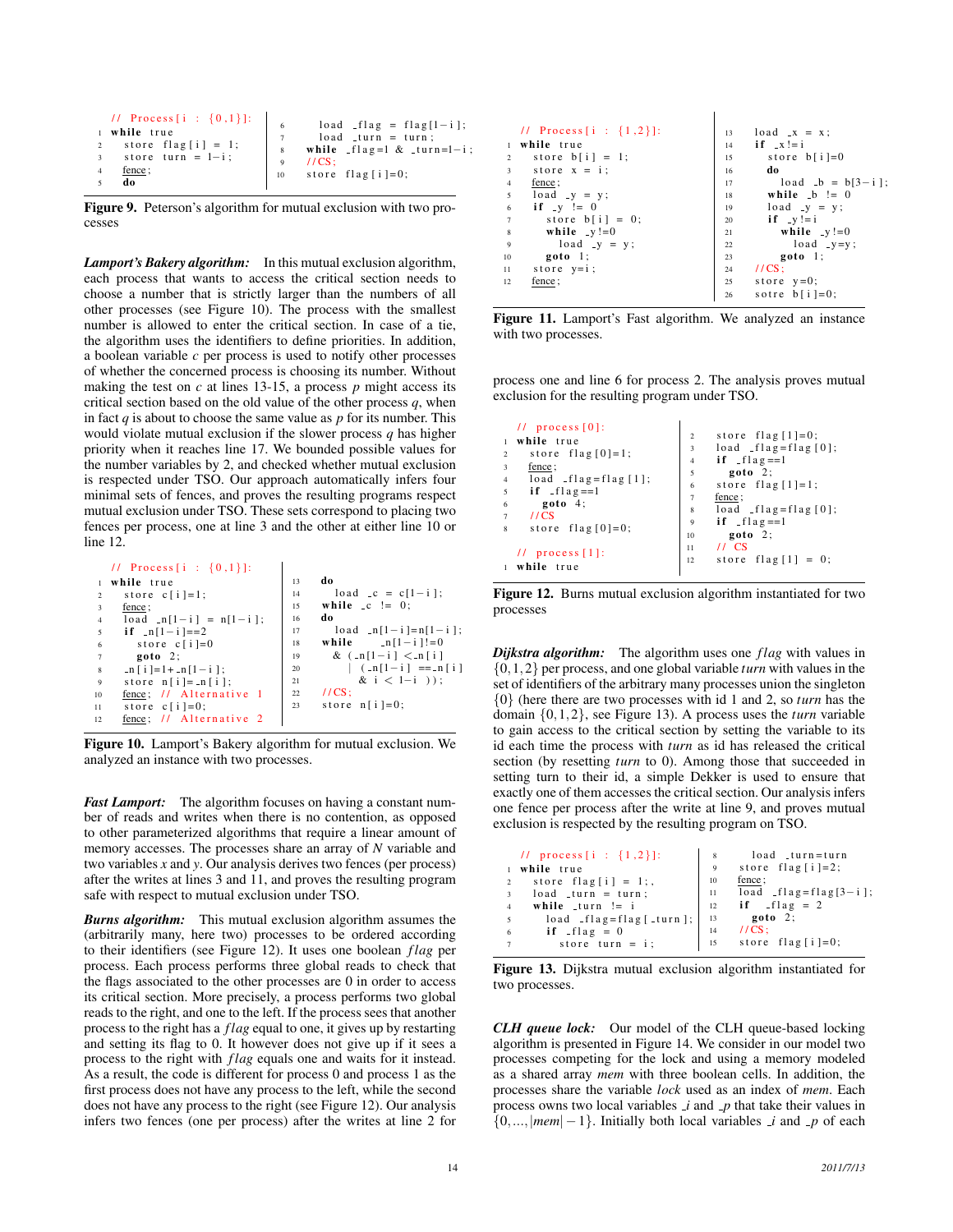|                | $\frac{1}{2}$ a process: |              | do                    |
|----------------|--------------------------|--------------|-----------------------|
|                | 1 while true             |              | $load$ _mp=mem $[-p]$ |
| $2^{\circ}$    | store mem $[i] = 1$ ;    |              | while $mp := 0$ ;     |
| $\overline{3}$ | $load$ $lock = lock$ ;   | $\mathbf{Q}$ | $1/CS$ :              |
|                | $arw(lock, -lock, -p);$  | 10           | store mem[ $-i$ ]=0;  |
| 5              | $-p = -1$ ock;           | 11           | $-i = -p$ :           |

Figure 14. CLH Queue Locking algorithm. We analyzed an instance with two processes sharing a memory array of three cells and an index lock.

process are equal but different from the local variables of the other process.

A process that wants to grab the lock starts by setting *mem*[ *i*] to 1 (line 2). Then, the process puts itself in the queue and points to the boolean flag held by the previous process in the queue using an atomic operation involving flushing its write buffer and swapping the values of *lock* and *p*. We simulate this operation using lines 3-5. Observe that the resulting code may block as *lock* may change from line 3 to line 4; this however only adds blocking behaviors which preserves exactness of the reachability analysis. The process waits then for its turn at line 8, and releases the lock by resetting its flag to 0. Our analysis showed there was no need to introduce fences in order for the algorithm to ensure mutual exclusion under TSO.

*Sense reversing tournament barrier:* This algorithm ensures barrier synchronization for *N* processes in phases of  $log_2(N)$  rounds. The algorithm proceeds in two phases: arrival and wakeup, each represented by a loop involving  $log_2(N)$  rounds where processes, at each round, are statically divided into winners and losers. In the arrival phase, losers notify winners they are waiting for them, and winners qualify to the next round where half of them become losers. The unique winner at the last round is declared champion. In the wakeup phase, the champion wakes up its loser, and at each round, each winner wakes up the corresponding loser. For two processes, the algorithm boils down to the one presented in Figure 15.

| 1 while true<br>while true<br>$\frac{1}{2}$ epoch i<br>$11$ epoch i<br>2                                         |  |
|------------------------------------------------------------------------------------------------------------------|--|
|                                                                                                                  |  |
|                                                                                                                  |  |
| store $flag[0] = sense;$<br>do<br>$\overline{3}$<br>3                                                            |  |
| $load$ $_{1}flag$ = $flag[0];$<br>do<br>$\overline{4}$<br>$\overline{4}$                                         |  |
| while $flag := sesnes;$<br>$load$ $_{1}$ $_{1}$ $_{2}$ $=$ $flag [1];$<br>5<br>5                                 |  |
| while $_{\text{flag}}$ $!=$ $_{\text{sense}}$<br>store $flag[1] = sense;$<br>6<br>6                              |  |
| $\text{--sense} = !\text{--sense};$<br>$\text{--sense} = !\text{--sense};$<br>$7\phantom{.0}$<br>$7\overline{ }$ |  |
| $11$ epoch $i+1$<br>$11$ epoch $i+1$<br>8                                                                        |  |

Figure 15. Sense reversing tournament barrier instantiated for two processes.

We applied our analysis and showed correctness (here that no process crosses the barrier if the other is still in the previous epoch) without the need to insert fences on TSO.

*Centralized sense-reversing barrier* This barrier algorithm boils down to Figure 16 for two processes. In the general case, it synchronizes *N* processes using a global counter *cnt* and a shared boolean *sense*. The counter *cnt* is initially set to 2, the number of processes in the system. Each process that encounters the barrier atomically fetches and decreases the value of *cnt*. We simulate this operation with the possibly blocking lines 4-5 (see swap operation in the CLH algorithm above). Thereafter, the process waits for the value of *sense* to change. The last process that decreased *cnt* sets back the value of *cnt* to 2 and releases all other processes by changing the value of *sense*. We applied our analysis to the system and verified its correctness (that no process crosses the barrier when the other is still in the previous epoch) without the need to insert fences under TSO.

|                | $11$ a process :              |     | store cnt = $2$ ;                        |
|----------------|-------------------------------|-----|------------------------------------------|
|                | 1 while true                  | 8   | store sens= not _sens;                   |
|                | $\frac{1}{2}$ // epoch i      | 9   | else                                     |
|                | $3$ load _sens = sens;        | 10  | do                                       |
| $\overline{4}$ | $load$ $_cnt = cnt;$          | -11 | $load$ $_{\text{rel}}$ = sens;           |
|                | 5 $arw (cnt, _cnt, _cnt -1);$ |     | $12$ while $\text{rel} = \text{ssens}$ ; |
|                | if $\text{ent} = 1$           | 13  | $1/$ epoch $i+1$                         |

Figure 16. A centralized sens reversing barrier instantiated for two processes.

*A Task Scheduling Algorithm.* Figure 17 is a task scheduling algorithm. The client repeatedly executes two tasks in order and the arbiter checks if there exists sufficient resources to execute the tasks. The arbiter grants permission by copying the allowed task number from variable *req* to variable *turn*. We add an assertion in line 11 and verify it to ensure that in the next iteration, the client will not execute the task before the arbiter checks the resources. Our analysis proves the assertion is respected under TSO without the need for fence insertion.

|                | $11$ arbiter:              | 3              | store $req=i *2;$                |
|----------------|----------------------------|----------------|----------------------------------|
|                | 1 while true               | $\overline{4}$ | $load$ _turn=turn;               |
| $\overline{c}$ | $load\_req = req;$         | 5              | while $turn \neq i * 2$ ;        |
| $3^{\circ}$    | // check resource          | 6              | do                               |
| $\overline{4}$ | store $turn = -req$ ;      | $\overline{7}$ | store $req=i *2+1;$              |
|                |                            | 8              | $load$ _turn=turn;               |
|                | // client [i : $\{0,1\}$ ] | $\overline{9}$ | while $turn \neq i * 2 + 1$ ;    |
|                | 1 while true               | 10             | $load$ _turn=turn;               |
| $\overline{a}$ | do                         | 11             | assert $_t$ turn $\neq$ i $*2$ ; |
|                |                            |                |                                  |

Figure 17. A Task Scheduling algorithm. We analyzed an instance with two clients.

*Overwriting Producer Consumer* Figure 18 shows a producerconsumer algorithm. The processes share an *N* element array, *arena*. The producer process continually stores resources to the shared array (by setting the values of array elements to 1), which are then consumed by the consumer process (by setting the values back to 0) in a cyclic manner. The producer is allowed to overtake the consumer, thereby replacing some existing resources with new ones. The consumer may not overtake the producer and consume non-existing resources. Therefore the consumer needs to keep track of the position of the producer through a shared variable *head*.

Our prototype analyzed the producer-consumer algorithm and found that it is erroneous even under sequential consistency and hence cannot be corrected only by insertion of fences. This was detected during the analysis of the first counter-example generated by the reachability analysis. The counter-example did not contain any instruction reorderings and thus respected sequential consistency.

| $1 - t1 = 0;$<br>$\frac{1}{\sqrt{2}}$ producer:<br>2 while true<br>$1$ $-hd = 0$ ;<br>$3$ load $-hd = head;$<br>2 while true<br>$if$ $hd$ $!=$ $-t1$<br>3 store arena [_hd ] = 1;<br>4 $-hd = (-hd+1)\%N;$<br>6 $assert(.a == 1)$ ;<br>$5$ store head = $-hd$ ; | $11$ consumer:                                                                             |
|-----------------------------------------------------------------------------------------------------------------------------------------------------------------------------------------------------------------------------------------------------------------|--------------------------------------------------------------------------------------------|
|                                                                                                                                                                                                                                                                 | $load \text{ a} = area \text{ } [$<br>7 store arena [_t1] = 0;<br>$-t1 = (-t1+1)\%N;$<br>8 |

Figure 18. An Overwriting Producer-Consumer algorithm with one producer and one consumer. (Version 1)

Figure 19 shows a similar producer-consumer algorithm, where the producer creates two resources at a time, which are consumed one at a time by the consumer. In this case, the *assert* on line 6 cannot be violated, which is verified by our prototype. No fences are necessary for the correctness of this program under TSO.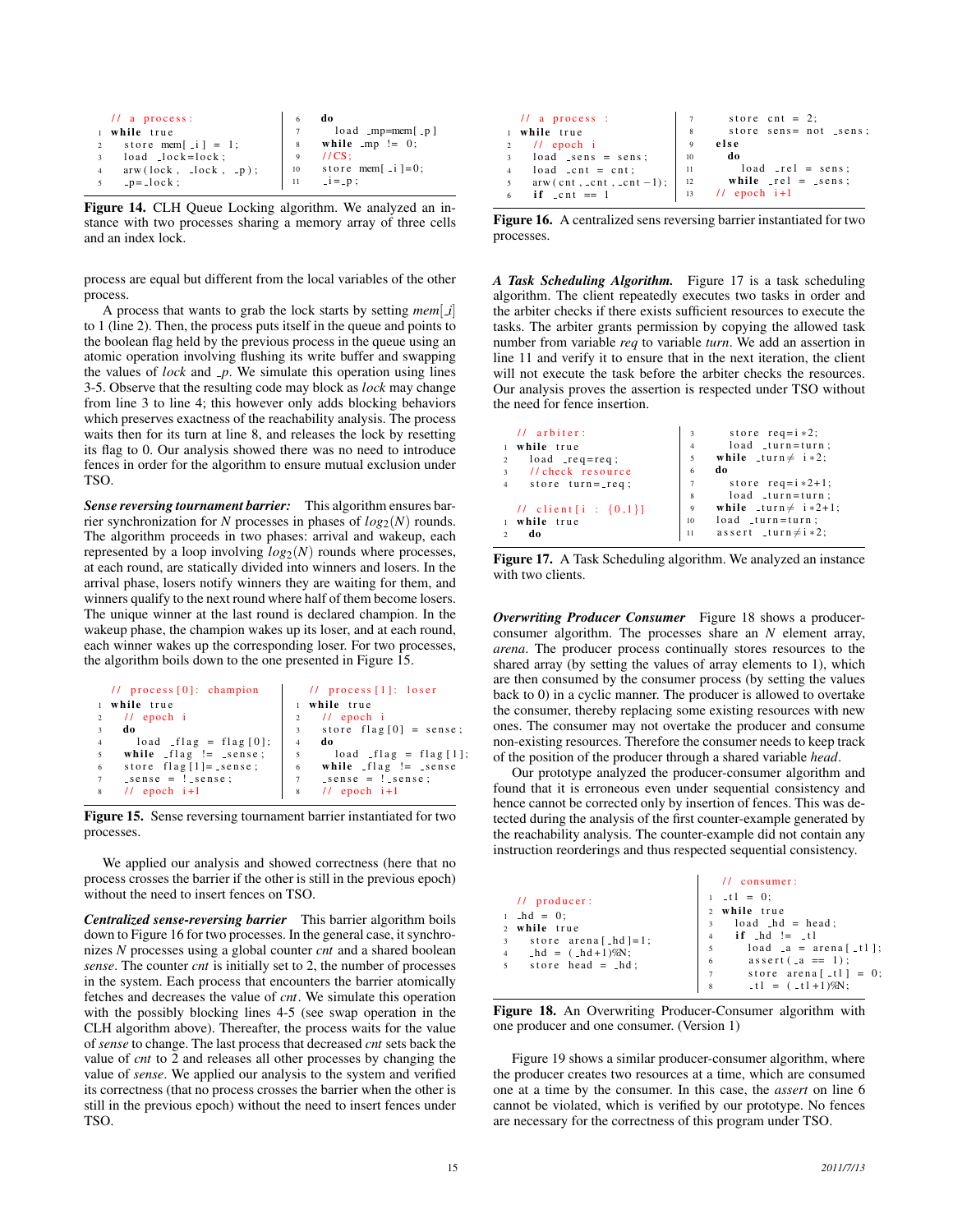|                                                                                                                                                     | $11$ consumer:                                                                                                                                                                                                                                 |
|-----------------------------------------------------------------------------------------------------------------------------------------------------|------------------------------------------------------------------------------------------------------------------------------------------------------------------------------------------------------------------------------------------------|
| $11$ producer:<br>$1$ $-hd = 0$ ;<br>2 while true<br>3 store arena [ $hd$ ]=2;<br>$-hd = (-hd+1)\%N;$<br>$\overline{4}$<br>$5$ store head = $-hd$ ; | $-t1 = 0;$<br>2 while true<br>$3$ load $-hd = head;$<br>$if$ $-hd$ $!=$ $-t1$<br>$\overline{4}$<br>$load \text{ a} = area \text{ } [$<br>5<br>$\text{assert}(\text{a} != 0);$<br>6<br>$arw$ (arena [ _t1 ], _a, _a -1);<br>$-t1 = (-t1+1)\%N;$ |

Figure 19. An Overwriting Producer-Consumer algorithm with one producer and one consumer. (Version 2)

*Alternating algorithm* The algorithm in Figure 20 can be used to transmit values from one process to the other using shared variables (here *msg* and *ack*) in case these can be overwritten by other processes using other values than those used by the algorithm. Essentially, the algorithm simulates a version of the alternating bit protocol where overwritten shared variables play the role of unreliable channels. We want to check that a process can not start writing the next message or acknowledgment before the other process managed to read it; for example, the sender can not move from lines 2-5 to lines 6-9 without the receiver having moved from lines 2-5 to lines 6-9. For this, our analysis deduces that there is no need to introduce fences under TSO.

| $11$ sender:          | $11$ receiver:                    |
|-----------------------|-----------------------------------|
| while true            | while true                        |
| do                    | do                                |
| $\mathfrak{D}$        | $\overline{2}$                    |
| store $msg=0$ ;       | store $ack = 1$ ;                 |
| 3                     | 3                                 |
| $load$ $-a = ack$ ;   | $load$ _m=msg;                    |
| $\overline{4}$        | $\overline{4}$                    |
| $\overline{5}$        | while $\mathbf{m} := 0$ ;         |
| while $\Box a := 0$ ; | 5                                 |
| do                    | do                                |
| 6                     | 6                                 |
| store $msg=1$ ;       | store $ack=0$ ;<br>$\overline{7}$ |
| $load$ $-a = ack$ ;   | $load$ $_m = msg$ :               |
| 8                     | 8                                 |
| while $a!=1$          | while $_m!=1$                     |
| 9                     | $\mathbf{Q}$                      |
|                       |                                   |

Figure 20. Alternating bit protocol with two variables used for synchronization.

*Increasing Sequence* The algorithm in Figure 21 is a small but challenging example to many existing approaches. The server process may generate an arbitrary number of messages to the buffer. The client reads the value of *msg* twice and check if the value of the second read is not smaller than the first read. The *order* of messages sent to the buffer is important for proving the assertion at line 7; the value read in line 6 cannot be smaller than the one read in line 5. If an approach (e.g., [24]) abstracts away the order between buffer messages, then it cannot verify this example. Moreover, this example is not triangular data-race free. It allows the following *sequential consistent* execution; lines 5,6,1,2, and then line 3, which contains a triangular data-race. So it cannot be handled by approaches with data-race free assumptions. Our analysis concludes that the system is correct under TSO without any fence.

| // Server Process<br>1 for $(i = 1 to 20)$<br>while $(*)$<br>$\overline{2}$<br>store $msg = -i$ ;<br>$\overline{\mathbf{3}}$ | // Client Process<br>4 store msg = 0;<br>5 load _val1=msg;<br>6 load _val2=msg;<br>7 assert(_val1 $\le$ _val2); |
|------------------------------------------------------------------------------------------------------------------------------|-----------------------------------------------------------------------------------------------------------------|
|------------------------------------------------------------------------------------------------------------------------------|-----------------------------------------------------------------------------------------------------------------|

Figure 21. Increasing Sequence.

# B. Implementation Details

The algorithms described in this paper were implemented as a prototype using OCaml. A number of optimizations were implemented to enhance the performance of the algorithm. Below, we describe the most important ones (in no particular order):

- *Placement constraint:* Algorithm 2 describes our algorithm for fence insertion, where the allowed positions for fences are restricted by a placement constraint. The constraint we used in our experiments is that fences may only be placed immediately after writes. This corresponds to a fence method of the x86 architecture where writes are replaced by LOCK'd writes [22, 38] which forces a write buffer flush after LOCK'd writes are executed.
- *Augmented alphabet:* We let SB-automata operate over an *augmented alphabet*. The augmented alphabet is the same as that of the SB-buffer, except that individual values in the memory snapshot may be left undefined, with the interpretation that any value is possible for that variable. This allows us to avoid having to enumerate all possible values for a variable and proceed instead in a lazy manner when performing the backward reachability analysis.
- *Symmetry reduction:* Many of the concurrent algorithms and protocols analyzed in our experiments consist of symmetrical processes. The reachability analysis was adapted to exploit this by only searching one of the multiple symmetrical paths through the transition system.
- *Partial order reduction:* To reduce the number of equivalent paths in the transition system that are searched, we consider the timing of updates from store buffers to main memory. In the TSO semantics, an update may occur at any time. However, it is enough for the reachability analysis to only schedule an update (i) immediately after the write that generated the buffer message, or (ii) immediately after some later read by the same process. The reason is that scheduling the update at other locations does not change the behavior of the process that issued the buffer message (as it does not read variables in those locations); nor does it change the behavior of the other processes (as the updates will anyway take place after the write or after some read of the issuing process).
- *Combination with a rough forward analysis:* To reduce the amount of searching performed in the backward reachability analysis when adding messages to the single buffer, our tool first performs a rough forward reachability analysis. The invariants inferred by the forward analysis will then be used in the backward analysis to rule out some of the superfluous transitions. In the forward reachability analysis we use an overapproximative abstraction of TSO where the write buffers are represented as unordered sets of messages rather than as FIFO channels.

## C. Reachability Equivalence: SB–TSO

In this section, we show equivalence of the reachability problems under the TSO and SB semantics. Assume a concurrent program  $P = (P, A)$ .

We show the following theorem (which immediately implies the result.)

Theorem 4.1. *Reachable*(*SB*) (*P*) (Target) *iff Reachable*(*TSO*) (*P*) (Target) *for all local state definitions* Target*.*

For a TSO-configuration  $c = (q, \underline{b}, \textit{mem})$ , we use <code>StatesOf</code>  $(c)$ , BuffersOf(*c*), and MemoryOf(*c*) to denote *q*, *<u>b</u>*, and *mem* respectively. For an SB-configuration  $c = (q, b, \underline{z})$ , we use StatesOf  $(c)$ , BufferOf(*c*), and PointersOf(*c*) to denote  $q$ ,  $b$ , and  $z$  respectively.

**From SB to TSO** We show *only-if* direction of Theorem 4.1. Consider an SB-computation  $\pi_{SB}$  = Consider an SB-computation  $\pi_{SB}$  =  $c_0 \xrightarrow{t_1} s_B c_1 \xrightarrow{t_2} s_B \cdots \xrightarrow{t_{n-1}} s_B c_{n-1} \xrightarrow{t_n} s_B c_n$ . We will derive a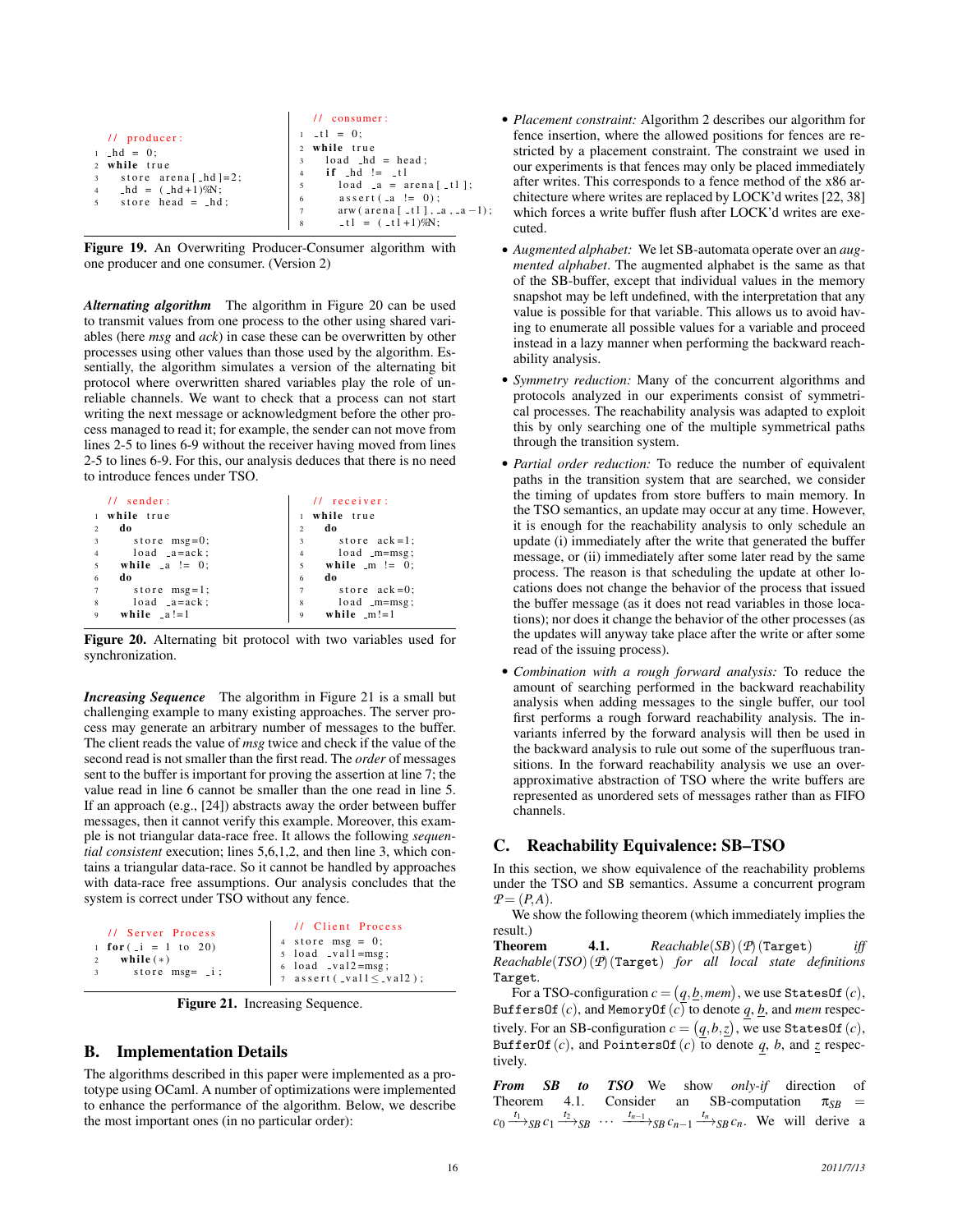TSO-computation  $\pi_{TSO}$  such that StatesOf( $target(\pi_{TSO})$ ) = StatesOf $(c_n)$ .

First, we show that we can assume that  $\pi_{SB}$  is of a particular form defined as follows. An SB-configuration  $c$  is said to be *balanced* if PointersOf  $(c)(p) =$  PointersOf  $(c)(p')$  for all  $p, p' \in P$ . In other words, the pointers of the processes are all at the same position inside the buffer (i.e., the processes have all a consistent view of the memory). An SB-computation  $\pi$  is said to be *balanced* if its last configuration *target*  $(\pi)$  is balanced. We can assume without loss of generality, that  $\pi_{SB}$  is balanced. The reason is that, in case  $\pi_{SB}$  is not balanced, we can continue from  $c_n$  and perform a sequence of update operations, until all the pointers point to the same position in the buffer. Notice that the configuration  $c'_n$ reached in this manner has the same local state definition as *cn*.

Define  $r := |\text{BufferOf}(c_n)|$ . For a process  $p \in P$  and an SB-message  $a = (mem, p', x)$ , we define SBtoTSO( $p$ )( $a$ ) to be the pair  $(x, mem(x))$  if  $p' = p$  and  $\varepsilon$  otherwise. For a word  $w = a_1 a_2 \cdots a_n$  over SB-messages, we define SBtoTSO( $p$ )( $w$ ) :=  $\texttt{SBot}(\mathbf{p})\left(\mathbf{a}_1\right)\cdot \texttt{SBot}(\mathbf{p})\left(\mathbf{a}_2\right)\cdot \cdots \cdot \texttt{SBot}(\mathbf{p})\left(\mathbf{a}_n\right), \text{ i.e.,}$ we concatenate the results of applying the operation individually on each *ai* .

Let  $\prec$  be an arbitrary total order on the set *p* of processes. We use  $p_{min}$  and  $p_{max}$  to be the smallest resp. largest elements of  $\prec$ . For  $p \neq p_{max}$ , we define *succ* (*p*) to be the successor of *p* wrt.  $\prec$ , i.e.,  $p \prec succ(p)$  and there is no  $p'$  with  $p \prec p' \prec succ(p)$ . We define *prev* (*p*) for  $p \neq p_{min}$  analogously.

The computation  $\pi_{TSO}$  consists of *r* phases (henceforth referred to as the phase  $1, 2, \ldots, r$ ). At phase *k*, the computation  $\pi_{TSO}$  simulates the movements of the processes when their pointers are at position *k* in the buffer. The order in which the processes are simulated during phase *k* is defined by the ordering  $\prec$ . First, process  $p_{min}$  will perform a sequence of transitions. This sequence is identical to the sequence of transitions it performs in  $\pi_{SB}$  when its pointer is equal to *k*. Then, the next process performs its transitions. This continues until *pmax* has made all its transitions. When all processes have performed their transitions in phase  $k$ , phase  $k+1$  starts by  $p_{min}$  executing its transitions, and so on. Formally, we define a "scheduling function" α that defines the order in which the processes run and the order in which they execute their transitions during the different phases. For  $k: 1 \leq k \leq r$ ,  $p \in P$ , and  $\ell \in \mathbb{N}$ , the value of  $\alpha(k, p, \ell)$ is a natural number *j* such that  $0 \le j \le n$ . We will use *j* to identify the point at which process  $p$  makes its  $\ell^{th}$  move during phase  $k$ . These moves will be defined in terms of configurations and transitions inside  $\pi_{SB}$  whose indices are derived in a certain manner from *j* defined below.

- $\bullet$   $\alpha(k, p, 0) := \min\left\{j \mid \text{PointsOf}(c_j)(p) = k\right\}.$  Phase *k* starts for process *p* at the point where the value of its pointer becomes equal to *k*. Notice that  $\alpha(1, p, 0) = 0$  for all  $p \in P$  (all processes are initially in phase 1); and that for  $k > 1$ , the transition  $t_{\alpha(k,p,0)}$ is of the form  $(q, \text{update}_p, q')$ , i.e., a transition in which *p* performs an update (its (*k* −1) *th* update operation.)
- $\alpha(k, p, \ell+1)$  is defined to be the smallest *j* such that  $\alpha(k, p, \ell)$  < *j* and *t<sub>j</sub>* ∈  $\Delta_p$  and PointersOf  $(c_j)(p) = k$ . The  $(\ell+1)^{st}$  move of process  $p$  is defined by the next transition that belongs to  $\Delta_p$ . Notice that  $t_{\alpha(k,p,\ell+1)}$  is not an update transition since we require that *p* remains in phase *k* after performing the transition. Also, observe that  $\alpha(k, p, \ell)$  is defined only for finitely many  $\ell$ . We define  $\#(k, p) := \max{\{\ell | \alpha(k, p, \ell) \text{ is defined}}\}, \text{ i.e., the}$ value of  $\#(k, p)$  is the number of transitions process p executes during phase *k*.

In order to define  $\pi_{TSO}$ , we first define the set of configurations that appear in  $\pi_{TSO}$ . For each  $k: 1 \leq k \leq r$ ,  $p \in P$ , and  $\ell: 0 \leq \ell \leq \#(k, p)$ we have a TSO-configuration  $d_{k,p,\ell}$  that is defined in terms of the

SB-configurations that appear in  $\pi_{SB}$ . We define  $d_{k,p,\ell}$  by defining its local state definition, buffer contents, and memory state. First, we define the local states of the processes.

- $\bullet \ \text{\texttt{StatesOf}}\left(d_{k,p,\ell}\right)(p) := \text{\texttt{StatesOf}}\left(c_{\alpha(k,p,\ell)}\right)(p).$  When process *p* has performed its  $\ell^{th}$  transition during phase *k*, its state is identical to its state in the corresponding SB-configuration  $c_{\alpha(k,p,\ell)}$ .
- If  $p' \prec p$  $\left\{ \begin{array}{ccc} \prec & p & \text{then} & \text{StatesOf}\left(d_{k,p,\ell}\right)(p') & \text{:=} \end{array} \right.$ StatesOf  $\left(c_{\alpha(k,p',\#(k,p'))}\right)(p')$ . If  $p' \prec p$  then the state of  $p'$  will not change while  $p$  is making its moves. This state is given by the state of  $p'$  after it made its last move during phase *k*.
- If  $p \prec p'$  then StatesOf  $(d_{k,p,\ell})(p') :=$ StatesOf  $\left(c_{\alpha(k,p',0)}\right)(p')$ . If  $p \prec p'$  then the state of  $p'$ will not change while  $p$  is making its moves. This state is given by the state of  $p'$  when it entered phase  $k$  (before it has made any moves during phase *k*.)

The buffer contents of  $d_{k,p,\ell}$  are defined as follows.

 $\bullet$  BuffersOf $\big(d_{k,p,\ell}\big)$  $(p)$  :=  $\texttt{SBroTSO}(p) \left( \texttt{BufferOf}\left( c_{\bm{\alpha}(k, p, \ell)} \right) \odot k \right)$ When process

*p* has performed its  $\ell^{th}$  transition during phase *k*, the content of its buffer is defined by (i) considering the buffer of the corresponding SB-configuration  $c_{\alpha(k,p,\ell)}$ ; (ii) removing the prefix of that buffer up to the position of the pointer of  $p$ ; (iii) considering only messages corresponding to *p*; and (iv) converting these messages to the corresponding TSO-messages.

- If  $p'$  $\left\langle \begin{array}{cccc} p & \text{then} & \text{BuffersOf}\left(d_{k,p,\ell}\right)(p') & \text{if} \end{array} \right\rangle$ BufferOf $\left(c_{\alpha(k, p^{\prime}, \#(k, p^{\prime}) )}\right)(p^{\prime})$ . In a similar manner to the case of states, if  $p' \prec p$  then the buffer of  $p'$  will not change while *p* is making its moves.
- If  $p \prec p'$  $\text{buffer} \qquad \text{BuffersOf} \left( d_{k,p,\ell} \right) (p') \quad :=$ BuffersOf $\left(c_{\alpha(k,p',0)}\right)(p').$  Again, this case can be explained in a similar manner to the case of states.

Finally, the memory state is defined by

• MemoryOf  $(d_{k,p,\ell})$  := *mem* where BufferOf $(c_n)(k)$  = (*mem*,  $p'$ , *x*) for some process  $p' \in P$  and variable  $x \in X$ . This definition is consistent with the fact that all processes have identical views of the memory when they are in the same phase *k*. This view is defined by the memory component *mem* of the message at position *k* in the buffer.

Notice that the values of StatesOf  $(d_{k,p,\ell})$   $(p'$ ) and  $\text{BuffersOf} (d_{k,p,\ell})(p')$  above are well-defined since the computation  $\pi_{SB}$  is balanced.

The following lemma implies the result. More precisely, it shows the existence of a TSO-computation that starts from an initial TSO-configuration and whose target has the same local state definitions as the target  $c_n$  of the SB-computation  $\pi_{SB}$ .

 $\text{LEMMA C.1. } d_{1,p_{min},0} \xrightarrow{\pi_{TSO}} \text{TSO} \cdot d_{r,p_{max},\#(r,p_{max})}$  for some TSO*computation* π*TSO. Furthermore d*1,*pmin*,<sup>0</sup> *is an initial TSO-* $\hat{f}_{r, p_{max}, \#(r, p_{max})} \Big) = \texttt{StatesOf}\left(c_{n}\right).$ 

The Lemma follows from Lemmata C.2–C.5. Lemma C.2–C.4 show the existence of the computation  $\pi_{TSO}$ , while Lemma C.6 and Lemma C.5 show the conditions on the initial and target configurations. For a word *w* ≠ ε and *i* : 0 ≤ *i* ≤ |*w*|, we define *w*  $\lhd$  *i*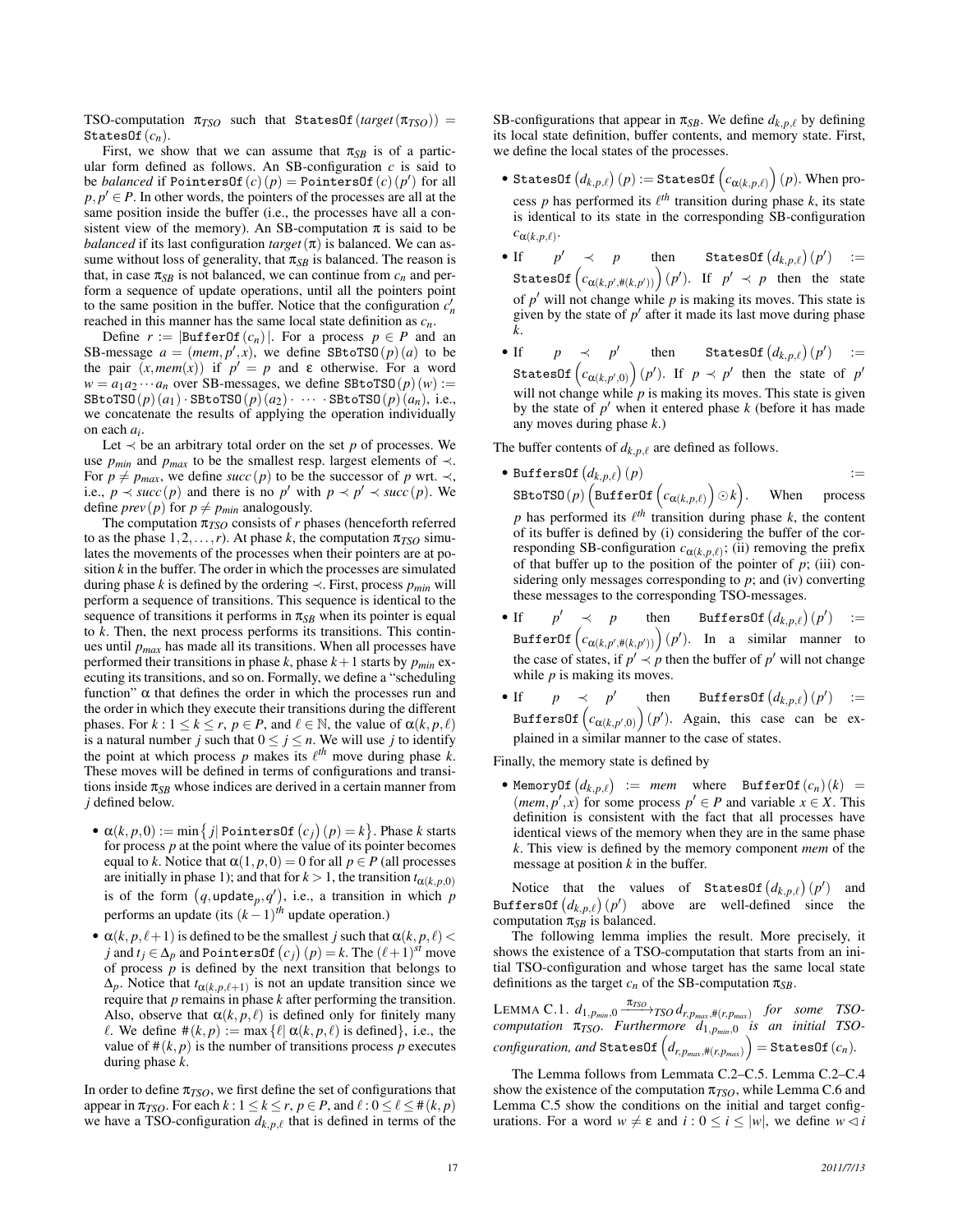to be the suffix of *w* of length *i*, i.e., it is the (unique) word  $w_2$ such that  $|w_2| = i$  and  $w = w_1 \cdot w_2$  for some word  $w_1$ . Notice that  $w \triangleleft i = w \odot (|w| - i).$ 

 $\sum_{i=1}^{n}$  LEMMA C.2. *If*  $\ell < \#(k, p)$  then  $d_{k, p, \ell} \xrightarrow{t_{\alpha(k, p, \ell+1)}} TSO \, d_{k, p, \ell+1}$ .

**Proof** We recall that  $t_{\alpha(k,p,\ell+1)}$  is not an update operation. Let  $t_{\alpha(k,p,\ell+1)}$  be of the form  $(q, op, q')$ . First, we show that  $\text{\texttt{StatesOf}}\left(d_{\boldsymbol{\alpha}(k, p, \ell)}\right)(p) \,=\, q$  and that  $\text{\texttt{StatesOf}}\left(d_{k, p, \ell+1}\right) \,=\, 0$  $\texttt{StatesOf}\left(d_{\boldsymbol{\alpha}(k, p, \ell)}\right)[p \leftarrow q'].$ 

By definition of  $\alpha$ , we know that  $t_j \notin \Delta_p$  for all  $j$  :  $\alpha(k,p,\ell) < j < \alpha(k,p,\ell+1).$  Therefore, StatesOf  $\left(c_{j}\right)\left(p\right) = 0$  $\texttt{StatesOf}\left(c_{\alpha(k,p,\ell)}\right)(p) \quad \text{ for } \quad \text{all} \quad j \; : \; \alpha(k,p,\ell) \; < \; j \; < \;$  $\alpha(k, p, \ell + 1)$ . In particular, StatesOf  $\left(c_{\alpha(k, p, \ell+1)-1}\right)(p) =$ StatesOf  $\left(c_{\alpha(k, p, \ell)}\right)(p)$ . From the definition of  $\pi_{SB}$  it follows that  $c_{\alpha(k,p,\ell+1)-1}$   $\xrightarrow{t_{\alpha}(k,p,\ell+1)}$  *sB*  $c_{\alpha(k,p,\ell+1)}$ , and hence  $\mathsf{StatesOf}\left(c_{\alpha(k,p,\ell)}\right)(p) = \mathsf{StatesOf}\left(c_{\alpha(k,p,\ell+1)-1}\right)(p) = q.$  It also follows that StatesOf  $\left(c_{\alpha(k,p,\ell+1)}\right)(p) = q'.$ 

Next, we show that StatesOf  $\left(c_{\alpha(k,p,\ell+1)}\right)(p') =$  $\textsf{StatesOf}\left(c_{\alpha(k,p,\ell)}\right)(p') \ \ \text{ if } \ \ p' \ \neq \ p . \ \ \textsf{By} \ \ \text{definition of} \ \ d$ it follows that if  $p' \prec p$  then StatesOf  $(d_{k,p,\ell+1})(p') =$  $\text{\texttt{StatesOf}}\left(c_{\alpha(k, p^{\prime}, \#(k, p^{\prime}))}\right)(p^{\prime})$  $)$  = StatesOf  $\left( d_{k,p,\ell} \right) (p^{\prime});$ and if  $p \prec p'$  then StatesOf  $(d_{k,p,\ell+1})(p') =$  $\mathsf{StatesOf}\left(c_{\alpha(k, p', 0)}\right)(p') = \mathsf{StatesOf}\left(d_{k, p, \ell}\right)(p').$ 

Now, we proceed to prove the lemma. We consider the cases where *op* is a write or a read operation. The other cases can be treated in a similar way.

• If  $op = w(x, v)$ . By definition of  $\alpha$ , we know that  $t_j \notin \Delta_p$  for all  $j : \alpha(k, p, \ell) < j < \alpha(k, p, \ell + 1)$ .  $\text{Therefore, } \qquad \texttt{SBroTSO}(p) \left( \texttt{BufferOf} \left( c_{\alpha(k,p,j)} \right) \odot k \right)$ =  $\texttt{SBroTSO}(p) \left( \texttt{BufferOf}\left( c_{\bm{\alpha}(k, p, \ell)} \right) \odot k \right)$ all  $j$  :  $\alpha(k, p, \ell)$  <  $j$  <  $\alpha(k, p, \ell + 1)$ . In particular,  $\texttt{S}\texttt{B}\texttt{to}\texttt{TSO}(p) \left( \texttt{BufferOf}\left( c_{\bm{\alpha}(k, p, \ell+1) - 1} \right) \odot k \right)$ =  $\texttt{SBot}(\rho) \left( \texttt{BufferOf}\left( c_{\alpha(k, \rho, \ell)} \right) \odot k \right)$ . From the definition of  $\pi_{SB}$  it follows that  $c_{\alpha(k,p,\ell+1)-1} \xrightarrow{t_{\alpha}(k,p,\ell+1)} SB \, c_{\alpha(k,p,\ell+1)},$ and hence BuffersOf  $(d_{k,p,\ell+1})(p)$  =  $\texttt{S}\texttt{B}\texttt{to}\texttt{TSO}(p) \Big(\texttt{BufferOf}\left(c_{\pmb{\alpha}(k,p,\ell+1)}\right) \odot k\Big)$ =  $\texttt{S}\texttt{B}\texttt{toT}\texttt{S0}\left(p\right) \Big(\texttt{BufferOf}\left(c_{\alpha(k,p,\ell+1)-1}\right) \odot k\Big) \quad \text{.} \quad (x,v) \quad \quad \textit{=}$  $\texttt{SEtoTSO}(p)\left(\texttt{BufferOf}\left(c_{\bm{\alpha}(k, p, \ell)}\right) \odot k\right)$  $(x, y)$  $\texttt{BufferSOf}\left(d_{k,p,\ell}\right)(p)\cdot(x,v).$ Also in similar manner to the case of states we can show

 ${\rm that} \quad {\tt BuffersOf} \left( {d_{k,p,\ell + 1}} \right)(p') \;\; = \;\; {\tt BuffersOf} \left( {d_{k,p,\ell} } \right)(p')$ in case  $p' \neq p$ . In other words, BufferOf  $(d_{k,p,\ell+1})$  =  $\texttt{BufferOf}\left(d_{k,p,\ell}\right)\left[p \leftarrow (x,v)\cdot\texttt{BufferOf}\left(d_{k,p,\ell}\right)\right].$ Suppose that BufferOf $(c_n)(k) = (mem, p, x)$ . Then,

 $\texttt{MemoryOf}\left(d_{k, p, \ell+1}\right) = \texttt{MemoryOf}\left(d_{k, p, \ell}\right) = \textit{mem}.$ • If  $op = r(x, y)$ . In a similar manner to the above reasoning about write operations, we can show reasoning about write operations, we can that SBtoTSO(*p*)  $\left($ BufferOf $\left(c_{\alpha(k,p,\ell+1)-1}\right) \odot k\right)$ =  $\texttt{SBot}(\rho) \left( \texttt{BufferOf}\left( c_{\alpha(k, \rho, \ell)} \right) \odot k \right)$ . From the definition of  $\pi_{SB}$  it follows that  $c_{\alpha(k,p,\ell+1)-1}$   $\xrightarrow{t_{\alpha}(k,p,\ell+1)}{}_{SB}c_{\alpha(k,p,\ell+1)}$ . There are two cases

- $\textsf{LastWrite}\left(c_{\alpha(k, p, \ell+1)-1}, p, x\right)$  > *k*. By the definition of IndexOf it follows that there is an *i* : *k* < *i* ≤  $|\text{BufferOf}(\textit{c}_{\alpha(k,p,\ell+1)-1})|$  such that  $\texttt{BufferOf}\left(c_{\alpha(k, p, \ell+1)-1}\right)(i) = (\textit{mem}, p, \textit{x}), \ \textit{mem}(\textit{x}) = \textit{v},$ and there no  $j : i < j \leq |\text{BufferOf}\left(c_{\alpha(k,p,\ell+1)-1}\right)|$ and *mem*<sup>'</sup> such that BufferOf  $\left(c_{\alpha(k,p,\ell+1)-1}\right)(j)$  =  $(mem', p, x)$ . Since  $k < i$  it follows that  $\left(\texttt{BufferOf}\left(c_{\alpha(k, p, \ell+1)-1}\right) \odot k\right) (i-k) = (mem, p, x),$  and there are no  $j : i < j \leq |\texttt{BufferOf}\left(c_{\alpha(k, p, \ell+1)-1}\right)|$  and  $\mathit{mem'}$  such that  $\left(\mathtt{BufferOf}\left(c_{\alpha(k, p, \ell+1)-1}\right) \odot k\right) (j-k) =$  $(mem', p, x)$ . By the definition of SBtoTSO it follows that there is an  $i : 1 \le i \le$  $|\texttt{SBot}(\mathit{p})\left(\texttt{BufferOf}\left(c_{\alpha(k,\mathit{p},\ell+1)-1}\right)\odot k\right)|$  such that  $\texttt{S}\texttt{B}\texttt{toT}\texttt{S0}\left(p\right) \left(\texttt{BufferOf}\left(c_{\alpha(k,p,\ell+1)-1}\right) \odot k\right)(i) \ = \ (x,v),$  $\texttt{and} \left( x, v' \right) \not\in \texttt{SBroTSO}\left( p \right) \left( \texttt{BufferOf} \left( c_{\alpha(k, p, \ell+1) - 1} \right) \odot k \right) \lhd$  $(i-1)$  for all  $v' \in V$ . Hence, there is an  $i : 1 \le i \le$  $|\texttt{SBot} \texttt{OSO}(p) \left( \texttt{BufferOf}\left( c_{\alpha(k,p,\ell+1)-1} \right) \odot k \right)| \text{ such that }$  $\texttt{SBotOSO}(p) \left( \texttt{BufferOf}\left( c_{\alpha(k,p,\ell)} \right) \odot k \right) (i) \, = \, (x,v),$  and  $(x,v')\not\in \texttt{SBroTSO}\left(p\right)\left(\texttt{BufferOf}\left(c_{\alpha(k,p,\ell)}\right)\odot k\right) \lhd (i-1)$ for all  $v' \in V$ . By definition of *d* it follows there is an *i* :  $1 \leq i \leq |\text{BufferSOf}(d_{k,p,\ell})(p)|$ such that BuffersOf $(d_{k,p,\ell})(p)(i) = (x,v)$  and  $(x, v') \notin \text{BuffersOf} (d_{k, p, \ell}) (p) \lhd (i-1) \text{ for all } v' \in V.$
- $\textsf{LastWrite}\left(c_{\alpha(k, p, \ell+1)-1}, p, x\right)$  = *k*. By the definition of IndexOf it follows that there is no *i* : *k* < *i* ≤  $|\texttt{BufferOf}\left(c_{\alpha(k,p,\ell+1)-1}\right)|$  and *mem* such that BufferOf  $(c_{\alpha(k,p,\ell+1)-1})(i) = (mem, p, x)$ . Since  $k < i$  it follows that there is no *mem* such that  $(\textit{mem}, p, x) \in \left( \texttt{BufferOf}\left( c_{\alpha(k, p, \ell+1)-1} \right) \odot k \right)$ . By the definition of SBtoTSO it follows that there is no  $v' \in V$  such that  $(x,v') \in \texttt{SBroTSO}(p) \Big(\texttt{BufferOf}\left(c_{\alpha(k,p,\ell+1)-1}\right) \odot k\Big).$ Hence, there is no  $v' \in V$  such that  $(x, v') \in$  $\texttt{S}\texttt{B}\texttt{to}\texttt{TSO}(p) \Big(\texttt{BufferOf}\left(c_{\alpha(k,p,\ell)}\right) \odot k\Big). \qquad \texttt{By} \qquad \text{defi-}$ nition of *d* it follows there is no  $v' \in V$  such that  $(x, v') \in \text{BuffersOf}(d_{k, p, \ell})(p)$ . Also, by the definition of  $\texttt{IndexOf} \text{ it follows that } \texttt{BufferOf}\left(c_{\alpha(k,p,\ell+1)-1}\right)(k)=$  $(mem, p', x')$  for some process  $p' \in P$  and variable  $x' \in X$  and *mem* with *mem*(*x*) = *v*. This implies that BufferOf( $c_n$ )( $k$ ) = (*mem*,  $p, x$ ). By definition of *d* it follows that MemoryOf  $(d_{k,p,\ell}) =$  *mem*.

It remains to show that BufferOf  $(d_{k,p,\ell+1})$ =  $\texttt{BufferOf}\left(d_{k,p,\ell}\right)$ and MemoryOf  $(d_{k,p,\ell+1})$ = MemoryOf $(d_{k,p,\ell}).$  $\mathsf{We}$  know that  $\mathtt{SEt}$ oTSO $(p)\left(\mathtt{BufferOf}\left(c_{\alpha(k,p,\ell+1)-1}\right) \odot k\right) = 0$  $\texttt{SBroTSO}(p)\left(\texttt{BufferOf}\left(c_{\bm{\alpha}(k, p, \ell)}\right) \odot k\right)$ . From the definition of  $\pi_{SB}$ , we know that

 $\texttt{BufferOf}\left(c_{\alpha(k, p, \ell+1)-1}\right)$  =  $\texttt{BufferOf}\left(c_{\alpha(k, p, \ell+1)}\right)$ . By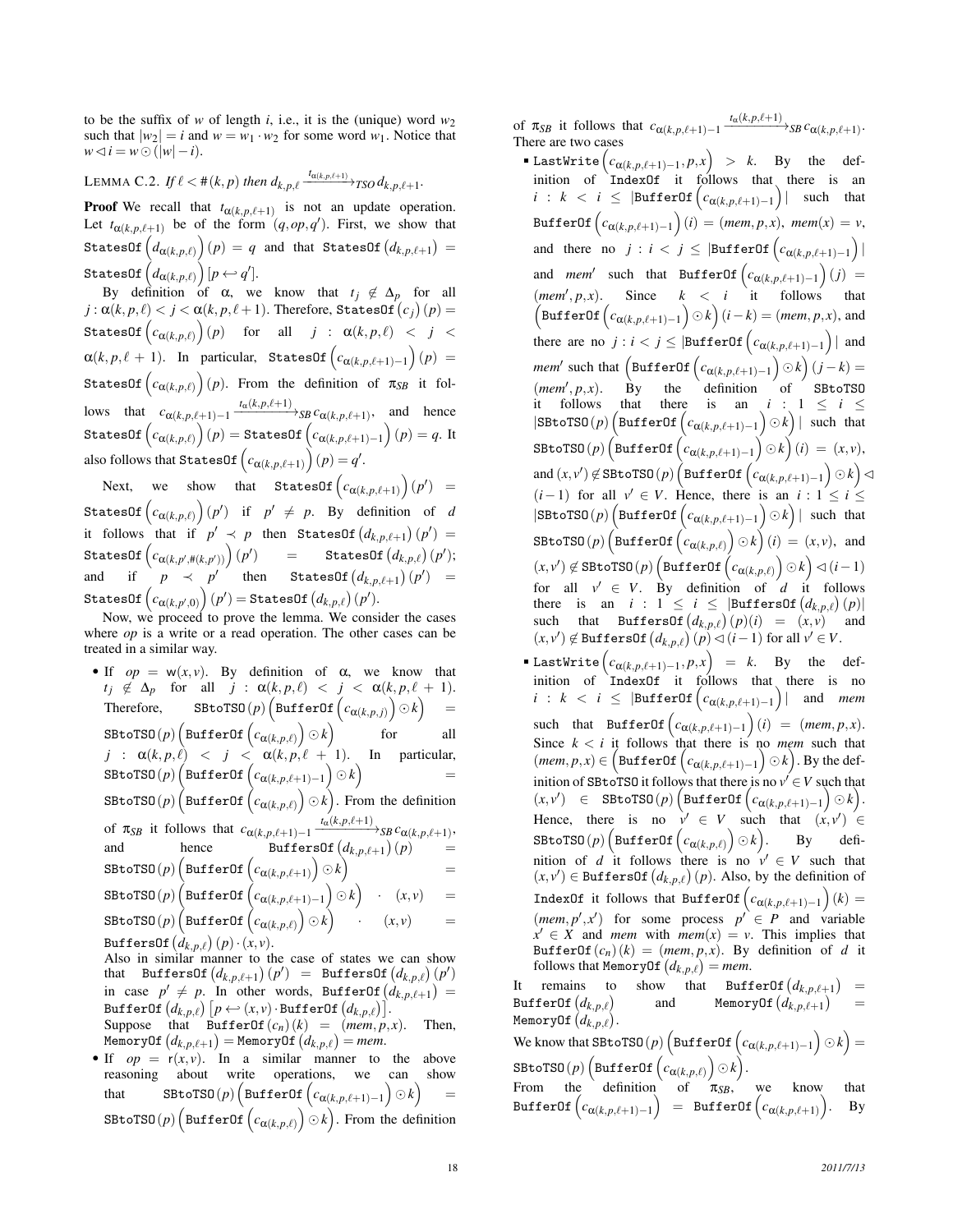definition of *d*, we know that BufferOf  $(d_{k,p,\ell+1})$  =  $\texttt{SEtoTSO}(p)\left(\texttt{BufferOf}\left(c_{\bm{\alpha}(k, p, \ell+1)}\right) \odot k\right)$ and that BufferOf  $(d_{k,p,\ell})$ =  $\texttt{SEtoTSO}(p)\left(\texttt{BufferOf}\left(c_{\bm{\alpha}(k, p, \ell)}\right) \odot k\right)$ . Therefore BufferOf  $\left(d_{k,p,\ell+1}\right)$ =  $\texttt{SEtoTSO}(p)\left(\texttt{BufferOf}\left(c_{\bm{\alpha}(k, p, \ell+1)}\right) \odot k\right)$ =  $\texttt{S}\texttt{B}\texttt{to}\texttt{TSO}(p) \left( \texttt{BufferOf}\left( c_{\pmb{\alpha}(k, p, \ell+1) - 1} \right) \odot k \right)$ =  $\texttt{SEtoTSO}(p)\left(\texttt{BufferOf}\left(c_{\bm{\alpha}(k, p, \ell)}\right) \odot k\right)$ =  $\texttt{BufferOf}\left(d_{k,p,\ell}\right).$ 

By definition of  $\alpha$ , we know that MemoryOf  $(d_{k,p,\ell+1}) = mem$ where BufferOf $(c_n)(k) = (mem, p, x)$  for some process  $p \in P$ and variable  $x \in X$ . By the definition of  $\alpha$  it also follows that  $\mathsf{MemoryOf}\left(d_{k, p, \ell}\right) = \textit{mem}, \text{ and hence } \mathsf{MemoryOf}\left(d_{k, p, \ell+1}\right) = \emptyset$ MemoryOf $\big(d_{k,p,\ell}\big).$ 

LEMMA C.3. *If*  $p \prec p_{max}$  *then*  $d_{k,p,\#(k,p)} = d_{k,succ}(p)$ ,0.

**Proof** First, we show that  $\texttt{StatesOf}\left(d_{k,p,\#(k,p)}\right)(p') =$  $\texttt{StatesOf}\left(d_{k,succ(p),0}\right)(p')\;\;\text{for\;\;all}\;\;p'\,\in\,P. \;\;\text{There\;\;are\;\;four}$ cases:

- If  $p' = p$ . Since  $p \prec succ(p)$  it follows that  $\texttt{StatesOf}\left(d_{k,\textit{succ}(p),\ell}\right)(p)$  =  $\texttt{StatesOf}\left(d_{k,p,\#(k,p)}\right)(p)$ for all  $\ell : 0 \leq \ell \leq \ell \leq \ell$  (*k*, *succ* (*p*)); and in particular  $\text{\texttt{StatesOf}}\left(d_{k,\text{\textit{succ}}(p),0}\right)(p)=\text{\texttt{StatesOf}}\left(d_{k,p,\text{\textit{H}}(k,p)}\right)(p).$
- If  $p' = succ(p)$ . We have that StatesOf  $(d_{k,p,\ell})(succ(p)) =$  $\texttt{StatesOf}\left(d_{k,succ(p),0}\right)(succ(p)) \text{ for all } \ell: 0 \leq \ell \leq \#(k,p);$ and in particular StatesOf  $\left(d_{k,p,\#(k,p)}\right)(succ(p)) =$  $\texttt{StatesOf}\left(d_{k,succ(p),0}\right)(succ(p)).$
- If  $p' \prec p \prec succ(p)$ , then StatesOf  $(d_{k, succ(p), \ell})(p') =$  $\texttt{StatesOf}\left(d_{k,p';\#(k,p')}\right)(p') \text{ for all } \ell: 0 \leq \ell \leq \#(k,\textit{succ}(p))$ and in particular StatesOf $\left( d_{k,succ(p),0} \right) (p')$  =  $\textsf{StatesOf}\left(d_{k,p',\#(k,p')}\right)(p'). \ \ \textsf{Also}, \ \ \textsf{StatesOf}\left(d_{k,p,\ell}\right)(p')=0$  $\texttt{StatesOf}\left(d_{k,p';\#(k,p')}\right)(p') \;\;\text{ for }\;\; \text{all} \;\;\ell \,:\, 0 \,\leq \,\ell \,\leq \,\#(k,p)$ and in particular StatesOf $\left( d_{k,p,\#(k,p)} \right)(p')$  =  $\text{\texttt{StatesOf}}\left(d_{k, p', \#(k, p')}\right)(p')$ Hence.  $\mathsf{StatesOf}\left(d_{k,succ(p),0}\right)(p') = \mathsf{StatesOf}\left(d_{k,p,\#(k,p)}\right)(p').$
- If  $p \prec succ(\prec) p'$ , then StatesOf  $(d_{k,succ(p),\ell})(p') =$ StatesOf  $\big(d_{k,p',0}\big)\big(p'\big)$  for all  $\ell: 0 \leq \ell \leq \#(k,p)$  and in par- $\text{ticular StatesOf}\left(d_{k,\textit{succ}(p),0}\right)(p') = \texttt{StatesOf}\left(d_{k,p',0}\right)(p').$  $\text{Also, } \quad \text{StatesOf}\left(d_{k,p,\ell}\right)(p') \quad = \quad \text{StatesOf}\left(d_{k,p',0}\right)(p')$ for all  $\ell : 0 \leq \ell \leq \ell \leq \ell$  and in particular  $\mathsf{StatesOf}\left(d_{k,p,\#(k,p)}\right)(p') = \mathsf{StatesOf}\left(d_{k,p',0}\right)(p').$  Hence,  $\mathsf{StatesOf}\left(d_{k,succ(p),0}\right)(p') = \mathsf{StatesOf}\left(d_{k,p,\#(k,p)}\right)(p').$

In a similar manner to the case of states, we can show that  $\texttt{BuffersOf}\left(d_{k,p,\#(k,p)}\right)(p') = \texttt{BuffersOf}\left(d_{k,succ(p),0}\right)(p') \text{ for }$ all  $p' \in P$ .

Finally, MemoryOf  $(d_{k,p,\#(k,p)})$  = *mem* where BufferOf( $c_n$ )( $k$ ) = (*mem*,  $p, x$ ) for some process  $p \in P$  and variable  $x \in X$ . Also, MemoryOf  $\left( d_{k, succ(p),0} \right) = mem$ , and hence  $\texttt{MemoryOf}\left(d_{k, p, \#(k, p)}\right) = \texttt{MemoryOf}\left(d_{k, succ(p), 0}\right).$ 

 $\text{LEMMA C.4. if } k < r \text{ then } d_{k,p_{max},\#(k,p_{max})} \xrightarrow{\text{update}_{p^{\mu}}} \text{TSO } d_{k+1,p_{min},0}$ *for some*  $p^u \in P$ .

**Proof** We take  $p^u$  to be the process such that BufferOf( $c_n$ ) ( $k + 1$ ) is of the form (*mem*,  $p^u$ , *x*) for some *mem* and *x*. From the definition of SBtoTSO we know  ${\rm that}$  SBtoTSO( $p^u$ ) $\Bigl( {\tt BufferOf} \left(d_{k,p_{max},\#(k,p_{max})}\right)\Bigr)(k + 1) =$  $(x, mem(x))$ . From the definition of  $\alpha$  we know that  $\mathit{operation}\left(t_{\alpha(k+1,p,0)}\right)=\mathsf{update}_p \text{ for each }p\in P.$ 

First, we show that StatesOf  $(d_{k,p_{max},\#(k,p_{max})})$ =  $\text{\texttt{StatesOf}}\left(d_{k+1,p_{\textit{min}},0}\right)$ Take any  $p \in P$ . From the definition of *d* we know that, for each  $p \in P$ ,<br>we have that StatesOf  $(d_{h,n} + (h,n))$  (*n*) = we have that StatesOf  $(d_{k,p_{max},\#(k,p_{max})})(p)$  =  $\text{\texttt{StatesOf}}\left(d_{k,p,\#(k,p)}\right)$  $\left( p \right)$  = StatesOf  $\left( c_{\alpha(k,p,\#(k,p))} \right) (p)$ and that StatesOf  $\left( d_{k+1,p_{min},0} \right)(p) = \texttt{StatesOf} \left( d_{k+1,p,0} \right)(p) =$  $\textsf{StatesOf}\left(c_{\alpha(k+1,p,0)}\right)(p).$  Since *operation*  $\left(t_{\alpha(k+1,p,0)}\right)$  =  $\textsf{update}_p$  we have StatesOf $\Big( c_{\alpha(k+1,p,0)-1} \Big)$ = StatesOf  $\left(c_{\alpha(k+1, p, 0)}\right)$ . Also from the definition of  $\alpha$  it follows that  $t_j \notin \Delta_p$  for all  $j : \alpha(k, p, \#(k, p)) < j < \alpha(k + 1, p, 0)$ .  $\text{Therefore, } \text{ StatesOf}\left(c_{j}\right)(p) = \text{ StatesOf}\left(c_{\alpha(k,p,\#(k,p))}\right)(p)$ for all  $j : \alpha(k, p, \#(k, p)) < j < \alpha(k + 1, p, 0)$ . In particular,  $\texttt{StatesOf}\left(c_{\alpha(k+1,p,0)-1}\right)(p)$  =  $\texttt{StatesOf}\left(c_{\alpha(k,p,\#(k,p))}\right)(p).$ Therefore,  $\texttt{StatesOf}\left(c_{\alpha(k+1,p,0)}\right)(p)$  =  $\texttt{StatesOf}\left(c_{\alpha(k,p,\#(k,p))}\right)$ (*p*), and hence  $\mathsf{StatesOf}\left(d_{k+1,p_{min},0}\right)(p) = \mathsf{StatesOf}\left(d_{k,p_{max},\#(k,p_{max})}\right)(p).$ Next, we show that BuffersOf $\left(d_{k,p_{max},\#(k,p_{max})}\right)$  =  $\text{BufferSOf } \left(d_{k+1,p_{min},0}\right) \left[p^u \longleftrightarrow (x, \textit{mem}(x)) \cdot \text{BufferSOf } \left(d_{k+1,p_{min},0}\right)\right].$ Take any  $p \in P$ . From the definition of *d* we know that, for each  $p \in P$ , we have that  $\texttt{BufferSOf}\left(d_{k,p_{max},\#(k,p_{max})}\right)(p)\!=\!\texttt{BufferSOf}\left(d_{k,p,\#(k,p)}\right)(p)\!=\!\texttt{BufferSOf}\left(d_{k,p,\#(k,p)}\right)(p)\!=\!\texttt{BufferSOf}\left(d_{k,p,\#(k,p)}\right)(p)\!=\!\texttt{BufferSOf}\left(d_{k,p,\#(k,p)}\right)(p)\!=\!\texttt{BufferSOf}\left(d_{k,p,\#(k,p)}\right)(p)\!=\!\texttt{BufferSOf}\left(d_{k,p,\#(k,p)}\right)(p)\!=\!\texttt{LeftSOf}\left(d_{k,p,\#(k,p)}\right)(p)\!=\!\texttt{RightSOf$  $\texttt{SBroTSO}(p) \left( \texttt{BufferOf}\left( c_{\bm{\alpha}(k, p, \#(k, p))} \right) \odot k \right)$ and that  $\texttt{BuffersOf}\left(d_{k+1,p_{min},0}\right)(p)$  =  $\texttt{BuffersOf}\left(d_{k+1,p,0}\right)(p)$  =  $\texttt{S}\texttt{B}\texttt{to}\texttt{TSO}(p)\left(\texttt{BufferOf}\left(c_{\alpha(k+1,p_{min},0)}\right) \odot k+1\right)$ . From  $\text{BufferOf}(c_n)(k + 1) = (mem, p^u, x) \text{ it follows that}$  $\texttt{SBotTSO}(p) \left( \texttt{BufferOf} \left( c_{\alpha(k,p,\#(k,p))} \right) \odot k \right) \hspace{2mm} = \hspace{2mm} (x, \textit{mem}(x)) \hspace{2mm} \cdot$  $\texttt{SBroTSO}(p) \left( \texttt{BufferOf}\left( c_{\alpha(k+1, p_{min}, 0)} \right) \odot k + 1 \right) \quad \text{if} \quad p = p^u,$ and that  $\texttt{SBtoTSO}(p) \left( \texttt{BufferOf} \left( c_{\alpha(k,p,\#(k,p))} \right) \odot k \right) =$  $\texttt{SBroTSO}(p) \left( \texttt{BufferOf}\left( c_{\alpha(k+1, p_{min}, 0)} \right) \odot k + 1 \right) \quad \text{if} \quad p ~\neq~ p^u.$ The result follows immediately. Finally, we show that MemoryOf  $(d_{k+1,p_{min},0})$  =

 $\mathsf{MemoryOf}\left(d_{k, p_{max}, \#(k, p_{max})}\right)\left[x \longleftrightarrow \mathsf{MemoryOf}\left(d_{k, p_{max}, \#(k, p_{max})}\right)\right].$ By definition of *d* we know that MemoryOf  $(d_{k+1,p_{min},0}) = mem$  $\mathsf{MemoryOf}\left(d_{k, p_{max}, \#(k, p_{max})}\right) = mem'$  where  $\mathtt{BufferOf}\left(c_{n}\right)(k) = 0$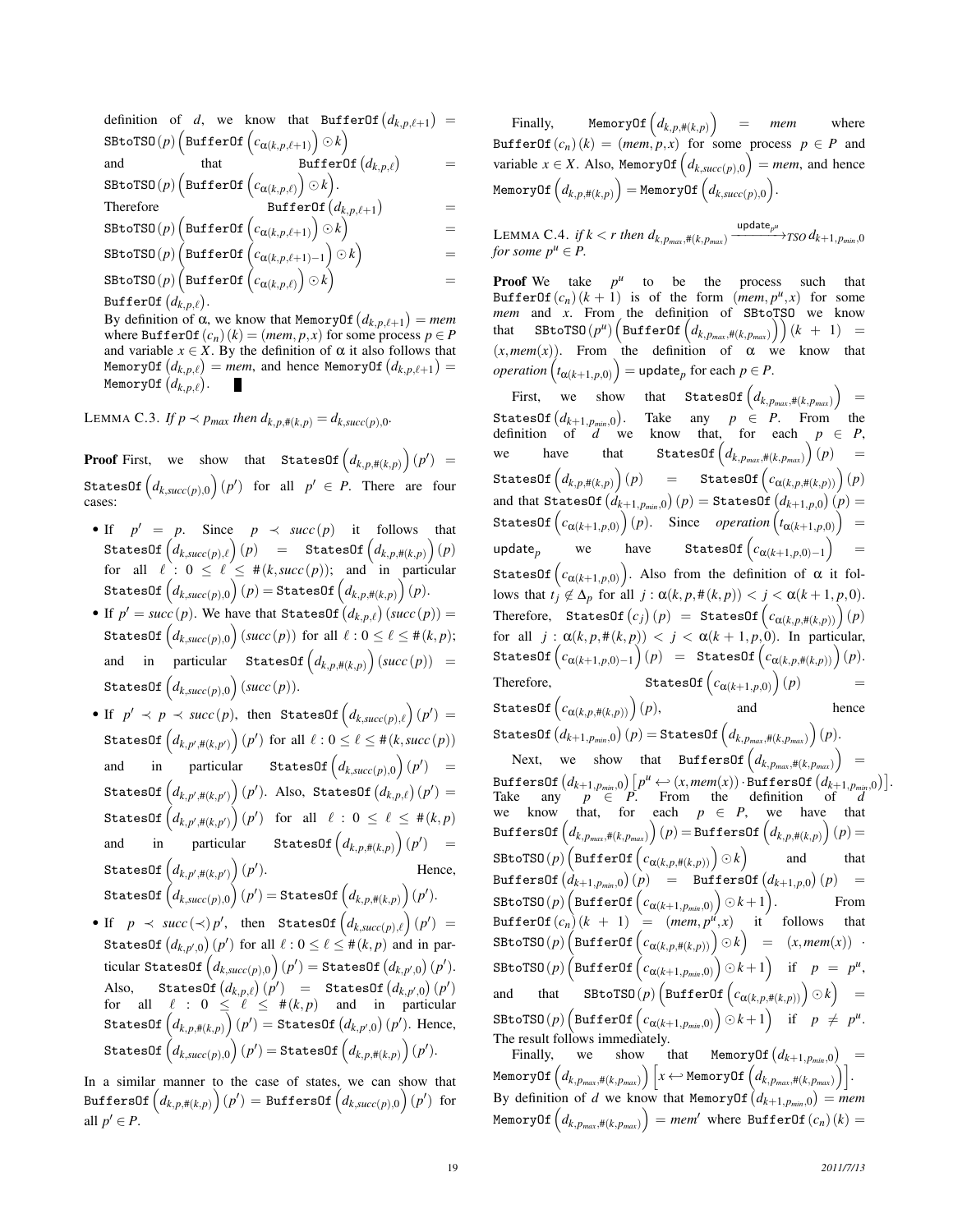(*mem'*, *p'*, *x'*) for some  $p' \in P$  and  $x \in X$ . From the definition of the SB-semantics it follows that  $mem = mem'[x \leftrightarrow mem(x)].$ 

The following lemma shows that  $\pi_{TSO}$  starts from an initial TSOconfiguration.

LEMMA C.5. *d*1,*pmin*,<sup>0</sup> *is an initial TSO-configuration.*

**Proof** By the definitions of  $d$  and  $\alpha$  we know that StatesOf *d*1,*pmin*,<sup>0</sup>  $(p)$  = StatesOf  $(d_{1,p,0})(p)$  =  $\texttt{StatesOf}\left(c_{\bm{\alpha}(1,p,0)}\right)(p)\hspace{-0.5mm}=\hspace{-0.5mm}\texttt{StatesOf}\left(c_{0}\right)(p)\hspace{-0.5mm}=\hspace{-0.5mm}\underline{q_{\textit{init}}}.$ 

 $\text{Also, } \text{BufferOf}\left(d_{1,p_{min},0}\right)(p) = \text{BufferOf}\left(d_{1,p,0}\right)(p) =$  $\texttt{SBot}(\rho) \left( \texttt{BufferOf}\left( c_{\pmb{\alpha}(1, p, 0)} \right) \odot 1 \right)$ 

SBtoTSO(p)( $\text{BufferOf}(c_1) \odot 1$ ) = ε.

The result follows immediately for the definition of initial TSOconfigurations.

The following lemma shows that the target of  $\pi_{TSO}$  has the same local process states as the target  $c_n$  of the SB-computation  $\pi_{SB}$ .

 $\text{LEMMA C.6. StatesOf}\left(d_{r,p_{max},\#(r,p_{max})}\right) = \text{StatesOf}(c_n).$ 

**Proof** Take any  $p \in P$ . By the definitions of *d* and  $\alpha$  it follows that StatesOf  $(d_{r,p_{max},\#(r,p_{max})})(p)$  =  $\texttt{StatesOf}\left(d_{r,p,\#(r,p)}\right)(p) \quad \quad \texttt{=}\quad \quad \texttt{StatesOf}\left(c_{\alpha(r,p,\#(r,p))}\right)(p).$ By definition of  $\alpha$ , we know that  $t_j \notin \Delta_p$  for all  $j$  :  $\alpha(r, p, \#(r, p)) \, < \, j \, < \, n.$  Therefore, StatesOf $\big( c_j \big) \, (p) \, = \, 0$ StatesOf( $c_n$ ) (*p*) for all  $j : \alpha(r, p, \#(r, p)) \leq j < n$ . In partic- $\text{ular, } \text{ StatesOf}\left(c_{\alpha(r,p,\#(r,p))}\right)(p) = \text{StatesOf}(c_n)(p). \text{ Hence}$  $\mathsf{StatesOf}\left(d_{r,p_{max},\#(r,p_{max})}\right)(p) = \mathsf{StatesOf}\left(c_n\right)(p).$ 

From TSO to SB In the following, we show the *if* direction of Theorem 4.1. Consider a TSO-computation  $\pi_{TSO}$  =  $c_0 \xrightarrow{t_1}$ <sub>*TSO</sub>*  $c_1 \cdots \xrightarrow{t_{n-1}}$ <sub>*TSO*</sub>  $c_{n-1} \xrightarrow{t_n}$ <sub>*TSO*</sub>  $c_n$ . To simplify the presen-</sub> tation, we assume without loss of generality that the last operation performed by each process is an atomic read-write. This implies that the process buffers in the TSO-configuration  $c_n$  are empty (i.e., BuffersOf( $c_n$ )( $p$ ) for all process  $p \in P$ ). Moreover, we assume that the given concurrent program *P* does not contain fence operations since they can be simulated with atomic read-write operations. In the following, we will derive a SB-computation  $\pi_{SB}$  such that StatesOf  $(target(\pi_{SB}))$  = StatesOf  $(c_n)$ .

The idea is to construct the run  $\pi_{SB}$  such that the buffer content (say  $b = b(1)b(2)\cdots b(m+1)$ ) in the configuration *target* ( $\pi_{SB}$ ) is exactly the sequence of successive shared memory contents induced by the computation  $\pi_{TSO}$ . Then, the computation of  $\pi_{SB}$  consists of  $m = (|b| - 1)$  phases (henceforth referred as the phases 1,2,...,*m*). Let  $d_0, d_1, \ldots, d_m$  be a sequence of SB-configurations such that the phase *j* :  $1 \le j \le m$  starts at configuration  $d_{j-1}$  and ends at the configuration  $d_j$ . The effect of a phase  $j$  is to append the message  $b(j+1)$  to the tail of the buffer of  $d_j$ . This is done by simulating a run of the process producing the new message  $b(j+1)$ .

For every  $p \in P$ , let  $\Delta_p^{\mathsf{w}} \subseteq \Delta_p$  (resp.  $\Delta_p^{\mathsf{u}} \subseteq \Delta_p \cup \{\mathsf{update}_p\})$  be the set of write (resp. update) and atomic read-write operations that can be performed by the process *p*.

Let  $I = i_1, \ldots, i_m$  be the maximal sequence of indices such that  $1 \leq i_1 < i_2 < \cdots < i_m \leq n$  and for every  $j : 1 \leq j \leq m$ , we have  $t_{i_j}$  is an update operation or an atomic read-write operation (i.e.,  $t_{i_j} \in \bigcup_{p \in P} \overline{\Delta_p^{\mathsf{u}}}.$ 

For every  $j: 1 \leq j \leq m$ , let ProcessOf(*j*) be the process  $p \in P$  such that  $t_{i_j} \in \Delta_p^u$  is an update operation or an atomic readwrite operation of  $p$ . We define Match $(j)$  (inductively on  $j$ ) to be the index  $i = \min \{ k | (t_k \in \Delta_p^w) \wedge (\nexists \ell < j, \text{Match}(\ell) = k) \}$  of the

first write (resp. atomic read-write) operation of *p* which is not yet matched with any update operations (resp. atomic read-write). This means that the update (resp. atomic read-write) operation  $t_i$ corresponds to the execution of the write (resp. atomic read-write) operation  $t_i$ . Moreover, we can show that if  $t_{i_j}$  is an atomic readwrite operation then  $\text{Match}(j) = i_j$ .

Let  $b = b(1)b(2)\cdots b(m+1)$  be the SB-buffer content induced by the sequence  $t_{i_1}, \ldots, t_{i_m}$  of memory updates and atomic readwrite operations from the initial buffer content. I.e., the SB-buffer *b* satisfies the following two conditions:

- $b(1) = (MemoryOf(c<sub>0</sub>), p, x)$ . Initially, the buffer contains a single message where MemoryOf $(c_0)$  is the initial value of the memory, and *p* and *x* are respectively some process and some shared variable.
- For every *j* :  $1 \le j \le m$ ,  $b(j + 1) = (mem_{j+1}, p_{j+1}, x_{j+1})$  such that  $\textit{mem}_{j+1} = \textit{mem}_{j} [x_{j+1} \leftrightarrow v_{j+1}], p_{j+1} = \text{ProcessOf}(j),$  $i = \text{Match}(j)$ , and  $t_i$  is of the following form:  $t_i =$  $(q_j, w(x_{j+1}, v_{j+1}), q'_j)$  or  $t_i = (q_j, \text{arw}(x_{j+1}, v_j, v_{j+1}), q'_j).$ The new element  $b(j+1)$  is appended to the tail of the buffer. The value of the variables in the new element are identical to those in the previous last element  $b(j)$  expect that the value of the variable  $x_{i+1}$  has been updated to  $v_{i+1}$ .

Let  $d_0 = (q_{init}, b_{init}, z_{init})$ , where  $b_{init}$  contains the unique message  $b(1)$ , be the initial SB-configuration. We define (inductively) the sequence  $d_1$ ,..., $d_m$  of SB-configurations as follows: For every  $j: 1 \leq j \leq m$ :

First, we define the local states of the processes:

- $\bullet$  StatesOf  $(d_j)(p') =$ StatesOf  $(d_{j-1})(p')$  for all  $p' \in P$  such that  $p' \neq$  ProcessOf (*j*). The state of the process  $p'$  in the SBconfiguration  $d_j$  is identical to its state in the SB-configuration *d*<sub>*j*−1</sub>. In fact, the configuration *d*<sub>*j*−1</sub> is reachable from the configuration  $d_j$  by a run where ProcessOf( $j$ ) is the only active process.
- $\bullet$  StatesOf  $\left( d_{j}\right) (p) =$  StatesOf  $\left( c_{i}\right) (p)$  with  $i$  = Match  $\left( j\right)$  and  $p = \text{ProcessOf}(j)$ . The state of the process *p* in the SBconfiguration  $d_j$  corresponds to the state of the process  $p$  in the TSO-configuration  $c_i$  (reachable after performing the write operation  $t_i$  associated with the update operation  $t_{i_j}$ ).

The buffer content of  $d_j$  is defined as follows:

• BufferOf  $(d_j) = b(1)b(2)\cdots b(j+1)$ . The buffer content of  $\texttt{BufferOf}\left(d_{j}\right)$  corresponds to the sequence of messages induced by the sequence  $t_{i_1}, \ldots, t_{i_j}$  of memory updates and atomic read-write operations from the initial buffer content.

Finally, the pointer of each process is defined by:

- PointersOf  $(d_j)(p') = \text{PointsOf}(d_{j-1})(p')$  for all  $p' \in P$ such that  $p' \neq$  ProcessOf (*j*). The pointer of the process  $p'$  in the SB-configuration  $d_j$  is identical to its pointer in the SBconfiguration *dj*−1.
- $\bullet$  PointersOf  $(d_j)(p) = \max(\{k | i_k \leq \texttt{Match}(j)\} \cup \{0\}) + 1$ with  $p = \text{ProcessOf}(j)$ . The process p points to the element corresponding to the current content of the shared memory in the TSO-configuration  $c_i$  (i.e., BufferOf  $(d_j)(k)$  = (MemoryOf  $(c_i)$ ,  $p', x'$ ) for some  $p' \in P$  and  $x' \in X$ ). Furthermore, if  $r = \text{PointsOf}(d_j)(p)$  then  $t_{i_r}$  corresponds to the last update or atomic read-write operation performed by the concurrent program *P* under TSO before reaching *c<sup>i</sup>* . Observe that if  $t_i$  is an atomic read-write operation then  $\text{Match}(j) = i_j$ and PointersOf  $(d_j)(p) = j + 1$ .

=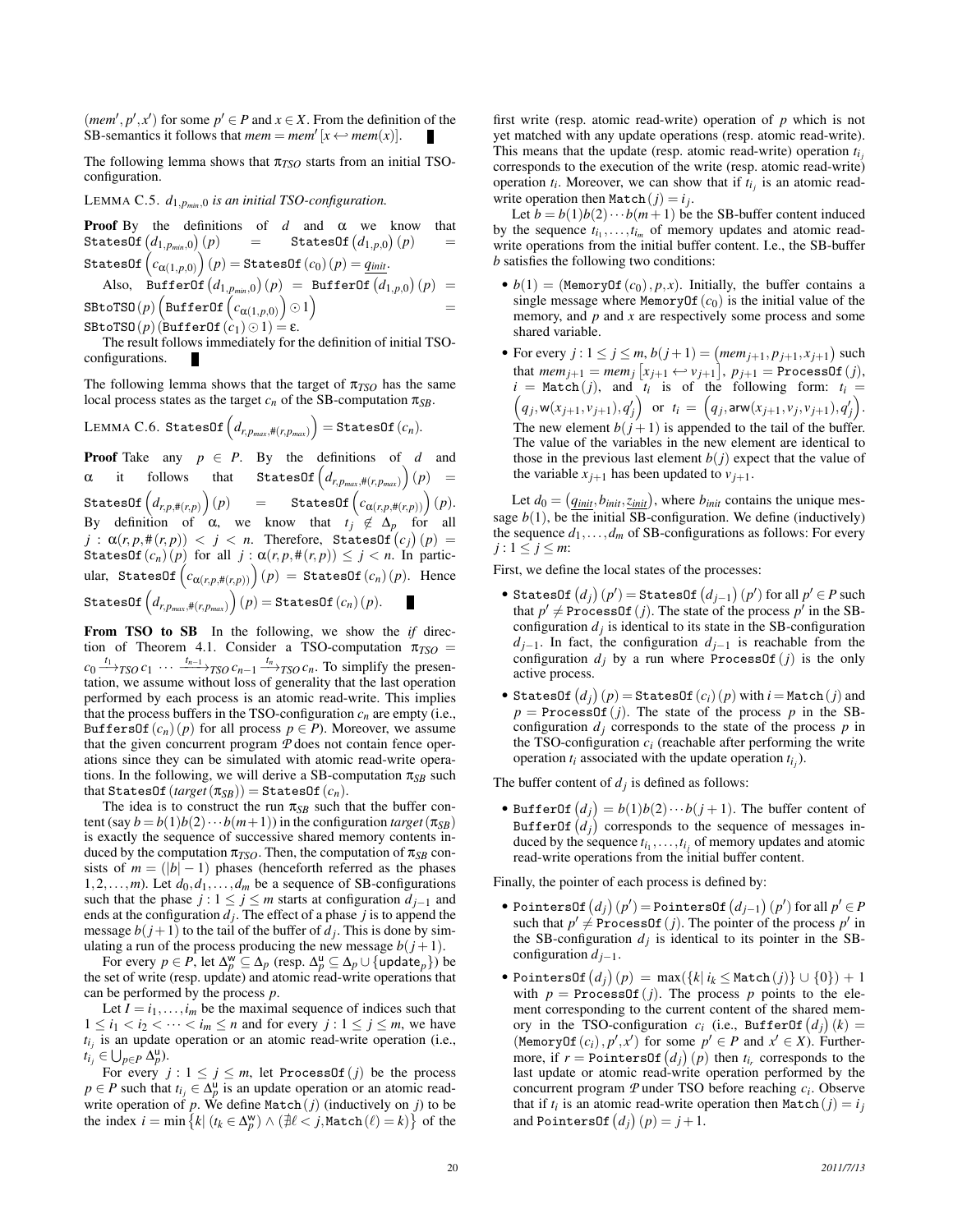The relation between the SB-configuration  $d_i$  and the TSOconfiguration  $c_i$  is given by the following lemma which ensures that  $d_i$  and  $c_i$  have the same state and the sequence of pending elements associated with the process ProcessOf(*j*).

LEMMA C.7. *For every*  $j: 1 \leq j \leq m$ , *let*  $p = \text{ProcessOf}(j)$ ,  $i = \text{Match}(j)$  and  $k = \text{PointsOf}(d_j)(p)$ . Then, we have:

- $I.$  StatesOf  $(d_j)(p) =$  StatesOf  $(c_i)(p)$ *,*
- $2.$  SBtoTSO( $p$ )  $\left(\text{BufferOf}(d_j) \odot k\right) = \text{BufferSOf}(c_i)(p)$ *, and*
- *3.* BufferOf  $(d_j)(k) = ($ MemoryOf $(c_i), p', x')$  for some  $p' \in P$ *and*  $x' \in X$ .

Proof By construction, we have that the properties 1 and 3 hold. Moreover, if  $t_i$  is an atomic read-write then  $\texttt{SBroTSO}(p) \big( \texttt{BufferOf}\, \big(d_j\big) \odot k \big) \;\; = \;\; \texttt{BufferSOf}\, \big(c_i\big) \big( p \big) \;\; = \;\; \texttt{\&}$  $\text{since} \quad \text{PointsOf} \left( d_j \right) (p) = j + 1 \quad \text{and} \quad \text{BufferOf} \left( d_j \right) = j$  $b(1)b(2)\cdots b(j+1).$ 

Now, we will show that for any pending element  $(x, v)$  of BuffersOf(*c<sub>i</sub>*), there is a unique index  $k \leq j' \leq j$  such that  $\texttt{SBtoTSO}(p)\left(b(j'+1)\right) = (x,v)$  (i.e.,  $\texttt{BuffersOf}\left(c_i\right)(p)$  is a subword of  $\texttt{SBC}(\mathcal{p})$  (BufferOf  $(d_j) \odot k$ )). If there is a pending element  $(x, y)$  in the buffer StatesOf $(c_i)(p)$  associated with the process  $p$  then this element is issued by a write operation  $t_{i'}$  of the process  $p$ . Notice that the write operation  $t_{i'}$  should be performed before  $t_i$  since  $i$  is the index of the last write operation performed by the process  $p$  before reaching the configuration  $c_i$ . This implies that  $i' \leq i$ . Let  $i_{j'}$  be the (unique) index of the matching update operation associated with the write operation  $t_{i'}$  (i.e.,  $i' = \text{Match}(j')$ ). Such index  $j'$  exists since in the target TSO-configuration  $c_n$  all the buffers are empty. This implies that  $j' \leq j$  since  $i' \leq i$  and the SB-buffer BufferOf  $(d_j)$  is FIFO. In addition, we have  $k =$ Pointers0f  $(d_j)(p) \leq j'$  since the index *k* corresponds to the last update operation  $t_{i_k}$  of  $p$  performed before reaching the configuration  $c_i$  and the update operation  $t_{i_j}$  has not been yet performed (i.e., its associated matching write operation  $t_{i'}$  is still pending in the buffer BuffersOf $(c_i)(p)$  associated with the process p). Hence, the element  $b(j' + 1)$  associated with the update operation  $t_{i_j}$  (and so with the write operation  $t_{i'}$ ) is in BufferOf  $(d_j) \odot k$  and we have SBtoTSO( $p$ )  $(b(j'+1)) = (x, v)$  (see the definition of the SB-buffer *b*).

Similarly, we can show that for any index  $j'$ :  $k \leq$  $\ell \leq j$  such that  $\text{S BtoTSO}(p) (b(j'+1)) \neq \epsilon$ there is a unique index  $r : 1 \le r \le |\text{BufferSOf}(c_i)|$ <br>such that  $\text{SBr}_0(\text{D}(b(i'))) = \text{BufferSOf}(c_i)(r)$ .  $\text{such}$  that  $\text{SBroTSO}(p)(b(j')) = \text{BufferSOf}(c_i)(r).$ This means that  $\texttt{SBroTSO}(p)$  (BufferOf  $(d_j) \odot k$ ) is a sub-word of BuffersOf $(c_i)(p)$ . Hence, we have  $\texttt{SBroTSO}(p) \left( \texttt{BufferOf} \left(d_j\right) \odot k \right) = \texttt{BufferSOf} \left( c_i \right) (p).$ 

Lemmata C.8 and C.9 imply the *if* direction of Theorem 4.1. More precisely, they show the existence of a SB-computation that starts from an initial SB-configuration  $d_0$  and whose target  $d_m$  has the same local state definition as the target  $c_n$  of  $\pi_{TSO}$ .

LEMMA C.8. StatesOf $(d_m)$  = StatesOf $(c_n)$ .

**Proof** For every process  $p \in P$ , let  $i: 1 \leq i \leq n$  be the index of the last operation *ti* performed by the process *p*. Recall that we assume that the last operation performed by any process along the computation  $\pi_{TSO}$  is an atomic read-write operation. Let  $j: 1 \leq j \leq m$  be the index such that  $i = \text{Match}(j)$ . (In fact, we have  $i = i_j$  since  $t_{i_j}$  is an atomic read-write operation.) Since  $t_i$  is the last operation performed by  $p$ , we have StatesOf( $c_i$ ) ( $p$ ) = StatesOf( $c_n$ ) ( $p$ ). On the other hand, we  $\textsf{have } \textsf{StatesOf}\left(d_j\right)(p) = \textsf{StatesOf}\left(d_m\right)(p) \text{ since } t_{i_{j+1}},\ldots,t_{i_m}$ are not operations of the process *p* (see the definition of the sequence of SB-configurations  $d_0, d_1, \ldots, d_m$ ). Now, we can use  $\text{Lemma C.7 to show that `StatesOf(d_j)(p)` = `StatesOf(c_i)(p)`.}$ This implies that StatesOf  $(d_m)$  = StatesOf  $(c_n)$ .

LEMMA C.9. *For every j* :  $1 \le j \le m$ ,  $d_{j-1} \xrightarrow{\pi_j}_{SB} d_j$ .

**Proof** Let  $p =$  ProcessOf(*j*) and  $i =$  Match(*j*). Let *i*<sup> $\prime$ </sup> be the *minimal* index such that for every  $\ell : i' \leq \ell < i$ ,  $t_{\ell} \notin \Delta_p^w$  is not a write or an atomic read-write operation of the process *p*. In the case that such index does not exist, we simply take  $i' = i$ . Then, we define inductively the sequence of SB-configurations  $d_j^{i'-1}, \ldots, d_j^{i-1}$  such that for every  $\ell$  : *i'*  $-1 \leq \ell \leq i-1$ , the SB-configuration  $d_j^{\ell}$  is defined as follows:

First, we define the local states of the processes:

- $\bullet$  StatesOf  $\left( d_{j}^{\ell} \right) (p') =$  StatesOf  $\left( d_{j-1} \right) (p')$  for all  $p' \in P$ such that  $p' \neq p$ . The state of the process  $p'$  in the SBconfiguration  $d_j^{\ell}$  is the same as the state of the process  $p'$  in the SB-configuration  $d_{j-1}$ .
- $\bullet$  StatesOf  $\left( d_{j}^{\ell}\right) (p)=$  StatesOf  $\left( c_{\ell}\right) (p).$  The state of the process *p* in the SB-configuration  $d_j^{\ell}$  corresponds to its state in the TSO-configuration  $c_{\ell}$ .

The buffer content of  $d_j^{\ell}$  is defined as follows:

• BufferOf  $\left( d_j^{\ell} \right) = b(1)b(2) \cdots b(j)$ . The buffer content of BufferOf  $\left( d_{j}^{\ell}\right)$  corresponds to the sequence of messages induced by the sequence  $t_{i_1}, \ldots, t_{i_{j-1}}$  of memory updates and atomic read-write operations from the initial buffer content.

Finally, the pointer of each process is defined by:

- $\bullet$  PointersOf  $\left( d_{j}^{\ell}\right) (p^{\prime})=$  PointersOf  $\left( d_{j-1}\right) (p^{\prime})$  for all  $p^{\prime}\in\mathbb{R}$ *P* such that  $p' \neq p$ . The pointer of the process  $p'$  in the SB-configuration  $d_j$  is identical to its pointer in the SBconfiguration *dj*−1.
- PointersOf  $\left( d_j^\ell \right) (p) = (\max (\{ k \vert i_k \leq \ell \} \cup \{ 0 \})) + 1$ . The process  $p$  points to the element corresponding to the current content of the shared memory in the TSO-configuration  $c_{\ell}$ . If  $r = \text{PointsOf}\left(d_j^{\ell}\right)(p)$  then  $t_{i_r}$  corresponds to the last update or atomic read-write operation performed by the concurrent program *P* under TSO before reaching *c*` .

The relation between the SB-configuration  $d_j^{\ell}$  and the TSOconfiguration  $c_{\ell}$  is given by the following lemma (whose proof is similar to Lemma C.7):

LEMMA C.10. Let  $\ell : (i' - 1) \leq \ell < i$  and  $k =$ PointersOf *d* ` *j* (*p*)*. Then, we have*

- $I.$  StatesOf  $\left( d_{j}^{\ell} \right) (p) = \texttt{StatesOf} \left( c_{\ell} \right) (p),$
- $2. \; \texttt{B} \texttt{toT} \texttt{S0}\left( p \right) \left( \texttt{BufferOf} \left( d^{\ell}_{j} \right) \odot k \right) \;\; = \;\; \texttt{BufferSOf} \left( c_{\ell} \right) (p),$ *and*
- *3.* BufferOf  $\left( d_j^\ell \right) (k) = \left( \text{\tt MemoryOf}\left( c_\ell \right), p_\ell, x_\ell \right)$  for some  $p_\ell \in P$ *and*  $x_\ell \in X$ .

Lemmata C.11, C.12, and C.13 show the existence of the computation  $\pi_i$  of Lemma C.9.

LEMMA C.11. 
$$
d_{j-1} = d_j^{i'-1}
$$
.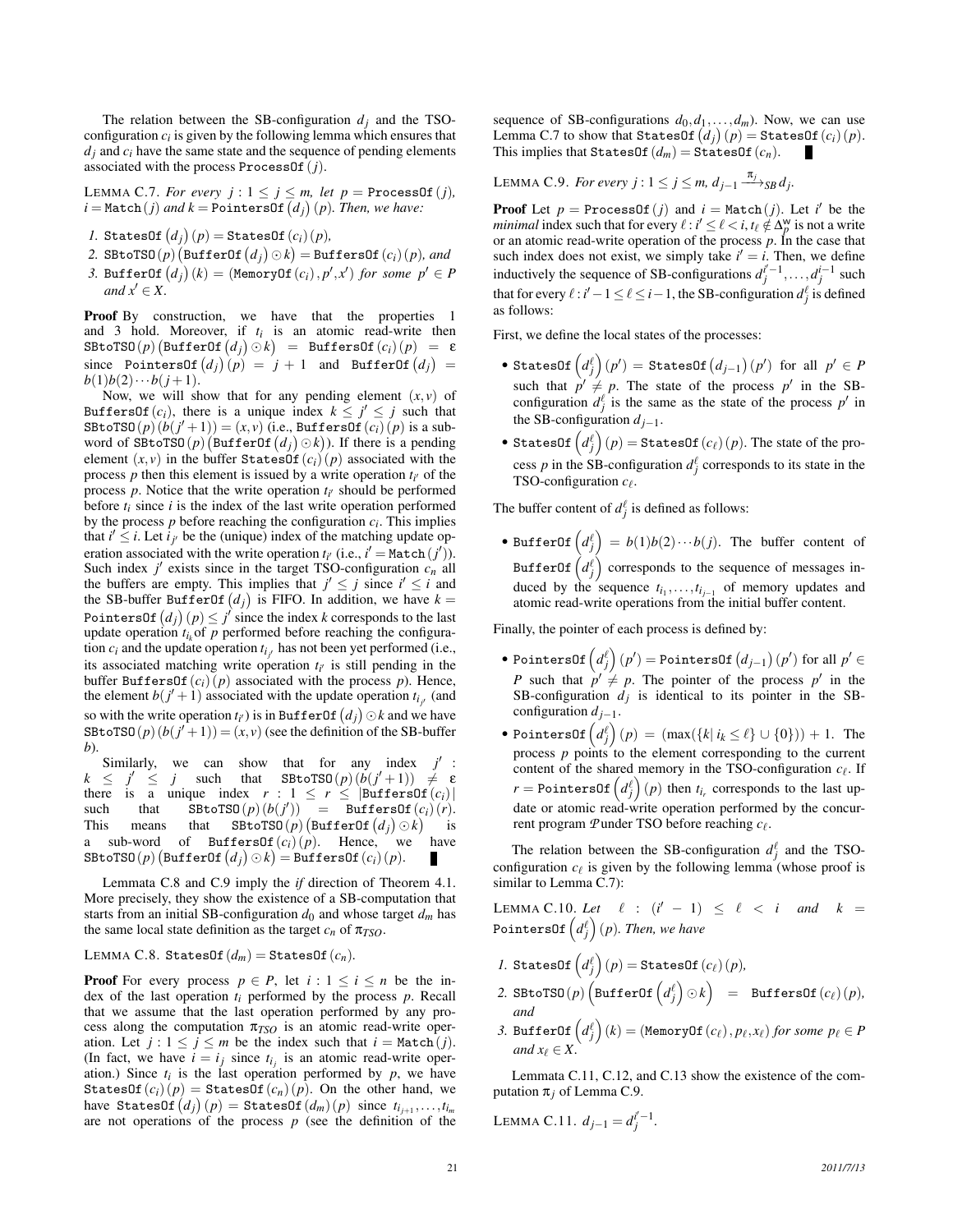Proof To prove Lemma C.11, it is sufficient to show that StatesOf  $(d_{j-1})(p)$  = StatesOf  $\left(d_j^{i'-1}\right)(p)$  and  $\text{PointsOf}\left(d_{j-1}\right)(p) = \text{PointsOf}\left(d_j^{i^{\prime}-1}\right)$ (*p*). From the definition of the index  $i'$ , one of the following two cases holds

- If  $(i'-1) = 0$  then for every  $r: 1 \le r < j$ , we have  $p \neq$  ProcessOf(*r*) (i.e., the transition  $t_{i_r} \notin t_p^{\text{u}}$  is not an update or an atomic read-write operation of the process *p*). This means that the state and the pointer of *p* along the sequence of SB-configurations  $d_0 = d_1 = \cdots = d_{j-1}$  are kept the same. This implies that StatesOf  $(d_0)(p) =$  StatesOf  $(d_{j-1})(p)$ and PointersOf $(d_0)(p)$  = PointersOf $(d_{j-1})(p) = 1$ . On the other hand, we have StatesOf( $c_{i'-1}$ ) (*p*) =  $\texttt{StatesOf}\left(d_{0}\right)\left(p\right)$  =  $\texttt{StatesOf}\left(d_{j}^{i^{\prime}-1}\right)\left(p\right)$  and PointersOf  $\left(d_j^{i'-1}\right)(p)$  = 1. Hence, we have  $\texttt{StatesOf}\left(d_{j-1}\right)(p) = \texttt{StatesOf}\left(d_j^{i'-1}\right)(p)$  and  $\text{PointsOf}\left(d_{j-1}\right)(p) = \text{PointsOf}\left(d_j^{i^{\prime}-1}\right)(p).$
- If  $i' > 1$  then  $t_{i'-1} \in \Delta_p^w$  is a write or an atomic read-write operation of the process  $p$ . Let  $j'$  be the unique index such that  $i' - 1 = \text{Match}(j')$  (i.e.,  $t_{i_j}$  is the update or atomic read-write operation associated with  $t_{i'-1}$ ). Since  $i'-1 < i$ , we have  $j' < j$ . We can use Lemma C.7 and the definition of the pointer of the process *p* in  $d_j$  and  $d_j^{i'-1}$  to show that  $\texttt{StatesOf}\left(d_{j'}\right)(p) = \texttt{StatesOf}\left(c_{i'-1}\right)(p)$  and  $\text{PointsOf}\left(d_{j'}\right)(p) = \text{PointsOf}\left(d_{j}^{i'-1}\right)(p).$  Moreover, for every  $r : j' < r < j$ , we have  $p \neq$  ProcessOf(*r*) (i.e., the transition  $t_{i_r} \notin t_p^{\mathsf{u}}$  is not an update or an atomic read-write operation of the process *p*). This means that the state and the pointer of *p* along the sequence of SBconfigurations  $d_{j'} = d_{j'+1} = \cdots = d_{j-1}$  are kept the same. This implies that StatesOf  $(d_{j'})$   $(p) =$  StatesOf  $(d_{j-1})$   $(p)$ and PointersOf  $\left( d_{j^{\prime}} \right) (p) =$  PointersOf  $\left( d_{j-1} \right) (p)$ . Hence,  $\mathsf{wave}$   $\mathsf{StatesOf}\left(d_{j-1}\right)(p) = \mathsf{StatesOf}\left(d_{j'}\right)(p) =$ StatesOf  $\left( d^{i^{\prime}-1}_j \right)$  $(p)$  and PointersOf  $(d_{j-1})(p)$  =  $\textsf{PointsOf}\left(d_{j'}\right)(p) = \textsf{PointsOf}\left(d_j^{i'-1}\right)(p).$

**LEMMA C.12.** For every  $\ell$  : ( $i' - 1$ ) ≤  $\ell$  < ( $i - 1$ ), we have  $d_j^{\ell} \rightarrow$ *SB* $d_j^{\ell+1}$  or  $d_j^{\ell} = d_j^{\ell+1}$ .

**Proof** We recall that  $c_{\ell} \xrightarrow{t_{\ell+1}} TSO C_{\ell+1}$ , StatesOf( $c_{\ell}$ ) (*p*) =  $\texttt{StatesOf}\left(d_{j}^{\ell}\right)$ and StatesOf $(c_{\ell+1})$  (*p*) StatesOf  $\left( d_{j}^{\ell+1}\right) (p)$  (see Lemma C.10). We consider three cases depending on the form of the transition  $t_{\ell+1}$ :

- If  $t_{\ell+1} \in \Delta_{p'}$  is a transition of a process  $p' \neq p$  and  $t_{\ell+1}$  is not an atomic read-write operation, then we have  $d_j^{\ell} = d_j^{\ell+1}$  since StatesOf $(c_{\ell})(p)$  = StatesOf $(c_{\ell+1})(p)$  (i.e., the state of the process  $p$  has not been modified), and PointersOf  $\left( d_{j}^{\ell}\right) (p)=$ Pointers0f  $\left( d_{j}^{\ell+1}\right) (p)$  (i.e., the indices of the last update or atomic read-write operation before reaching  $c_\ell$  and  $c_{\ell+1}$  are the same).
- If  $t_{\ell+1} \in \Delta'$  is an update operation or an atomic readwrite operation of a process  $p' \neq p$ , then we can show that  $d_j^{\ell} \xrightarrow{t}$  s<sub>B</sub>  $d_j^{\ell+1}$  with *t* is an update operation of the process  $p$ . This is possible since we can

 $\mathsf{show} \textrm{\ \ that \ } \mathsf{PointsOf}\left(d_j^{\ell+1}\right) \ = \ \mathsf{PointsOf}\left(d_j^{\ell}\right) \ + \ 1$ and StatesOf( $c_{\ell}$ ) (*p*) = StatesOf( $c_{\ell+1}$ ) (*p*). In fact, PointersOf  $\left( d_{j}^{\ell} \right)$  is pointing to the index of the last update (or atomic read-write) operation performed before reaching the configuration  $c_{\ell}$  and PointersOf  $\left(d_j^{\ell+1}\right)$  is exactly pointing to the next last update (or atomic read-write) operation before reaching the configuration  $c_{\ell+1}$  which is the index *r* :  $2 \le r \le (m+1)$  such that  $i_{r-1} = \ell + 1$ .

- If  $t_{\ell+1} \in \Delta_p$  then  $t_{\ell+1}$  is necessarily a nop or a read operation of the process *p*. This implies that the indices of the last update or atomic read-write operation before reaching  $c_\ell$  and  $c_{\ell+1}$  are the  $\textsf{same (i.e., PointersOf} \left( d_j^{\ell} \right) (p) \!=\!\textsf{PointsOf} \left( d_j^{\ell+1} \right) (p) \!=\!$ *k*). Moreover, we can show that  $d_j^{\ell} \xrightarrow{t_{\ell+1}}$  *SB*  $d_j^{\ell+1}$  since we have (from Lemma C.10):
	- The states of the process *p* in  $c_{\ell}$  (resp.  $c_{\ell+1}$ ) and  $d_j^{\ell}$  $(\text{resp. } d_j^{\ell+1})$  are the same (i.e., StatesOf( $c_{\ell}$ ) (*p*) =  $\texttt{StatesOf}\left(d_{j}^{\ell}\right)$ and StatesOf $(c_{\ell+1})$  (*p*) =  ${\tt StatesOf}\left(d^{\ell+1}_j\right)(p)$  ).
	- $\blacksquare$  The process  $p$  has the the same sequence of pending write operations in the configurations  $c_{\ell}$  and  $d_j^{\ell}$  $\qquad \qquad \texttt{SBroTSO}(p) \left( \texttt{BufferOf} \left(d^{\ell}_{j}\right) \odot k \right)$ = BuffersOf $(c_{\ell})(p)$ ).
	- The memory content in  $c_\ell$  and the pointed memory content by the process *p* in  $d_j^{\ell}$  are the same (i.e.,  $\texttt{BufferOf}\left(d_{j}^{\ell}\right)(k) = (\texttt{MemoryOf}\left(c_{\ell}\right), p_{\ell}, x_{\ell}) \text{ for some } p' \in$ *P* and  $x' \in X$ ).

LEMMA C.13.  $d_j^{i-1} \stackrel{t_i}{\longrightarrow}$ <sub>SB</sub> $d_j$ .

**Proof** Recall that  $c_{i-1} \xrightarrow{t_i} s_B c_i$ . The fact that  $d_j^{i-1} \xrightarrow{t_i} s_B d_j$  is an immediate consequence of the definition of the configurations  $d_j^{i-1}$ and  $d_j$  and the following facts: (1) the states of the process  $p$  in  $c_{i-1}$ (resp. *c<sub>i</sub>*) and  $d_j^{i-1}$  (resp. *d<sub>j</sub>*) are the same, (2) BufferOf  $\left(d_j^{i-1}\right)$  =  $b(1)b(2)\cdots b(j)$  and BufferOf  $(d_j) = b(1)b(2)\cdots b(j+1)$ , (3) the states and the pointers of any process  $p' \neq p$  in  $d_j^{i-1}$  and  $d_j$  are the same, and (4) the process *p* in  $d_j^{i-1}$  (resp. *d<sub>j</sub>*) is pointing to the index of the last update (or atomic read-write) operation performed before reaching the configuration  $c_{i-1}$  (resp.  $c_i$ ).

## D. Proof of Lemmas in Section 5

**Lemma 5.1.** *The relation*  $\sqsubseteq$  *is a well-quasi ordering on SBconfigurations.*

Proof This is an immediate consequence of the fact that (i) the subword relation is a well-quasi ordering on finite words [19], and that (ii) the number of states and messages (associated with last write operations and pointers) that should be equal, is finite.

**Lemma 5.2.**  $\rightarrow$ <sub>*SB</sub> is effectively monotonic wrt.*  $\sqsubseteq$ *.*</sub>

Proof We need to show the following: For every SB-configurations  $c_1, c'_1$ , and  $c_2$  such that  $c_1 \rightarrow_{SB} c'_1$  and  $c_1 \sqsubseteq c_2$ , there exists an SBconfiguration  $c_2'$  such that  $c_2 \rightarrow s_B c_2'$  and  $c_1' \sqsubseteq c_2'$ . Also, we need to show that, given  $c_1$ ,  $c'_1$ ,  $c_2$ , we can compute  $c'_2$  and also compute a run  $\pi$  such that  $c_2 \stackrel{\pi}{\longrightarrow}_{SB} c'_2$ .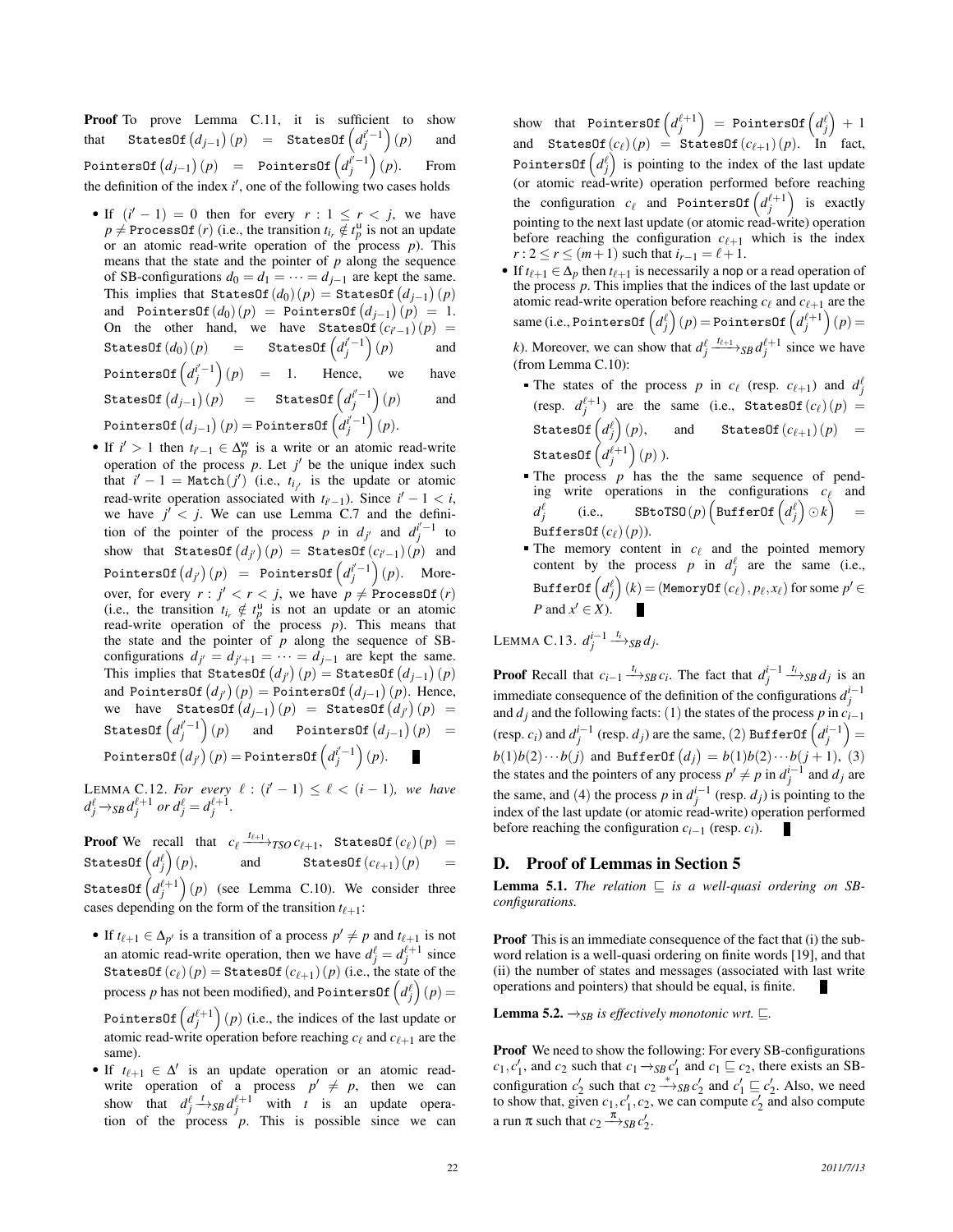The interesting case is when an update operation is performed (i.e.,  $c_1 \stackrel{t}{\rightarrow}$ *SB*  $c'_1$  with  $t =$  update<sub>*p*</sub>). The effect of such operation is moving the pointer of *p* one step to the right. Since  $c_1 \sqsubseteq c_2$ , we know that there is index *i* such that the element at position *i* in BufferOf $(c_2)$  is matched with the element pointed by the process *p* in  $c_1$  with respect to the ordering relation  $\Box$ . Moreover, the element at position *i* in BufferOf $(c_2)$  corresponds to the position of the pointer of *p* in  $c_2$ . There is also an index  $i < j$  such that the element at position  $j$  in BufferOf( $c_2$ ) is matched with the element one step to the right of the pointer of  $p$  in  $c_1$ . From the configuration  $c_2$  the concurrent system can now perform several update operations to move the pointer of *p* from the position *i* to the position *j* and reach a configuration  $c'_2$ . (In fact, the number of such update operations is bounded by the size of the buffer of *c*<sub>2</sub>). Moreover, we can show that  $c'_1 \sqsubseteq c'_2$  since there is no element associated with a last write operation at any position k with  $i < k < j$ .

Let us assume that  $c_1 \stackrel{t}{\rightarrow}$  *SB*  $c'_1$  with  $t \in \Delta$ . Then, we can show that there is a configuration  $c'_2$  such that  $c'_1 \xrightarrow{t}_{SB} c'_2$  and  $c'_1 \sqsubseteq c'_2$  since  $c_1$  and  $c_2$  have the same states and the same sequence of elements associated with the last write operations and pointers in their respective buffers. Observe that for ARW and Fence operations, we have for every  $p \in P$ , PointersOf $(c_1)(p) = |\text{BufferOf}(c_1)|$  if and only if PointersOf $(c_2)(p) = |\text{BufferOf}(c_2)|$ .

Computing the set of minimal elements. Let *C* be a set of SBconfigurations. We use  $Min(C)$  to denote the smallest subset of  $C$ such that for all  $c' \in C$  there exists an SB-configuration  $c \in Min(C)$ such that  $c \sqsubseteq c'$ . The set Min(*C*) is called the minor set of *C*. Notice that  $Min(C)$  is finite since  $\sqsubseteq$  is a well-quasi ordering.

In the following, we show that it is possible to compute the set of minimal elements of a regular set of SB-configurations

LEMMA D.1. *Let A be an SB-automaton. Then it is possible to compute*  $Min(L(A))$ *.* 

**Proof** Let  $A = (S, \Delta, S^{final}, h)$ . In the following, we show that if a configuration  $c = (q, b, z)$  is in the minor set of  $L(A)$  then  $|b| \leq$  $(|P|+|P||X|)(|S|+1)$ . The proof of this fact is done by contradiction:

Let us assume that  $c = (q, b, z)$  is in the minor set of  $L(A)$ and  $|b| > (|P| + |P||X|)(|S| + 1)$ . Then, there is a word  $w \in \Sigma^*$ such that  $w \in L(A, h(q))$  and  $(b, z) = decoding(w)$ . This implies that  $|w| = |b|$  and for every  $i \in \{1, ..., |w|\}$ ,  $w(i) = (b(i), \sigma_i)$  with  $\sigma_i = \{ p \in P | \underline{z}(p) = i \}.$  Moreover, let  $i_1, ..., i_m \in \{1, ..., |w|\}$ , with  $i_1 < i_2 < \cdots < i_m$  and  $m \leq (|P| + |P||X|)$ , be the sequence of indices of *w* such that for  $j: 1 \leq j \leq m$ ,  $w(i_j)$  is either a symbol associated with a last write operation of some process or a process pointer. Therefore, *w* can be decomposed as follows:  $w =$  $u_1w(i_1)u_2w(i_2)u_3\cdots u_mw(i_m)$ . Since  $|w|>(|P|+|P||X|)(|S|+1)$ , then there is an index  $k: 1 \leq k \leq m$  such that  $|u_{i_k}| > |S|$ . Now, we can use the pumping lemma for regular languages to show that there are  $x, y, z$  such that  $u_{i_k} = tyz$ ,  $|tz| \le |S|$ , and the word  $w' = u'_1 w(i_1) u'_2 w(i_2) u'_3 \cdots u'_m w(i_m)$  is in  $L(A, h(q))$  with for every  $j : 1 \leq j \leq m$ ,  $u'_{ij} = u_{ij}$  if  $j \neq k$  and  $u'_{ik} = tz$ . Let  $c' = (\underline{q}, b', \underline{z}')$ be the SB-configuration such that  $(b', \underline{z}') = decoding(w')$ . This implies that  $|w'| = |b'|$  for every  $i \in \{1, ..., |w'|\}$ ,  $w'(i) = (b'(i), \sigma_i)$ with  $\sigma_i = \{ p \in P | \underline{z}'(p) = i \}.$  Observe that then, the word  $u'_{i_k}$  does not contain any symbol associated with a last write operation of some process or a process pointer in the SB-configuration  $c'$ . Then, we can show that  $c' \sqsubseteq c$  with  $c' \neq c$  (which contradicts the fact that *c* is in the minor set of  $L(A)$ .

To construct the minor set  $L(A)$ , we can use an enumerative algorithm which compares any two configurations  $c = (q, b, z) \in$ 

 $L(A)$  and  $c' = (q, b', \underline{z}') \in L(A)$  with  $|b|, |b'| \leq (|P| + |P||X|)(|S| +$ 1), and discards the non-minimal one.

Lemma 5.3. *We can compute an SB-automaton Ainit such that*  $L(A^{init}) = \text{Init}_{SB}$ *. For a set* Target *of local state definitions, we can compute an SB-automaton A*(Target) *such that*  $L(A(\texttt{Target})) := \big\{ \big( \underline{q}, \underline{b}, \underline{z} \big) \big| \, \underline{q} \in \texttt{Target} \big\}.$ 

Proof Recall that the set Init*SB* of *initial* SB-configurations contains all configurations of the form  $(q_{init}, b_{init}, z_{init})$  where  $|\underline{b_{\text{init}}}| = 1$ , and for all  $p \in P$ , we have that  $\underline{q_{\text{init}}}(p) = q_p^{\text{init}}$ , and  $z_{init}(p) = 1$ . Moreover, the buffer contains a single message of the form (*mem*, *p*, *x*), where  $p \in P$ ,  $x \in X$ , and *mem* represents some value of the memory. We can construct the SB-automaton  $A^{init} = \left(S_0, \Delta_0, S_0^{final}, h_0\right)$  such that  $L\left(A^{init}\right) = \texttt{Init}_{SB}$  as follows:

- The set of states *S*<sup>0</sup> contains only three states *sinit*, *serror*, and *sfinal*.
- The set of transitions  $\Delta_0$  is the smallest set such that for every SB-message (*mem*,  $p$ ,  $x$ ), where  $p \in P$ ,  $x \in X$ , and *mem* represents some value of the memory, we have  $(s_0,((\text{mem}, p, x), P), s_{\text{final}})$  is in  $\Delta_0$ .
- The set of final states  $S_0^{final}$  contains only the state  $s_{final}$ .
- The function  $h_0$  is defined as follows  $h_0(q) = s_{init}$  if  $q = q_{init}$ and  $h_0(q) = s_{error}$  otherwise.

Then, it is easy to see that  $L(A^{init}) = \text{Init}_{SB}$ .

Let Target be a set of local state definitions. We recall that an SB-configuration *c* is said to be *balanced* if  $PointersOf(c)(p) =$ Pointers0f(*c*)(*p'*) for all  $p, p' \in P$ . Here, we can restrict ourselves to balanced configurations as if Target are reachable in some configurations, one can fire some updates to obtain balanced configurations. Then, we can compute the SB-automaton  $A(\texttt{Target}) = (S, \Delta, S^{\text{final}}, h)$  as follows:

- The set of states *S* contains only three states  $s_i$ ,  $s_e$ , and  $s_f$ .
- The set of transitions ∆ is the smallest set such that the following condition is satisfied: For every SB-message (*mem*, *p*, *x*), where  $p \in P$ ,  $x \in X$ , and *mem* represents some value of the memory, we have  $(s_i, ((mem, p, x), \emptyset), s_i), (s_i, ((mem, p, x), P), s_f)$ , and  $(s_f, ((mem, p, x), \emptyset), s_f)$  are in  $\Delta$ .
- The set of final states  $S_0^{final}$  contains only the state  $s_f$ .
- The function  $h_0$  is defined as follows  $h_0(q) = s_i$  if  $q \in \text{Target}$ and  $h_0(q) = s_e$  otherwise.

 $\{(\underline{q}, b, \underline{z}) | \underline{q} \in \texttt{Target}\}.$ Then, we can easily show that  $L(A(\text{Target})) :=$ 

Lemma 5.4 *For an SB-automaton A we can compute an SBautomaton*  $A \uparrow$  *such that*  $L(A \uparrow) = L(A) \uparrow$ .

**Proof** Let us assume that *A* is given by the tuple  $(S, \Delta, S^{\text{final}}, h)$ . One way to construct the SB-automaton *A*↑ is based on the use of Lemma D.1 which allows us to compute the finite set  $Min(L(A))$  of SB-configurations. Let us assume that  $Min(L(A)) = \{c_1, \ldots, c_n\}.$ For every  $i: 1 \le i \le n$ , we can construct an SB-automaton  $A_i$  such that  $L(A_i) = \{c_i\} \uparrow$ . Let  $A \uparrow$  be the SB-automaton defined as  $\bigcup_{i=1}^n A_i$ . Then, we can show that  $L(A^{\uparrow}) = L(A)^{\uparrow}$  since  $L(A)^{\uparrow} = \text{Min}(L(A))^{\uparrow}$ ,  $\text{Min}(L(A)) \uparrow = \bigcup_{i=1}^{n} L(A)_{i} \uparrow$ , and  $L(A \uparrow) = \bigcup_{i=1}^{n} L(A)_{i} \uparrow$ .

Lemma 5.5. *For a transition t and a SB-automaton A, we can compute a SB-automaton*  $Pre_t(A)$  *such that*  $L(Pre_t(A)) =$  $Pre_t(L(A)).$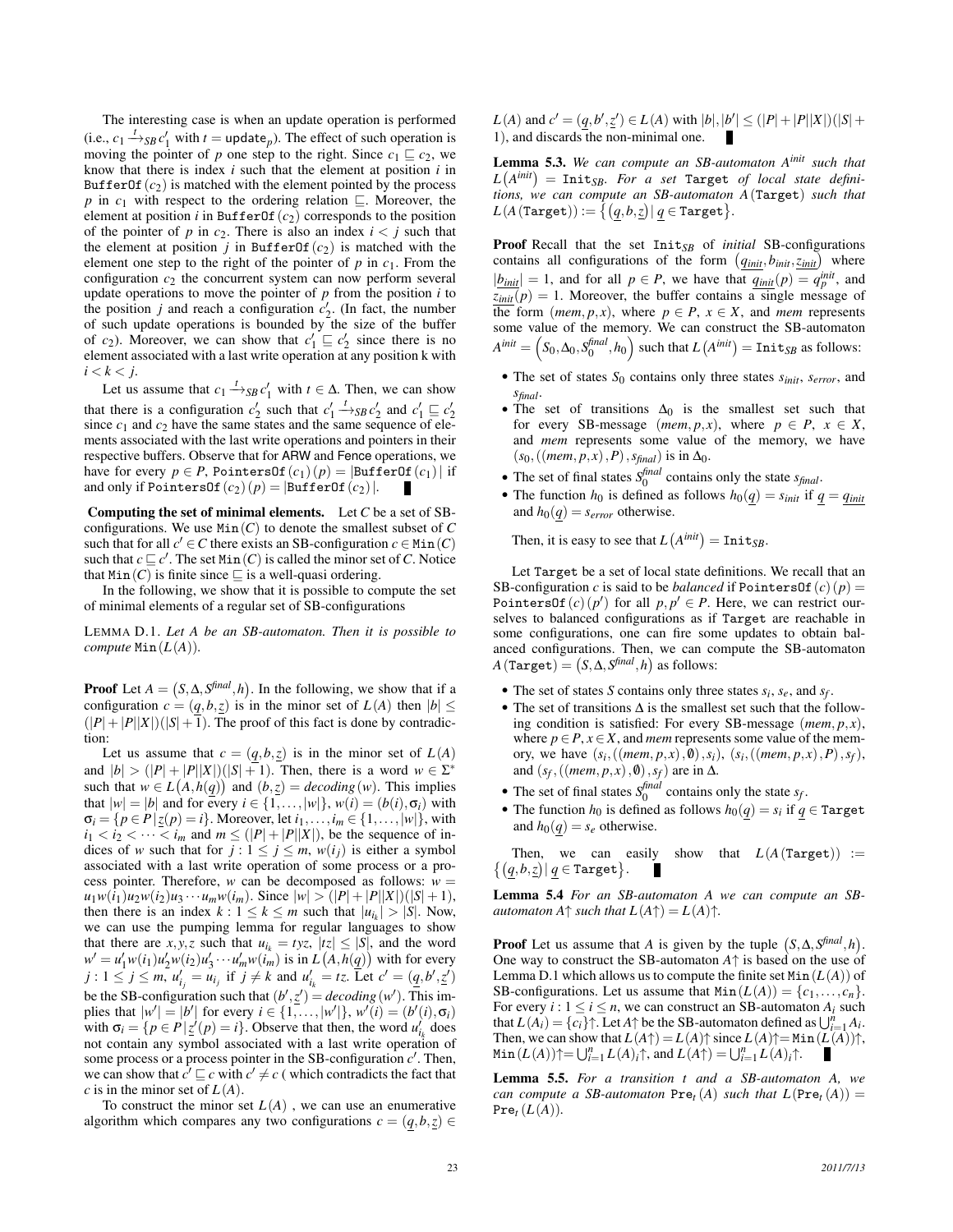**Proof** Let us assume that  $A = (S, \Delta, S^{final}, h)$ . We consider six cases depending on the form of the transition *t*:

- Nop: If  $t = (q, \text{nop}, q') \in \Delta_p$  with  $p \in P$  then we can construct  $A' = \left(S', \Delta', S'_{final}, h'\right)$  as follows: (1) the set of states of *A'* contains the set of states of *A* and a new state *serror* such that  $s_{error} \notin S$  (i.e.,  $S' = S \cup \{s_{error}\}\)$ , (2) the set of transitions ∆ 0 is equal to the set ∆, (3) the set of final states *S* 0 *final* is defined by the set  $S^{final}$ , and (4) the function  $h'$  is defined as follows  $h'(q) = h(q')$  for all *q* and *q*' such that  $q(p) = q$  and  $q' = q[p \leftrightarrow q']$ , and  $h'(q) = s_{error}$  otherwise.
- Write to store: If  $t = (q, w(x, v), q') \in \Delta_p$  with  $p \in P$  then we can construct  $A' = \left( S', \Delta', S'_{\text{final}}, h' \right)$  as follows: A' contains all states of *A* and two new states  $s_{error}$  and  $s_f$  (i.e.,  $S' =$  $S \cup \{s_{error}, s_f\}$ ). The final state  $S_{final}$  consists of the final state  $s_f$  (i.e.,  $S^{final'} = \{s_f\}$ ). The transition relation of *A*' is defined as the smallest relation such that:  $(1)$  *A'* contains all the transitions of *A* (i.e.,  $\Delta \subseteq \Delta'$ ), and (2) if  $(s, ((mem', p', x'), \sigma), s')$  and  $(s', ((mem' [x \leftrightarrow v], p, x), 0), s'')$  are two transitions of *A*' such that  $s'' \in S^{final}$ , then  $(s, ((mem', p', x'), \sigma), s_f)$  is also a transition of *A'*. The function *h'* is defined as follows  $h'(q) = h(q')$ for all  $q$  and  $q'$  such that  $q(p) = q$  and  $q' = q[p \leftrightarrow q']$ , and  $h'(q) = s_{error}$  otherwise.
- Update: If  $t =$  update<sub>p</sub> with  $p \in P$  then we can construct  $A' = \left(S', \Delta', S'_{final}, h'\right)$  as follows: A' has as a set of states  $S' = S \cup \Delta \cup (S \times \{F\})$ . The set of final states is defined by the set  $S'_{final} = S^{final} \times \{F\}$ . The transition relation of *A* is defined as the smallest relation such that: (1) if  $(s, a, s')$  is a transition of *A* then  $(s, a, s')$  and  $((s, F), a, (s', F))$  are transitions of *A'*, and (2) for every transitions  $t = (s, ((mem', p', x'), \sigma'), s') \in$  $Δ$  and  $t' = (s', ((mem'', p'', x''), σ'' \cup \{p\}), s'') \in Δ$ , *A'* contains the following transitions  $(s, ((mem', p', x'), \sigma' \cup \{p\}), t')$  and  $(t', ((mem'', p'', x''), \sigma''), (s'', F))$ . Finally, we have  $h' = h$ .
- Read: If  $t = (q, r(x, v), q') \in \Delta_p$  with  $p \in P$  then we can construct  $A' = \left( S', \Delta', S'_{final}, h' \right)$  as follows:  $A'$  has as a set of states  $S' = S \cup (S \times \{1\}) \cup \{s_{error}\}.$  The set of final states is defined by the set  $S'_{final} = S^{final} \times \{1\}$ . The transition relation of *A'* is defined as the smallest relation such that: if  $(s, a, s')$  is a transition of *A* then there are three cases depending on *a*: (i) if *a* is not of the form  $((mem, p', x'), \sigma \cup \{p\})$  or  $((mem, p, x), \sigma)$ , then  $(s, a, s')$  and  $((s, 1), a, (s', 1))$  are transitions of A', else (ii) if *a* is of the form  $((\text{mem}, p', x'), \sigma \cup \{p\})$  or  $((\text{mem}, p, x), \sigma)$  with *mem*(*x*) = *v*, then  $(s, a, (s', 1))$  and  $((s, 1), a, (s', 1))$  are transitions of *A'*, otherwise (iii) if *a* is of the form  $((\text{mem}, p', x'), \sigma \cup$  ${p}$ ) or ((*mem, p, x*),  $\sigma$ ) with *mem*(*x*)  $\neq v$ , then ((*s*, 1), *a*,(*s*<sup>'</sup>, 1)) is a transition of A'. The function  $h'$  is defined as follows  $h'(q) =$  $h(\underline{q}')$  for all  $\underline{q}$  and  $\underline{q}'$  such that  $\underline{q}(p) = q$  and  $\underline{q}' = \underline{q}[p \leftarrow q']$ , and  $h'(q) = s_{error}$  otherwise.
- ARW: If  $t = (q, \text{arw}(x, v, v'), q') \in \Delta_p$  with  $p \in P$  then we can construct  $A' = (S', \Delta', S'_{final}, h)$  as follows: A' has as a set of states  $S' = S \cup \{s_f, s_{error}\}$  where  $s_f$  and  $s_{error}$  are new states. The set of final states is defined by the set  $S'_{final} = \{s_f\}.$ The transition relation of  $A'$  is defined as the smallest relation such that: (1)  $\Delta \subseteq \Delta'$ , and (2) if  $(s,((mem', p', x'), \sigma), s')$ and  $(s',((\text{mem'}[x \leftrightarrow v'], p, x), \{p\}), s'')$  are transitions of *A* with  $s'' \in S^{final}$  and  $mem'(x) = v$ , then  $(s, ((mem', p', x'), \sigma \cup$

 $\{p\}, s_f$ ) is a transition of *A'*. The function *h'* is defined as follows  $h'(q) = h(q')$  for all *q* and *q*' such that  $q(p) = q$  and  $q' = q[p \leftrightarrow q']$ , and  $h'(q) = s_{error}$  otherwise.

• Fence:  $t = (q, \text{fence}, q') \in \Delta_p$  with  $p \in P$  then we can construct  $A' = (S', \Delta', S'_{final}, h)$  as follows: *A*<sup> $\prime$ </sup> has as set of states  $S' = S \cup$  ${s_f, s_{error}}$  where  $s_f$  and  $s_{error}$  are new states. The set of final states is defined by the set  $S'_{final} = \{s_f\}$ . The transition relation of *A'* is defined as the smallest relation such that: (1)  $\Delta \subseteq \Delta'$ , and (2) if  $(s, ((mem', p', x'), \sigma \cup \{p\}), s')$  is a transition of *A* with  $s' \in S^{final}$ , then  $(s, ((mem', p', x'), \sigma \cup \{p\}), s_f)$  is a transition of *A*<sup> $\prime$ </sup>. The function *h*<sup> $\prime$ </sup> is defined as follows  $h'(q) = h(q')$  for all *q* and  $\underline{q}$ <sup>'</sup> such that  $\underline{q}(p) = q$  and  $\underline{q}$ <sup>'</sup> =  $\underline{q}[p \leftrightarrow q'$ <sup>'</sup>, and  $h'(\underline{q}) = s_{error}$ otherwise.

Theorem 5.6. *The reachability algorithm always terminates returning the correct answer.*

Proof It follows from Lemmata 5.3, 5.1, 5.4, 5.2, and 5.5 and from the properties of well structured transition systems [1].

## E. Correctness of Algorithm 2 for fence insertion

Theorem 6.1. *For a concurrent system P, a placement constraint G, and a finite set* Target*, Algorithm 2 terminates and returns*  $F_{min}^G$  (*P*) (Target).

Proof We show termination and partial correctness of Algorithm 2. We start with termination and define the function *rank*( $W, C$ ) =  $(n_0,...n_K)$  where *K* is the total number of local states in *P*, i.e.,  $K = |Q|$ , and  $n_i$  is a pair  $(n_i^{\mathcal{W}}, n_i^{\mathcal{C}})$  where  $n_i^{\mathcal{W}}$  is the size of  $\{F | F \in W \text{ with } |F| = i\}$   $(n_i^C \text{ is defined analogously}).$ We write  $n \leq_p n'$ , for  $n = (a, b)$  and  $n' = (a', b')$ , to mean  $(a < a' \vee (a = a' \wedge b < b'))$ . We define the lexicographic order- $\lim_{K \to \infty}$  as follows:  $(n_0, \ldots, n_K) <_{lex} (n'_0, \ldots, n'_K)$  iff ∃*i* : 0 ≤ *i* ≤ *K*.  $\left(n_i <_p n'_i \land \forall j : 0 \leq j < i$ .  $\left(n_j \leq_p n'_j\right)\right)$ . Observe that there will never be sets with a cardinality larger or equal to  $K + 1$  in *W* or *C*. We show *rank*( $W$ ,  $C$ ) strictly decreases at each iteration of the loop. Assume  $W', C'$  are obtained from  $W, C$  after one iteration of the loop; then  $W'$ ,  $C'$  are derived by removing a set *F* from  $W$ and possibly: i) adding a number of sets with strictly larger cardinality to  $W$ , or ii) moving  $F$  to  $C$ . Each one of these operations strictly decreases  $rank(W, C)$ , which proves termination by well foundedness of <*lex* on the image of *rank*.

In case Target is reachable even if all fences in *G* are inserted (in particular if reachable under SC-semantics), then the algorithm will never get to line 13, and will either exit at line 8 or keep on adding sets included in  $G$  to  $W$ . Termination ensures it will eventually exit at line 8 with  $C = \emptyset$ . Concretely, this will be due to a trace that does not involve overtakings of write operations (hence possible under SC-semantics) or that involves only overtakings of write operations along paths that do not intersect *G* (hence impossible to avoid by placing fences from *G*).

In the following, we assume Target unreachable if all fences from *G* are inserted, and say that a set of fences is complete if it suffices to ensure Target unreachable under TSO. We say that a set is incomplete otherwise. We show the following invariant to hold for the while loop. At each iteration, i) all sets in  $W \cup C$  are subsets of *G*, ii) each set in  $F_{min}^G$  (*P*) (Target) has a subset in  $W \cup C$ , and iii) the set  $W \cup C$  is minimal with respect to the subset relation (i.e.,  $F_i \nsubseteq F_j$  for all  $F_i, F_j$  in  $W \cup C$ ). Observe that this suffices, taking into account that *C* only contains complete sets of fence, for partial correctness as  $W = \emptyset$  implies  $C = F_{min}^{\tilde{G}}(\mathcal{P})$  (Target).